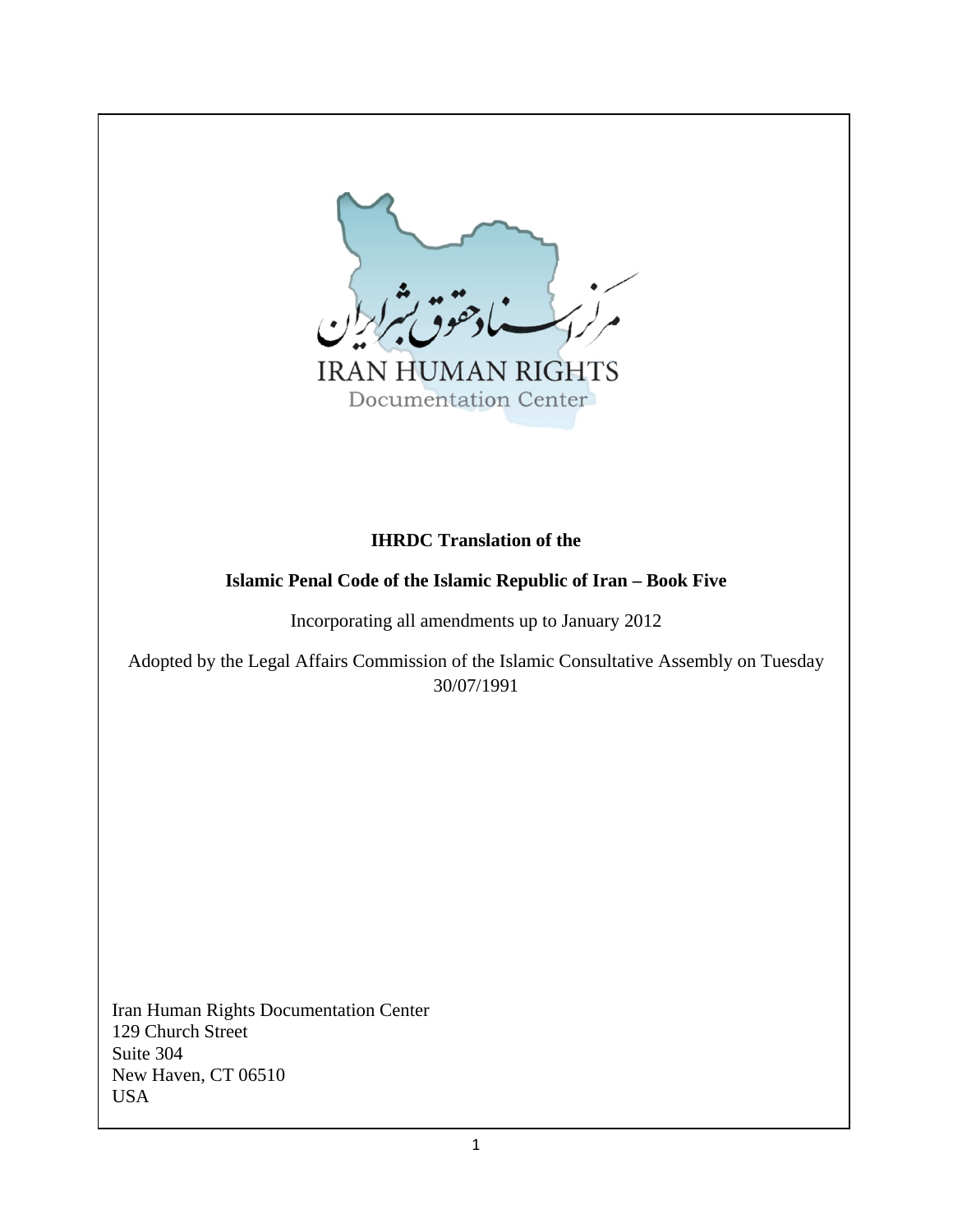# **Islamic Penal Code of the Islamic Republic of Iran – Book Five**

Incorporating all amendments up to January 2012

Adopted by the Legal Affairs Commission of the Islamic Consultative Assembly on Tuesday 30/07/1991

# **BOOK FIVE- TA'ZIR AND DETERRING PUNISHMENTS**

# **Chapter One- Crimes against the national and foreign security of the State**

**Article 498** – Anyone, with any ideology, who establishes or directs a group, society, or branch, inside or outside the country, with any name or title, that constitutes more than two individuals and aims to perturb the security of the country, if not considered as *mohareb*, shall be sentenced to two to ten years' imprisonment.

**Article 499**- Anyone who joins, as a member, any of the groups, societies, or branches aforementioned in article 498, shall be sentenced to three months to five years' imprisonment, unless it is proved that he had been unaware of its aims.

**Article 500**- Anyone who engages in any type of propaganda against the Islamic Republic of Iran or in support of opposition groups and associations, shall be sentenced to three months to one year of imprisonment.

**Article 501**- Anyone who, knowingly and intentionally, provides maps or secrets or documents and decisions regarding the national or international policies of the State to those who are not authorized to have access, or who informs them about their content in a way that constitutes espionage, taking into consideration the circumstances and stages [of the crime], shall be sentenced to one to ten years' imprisonment.

**Article 502**- Anyone who commits one of the espionage crimes inside Iran in favor of a foreign State and against another foreign State, if damages the national security [of Iran] shall be sentenced to one to five years' imprisonment.

**Article 503**- Anyone who enters [political or military or security] places with the intent to steal or draw maps or gather information about political or military or security secrets, and also those who are arrested while drawing maps or filming or taking pictures from military bastions or prohibited places, shall be sentenced to six months to three years' imprisonment.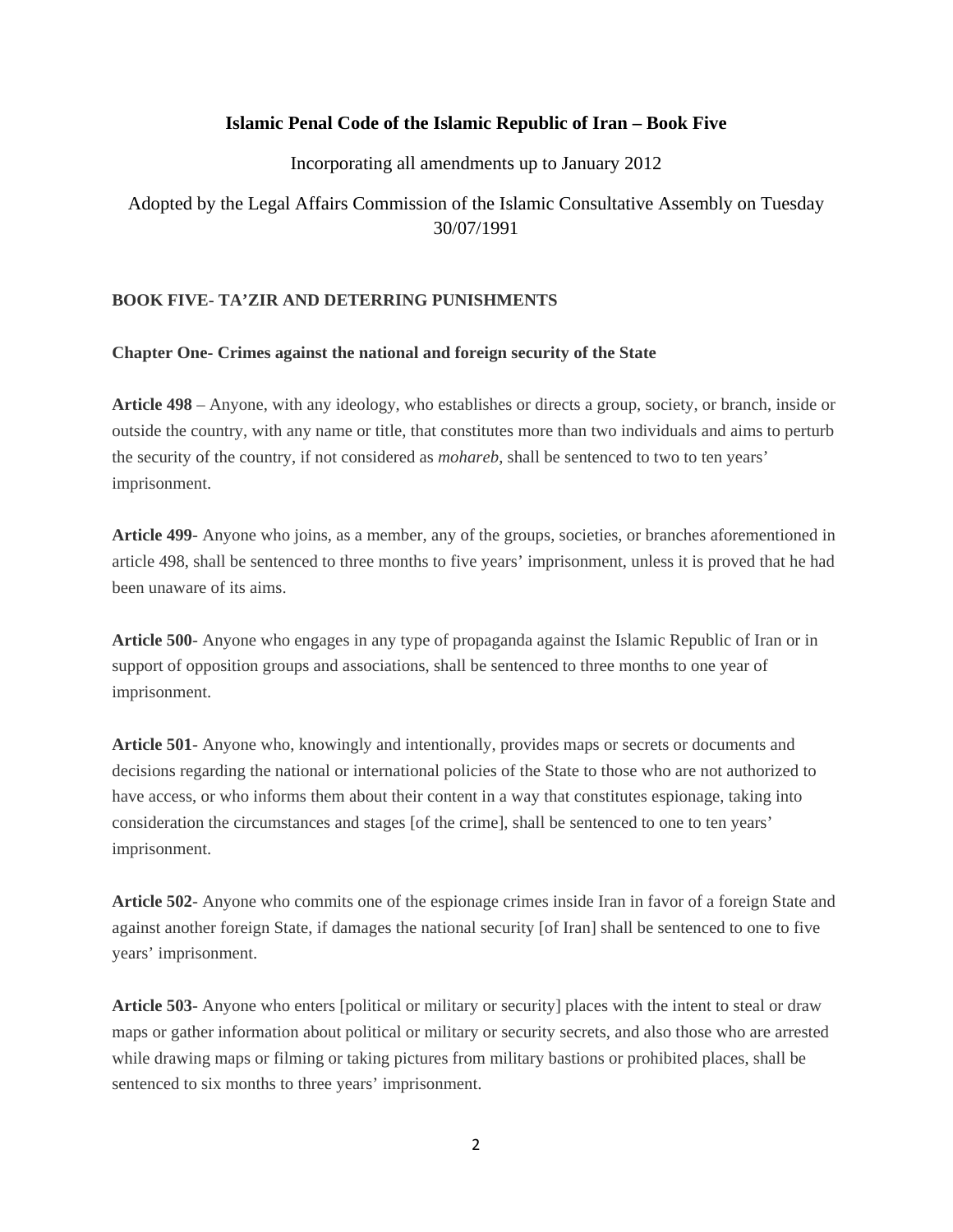**Article 504**- Anyone who effectively encourages combatants or those in military forces to rebel, escape, surrender, or disobey military orders, with the intention to overthrow the government or to defeat national forces against the enemy, shall be considered as *mohareb*; otherwise [if he does not possess the intention] if his acts are effective he shall be sentenced to two to ten years, and if not, to six months to three years' imprisonment.

**Article 505**- Anyone who, with the intention to disrupt national security, gathers information through any means under the cover of State authorities or government officials, if they intend to provide them to others shall be sentenced to two to ten years' imprisonment [if successful], and otherwise to one to five years' imprisonment [if unsuccessful].

**Article 506**- If, due to their negligence and disregarding security protocols, government officials who are responsible for classified security and intelligence affairs and have received the required training reveal information to enemies, they shall be sentenced to one to six months' imprisonment.

**Article 507**- Anyone who is a member of corrupt groups or among those who act against national security, provided that he is not in a leading position and before being prosecuted, reports the plot and names of those engaged in the conspiracy and corruption to the officials, or cooperates effectively with the officials after he is prosecuted, shall be exempted from punishment; and if he has personally committed another crime, he shall be only sentenced for that crime.

**Article 508**- Anyone who cooperates by any means with foreign States against the Islamic Republic of Iran, if not considered as *mohareb*, shall be sentenced to one to ten years' imprisonment.

**Article 509**- Anyone who during wartime commits one of the crimes against national and foreign security of the State mentioned in this chapter, shall be sentenced to the highest punishment prescribed for the same crime.

**Article 510**- Anyone who, with the intent to disrupt national security or aid the enemy, recognizes and hides, or assists in hiding, spies who have a mission to gather information or cause damage to the country, shall be sentenced to six months to three years' imprisonment.

Note- Anyone who, without spying or hiding spies, identifies and attracts some people by any means and introduces them to enemy States or foreign countries for espionage purposes against the national security [of the Islamic Republic of Iran] shall be sentenced to six months to two years' imprisonment.

**Article 511**- Anyone who, with the intent to disrupt national security and disturb public opinion, threatens to plant bombs in an airplane, ship, and/or other public means of transportation, or claims that the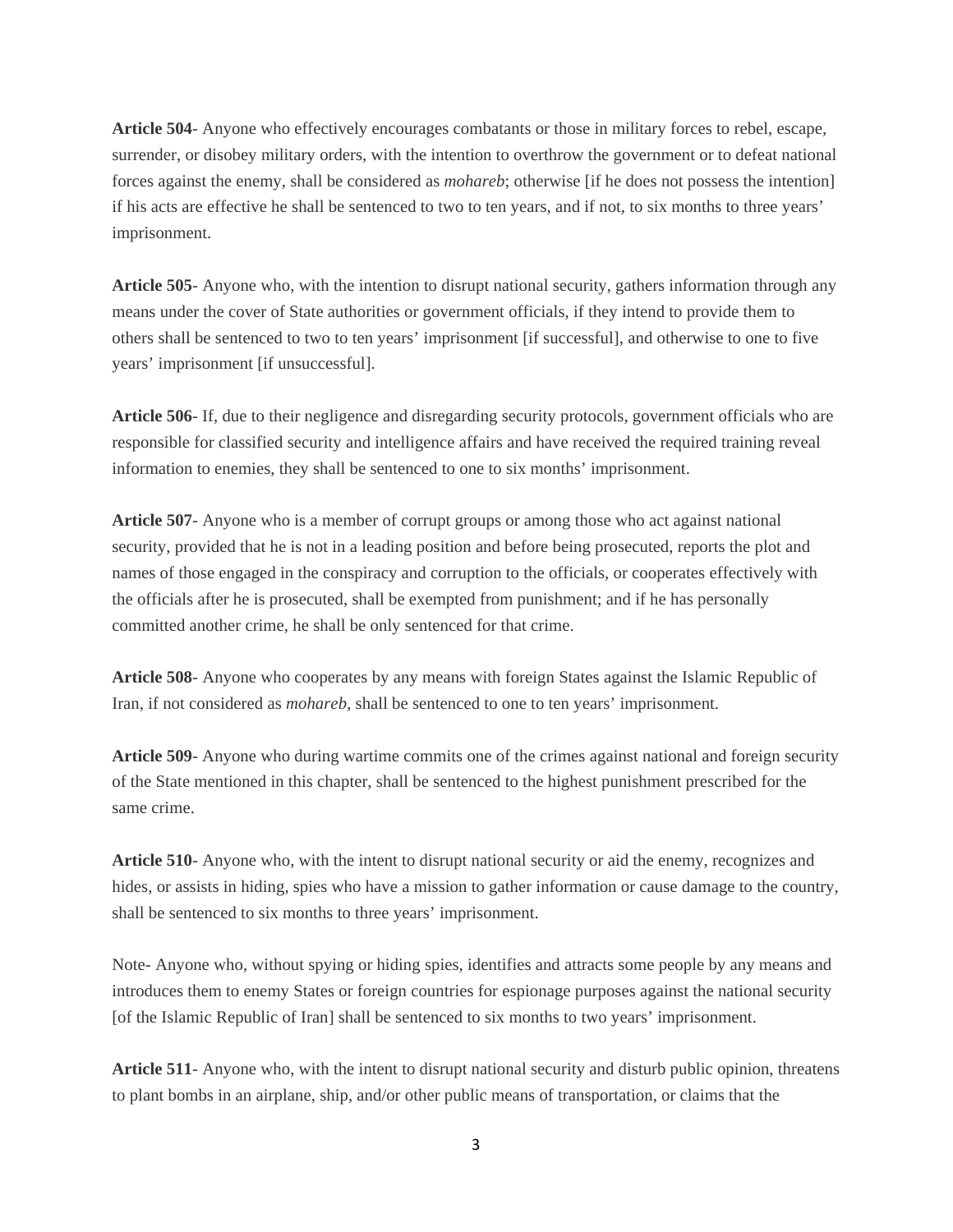aforementioned means of transportation have been rigged with bomb(s), in addition to compensation for damages caused to the government and people, shall be sentenced to six months to two years' imprisonment.

**Article 512**- Anyone who, with the intent to disrupt national security, induces or encourages people to war with one another and slaughter each other, regardless of whether or not [such actions] cause murder and ravage, shall be sentenced to one to five years' imprisonment. Note- Where it can be proven that the accused repented [for their actions] before being caught by the State, articles (508) and (509) and (512) are not applicable.

# **Chapter Two- Insulting sacred religious values and criminal attempt on national authorities**

**Article 513**- Anyone who insults the sacred values of Islam or any of the Great Prophets or [twelve] Shi'ite Imams or the Holy Fatima, if considered as *Saab ul-nabi* [as having committed actions warranting the *hadd* punishment for insulting the Prophet], shall be executed; otherwise, they shall be sentenced to one to five years' imprisonment.

**Article 514**- Anyone who, by any means, insults Imam Khomeini, the founder of the Islamic Republic, and/or the Supreme Leader shall be sentenced to six months to two years' imprisonment.

**Article 515**- Anyone who makes an attempt on the lives of the Supreme Leader or the Heads of Powers [of the Executive, Judiciary and Legislature] or the Grand Ayatollahs, if not considered as *mohareb*, shall be sentenced to three to ten years' imprisonment.

#### **Chapter Three- Attempt on the lives of foreign diplomatic officials**

**Article 516**- Anyone who makes an attempt on the life of a foreign Head of State, or its Diplomatic Representative, in the jurisdiction of Iran, shall be sentenced to the same punishment mentioned in article (515), subject to the mutual treatment by the same State towards Iran; but, if a lighter punishment is prescribed, the same punishment shall be imposed.

**Article 517**- Anyone who publically insults a foreign Head of State, or its Diplomatic Representative, who enter the territory of Iran, shall be sentenced to one month imprisonment, subject to the mutual treatment by the same State towards Iran.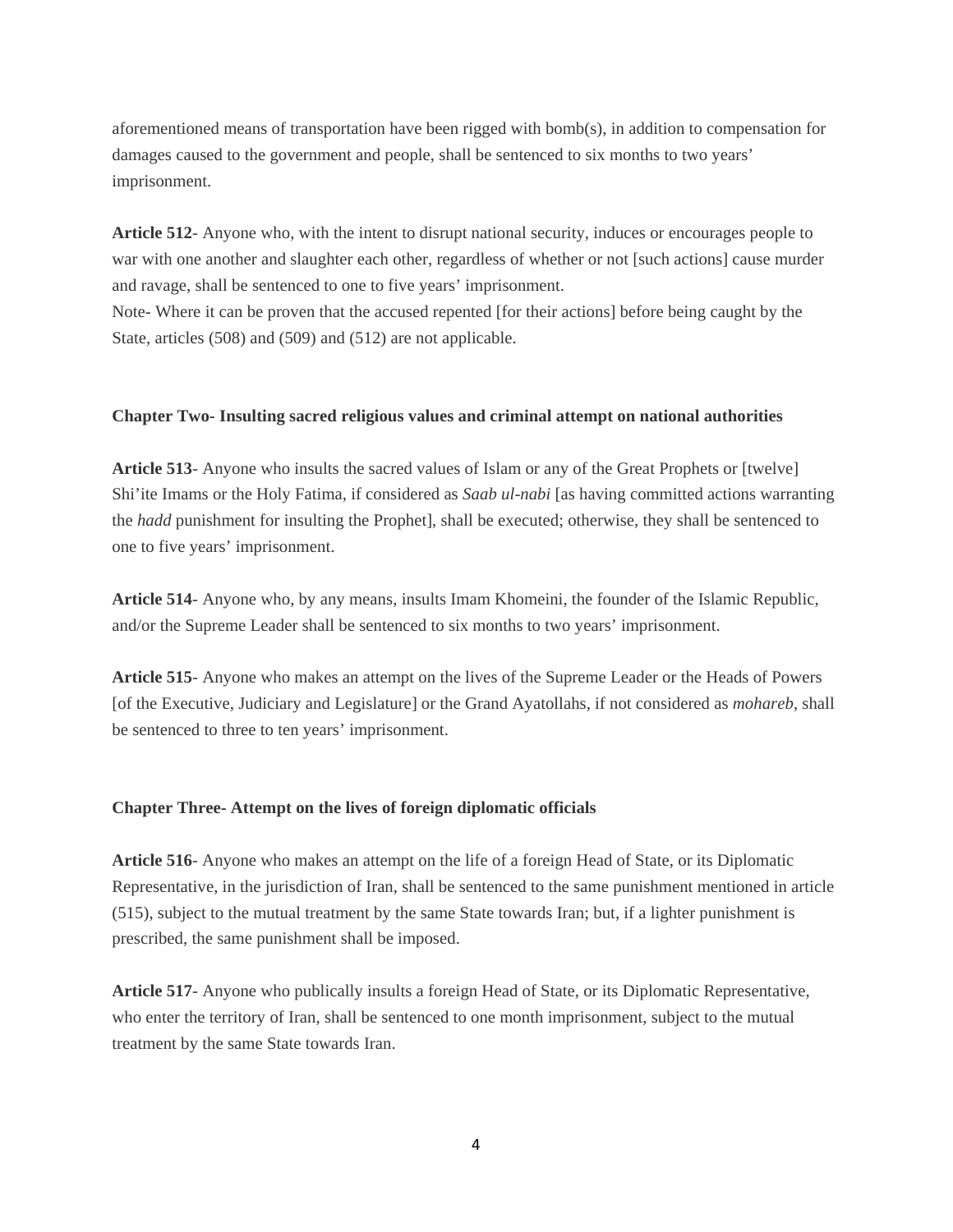Note- The application of the articles of this chapter is subject to the request of the relevant State or its diplomatic representative, or the victim or his guardian. The Prosecution shall be stopped if the complaint is withdrawn.

#### **Chapter Four- Producing and distributing fake coins**

**Article 518**- Anyone who produces, or deliberately imports into the country, or buys or sells any kind of counterfeit domestic or foreign gold or silver coin, such as coins from Iran's previous governments, or the Lira or other exchangeable currencies, or distributes any fake coins shall be sentenced to one to ten years' imprisonment.

**Article 519**- Anyone who, with the intention of deception, detracts from the weight of Iranian or foreign gold or silver coins by any means such as scraping, cutting and the like, or knowingly and deliberately engages in the distribution of such coins, or imports them into the country, shall be sentenced to one to three years' imprisonment.

**Article 520**- Anyone who produces any kind of counterfeit domestic or foreign current coins other than gold or silver, or, knowingly and deliberately, imports them into the country, or engages in the distribution of such coins, or buys or sells them, shall be sentenced to one to three years' imprisonment.

**Article 521**- When the individuals who commit the crimes mentioned in articles (518) and (519) and (520) inform the authorities before the crime is discovered, or facilitate the arrest of others by their confession while the prosecution is carried out, or effectively aid and guide the government authorities, by proposal of Director of the Judicial District and agreement of the court, or at the discretion of the court, their punishment shall be duly mitigated, and if appropriate they shall be exempted from imprisonment; unless it is proved that they repented [for the crime] prior to their arrest, in which case they shall be exempted from all said punishments.

**Article 522**- In addition to the punishments mentioned in articles (518) and (519) and (520), the property acquired as a result of the commission of the said offences shall be confiscated.

#### **Chapter Five- Forging and counterfeiting**

**Article 523**- Forging and counterfeiting are defined as producing a writing or document or producing an official or non-official persons' stamp or signature, scratching or tampering or adding or erasing or generating or crossing out or changing the date in comparison to the actual date or enclosing a writing to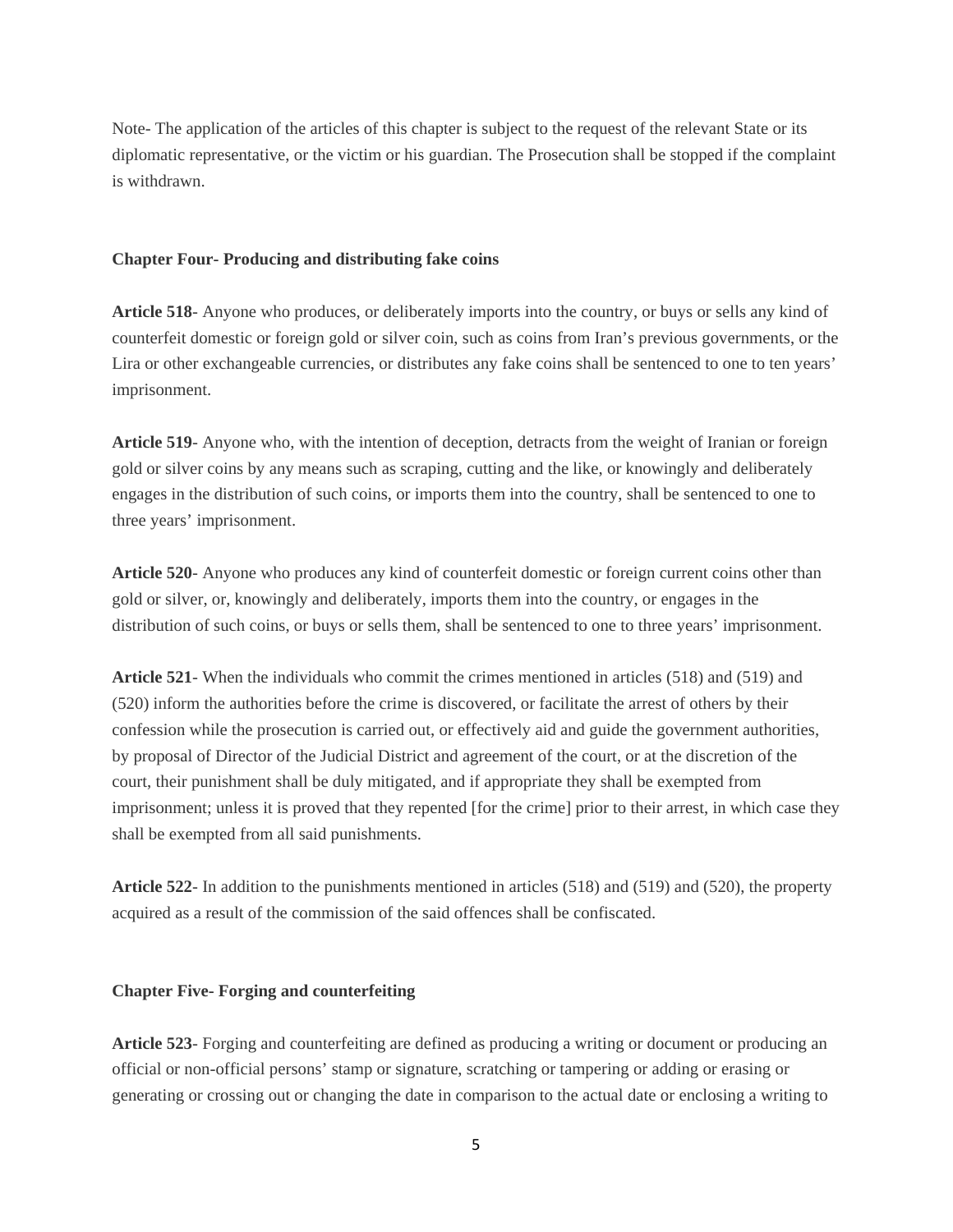another writing or using someone else's stamp without their permission, and the like, with the intention of deception.

**Article 524**- Anyone who forges the orders or signature or stamp or handwriting of the Supreme Leader or the Heads of Powers [of the Executive, Judiciary and Legislature] in respect to their official position, or uses [the aforementioned] with knowledge of the forgery and counterfeit, shall be sentenced to three to fifteen years' imprisonment.

**Article 525**- Anyone who forges one of the following or uses or imports them into the country while being aware of the forgery and counterfeit, in addition to compensation for damages, shall be sentenced to one to ten years imprisonment.

1- Orders or signature or stamp of the First Deputy of the President of the State, or Ministers, or stamp or signature of the Members of the Guardian Council or Members of Parliament or Council of Experts or Judges or any one of the chairpersons or civil servants and officials in respect to their official position.

2- Seal or stamp or emblem of one of the governmental companies or organizations or departments or Islamic revolutionary bodies.

3- Verdicts of courts or documents or bills issued by the National Treasury.

4- Seal or mark used for determining the purity of Gold and silver.

5- Domestic or foreign currencies or bank bills such as accepted bills of exchange by banks or checks issued by banks and other types of binding bank instruments.

Note- Anyone who, deliberately and without holding the required documents and official domestic and foreign permission, and with the intent to inspire doubts in the quality of products and services, uses the title and emblem of national or international standards shall be sentenced to the maximum punishment prescribed in this article.

**Article 526**- Anyone who, with the intent to disrupt the banking system or financial or economic situation or to disrupt the political and social system and security [of the country], forges domestic or foreign currencies or bank bills such as accepted bills of exchange by banks or checks issued by banks and other types of binding bank instruments and documents or bills issued by the National Treasury, or imports them into the country or uses them with the knowledge that they are fake, if he is not considered as *mofsed* or *mohareb*, shall be sentenced to five to twenty years' imprisonment.

**Article 527**- Anyone who forges certificates of studying or graduation or transcripts of universities and higher education organizations inside or outside the country or certificates of evaluation of foreign degrees, or uses them with the knowledge that they are fake, in addition to compensation for damages, shall be sentenced to one to three years' imprisonment. If the perpetrator is an employee of Ministries or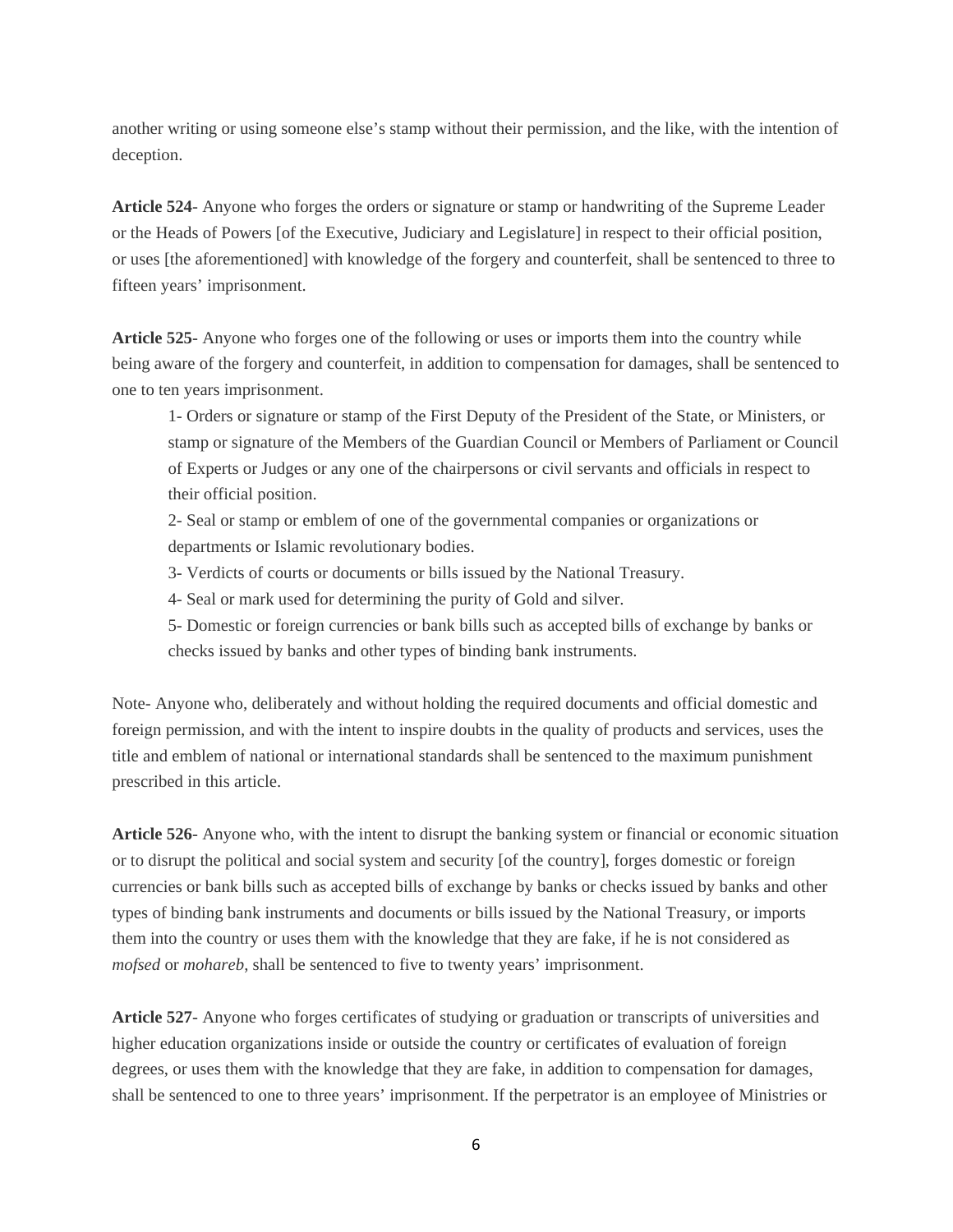those organizations and institutes that belong to the government or municipalities or Islamic revolutionary bodies, or if by any means takes part in the forgery or in using the fake documents, then he shall be sentenced to the maximum punishment.

**Article 528**- Anyone who forges the stamp or seal of any non-governmental organizations or public bodies such as municipalities, or uses them with the knowledge that they are fake, in addition to compensation of the damages, shall be sentenced to six months to three years' imprisonment.

**Article 529**- Anyone who forges the stamp or seal of any non-governmental company established according to law or enterprise, or uses them with the knowledge that they are fake, in addition to compensation for damages, shall be sentenced to six months to three years' imprisonment.

**Article 530**- Anyone who acquires the seal or stamp of the organizations or companies or enterprises referred to in the articles above, and abuses them in a way that damages their rights and interests, or causes their abuse, in addition to compensation for damages, shall be sentenced to two months to two years' imprisonment.

**Article 531**- If anyone who has committed one of the crimes referred to in the articles above informs the government [of the crime] before their prosecution and exposes other perpetrators, if any, or cooperates in arresting them after the prosecution is started, their punishment shall be mitigated or they shall exempted from punishment respectively.

**Article 532**- Any civil servant and government official who, when carrying out their duties, tampers with orders and writings and documents and certificates and books and other types of official writings and documents (for instance if they generate a signature or stamp or make changes in a signature or stamp or to the content or add a word or change people's names), in addition to disciplinary punishments and compensation of the damages, shall be sentenced to one to five years' imprisonment or a fine of six to thirty million Rials.

**Article 533**- If individuals who are not civil servants or government officials, commit any of the crimes referred to in the previous article, in addition to compensation of the damages, they shall be sentenced to six months to three years' imprisonment or a fine of three to eighteen million Rials.

**Article 534**- If any civil servant of government departments and judicial bodies and anyone responsible for public services, commits forgery of documents in respect to their duties, including in cases where they change the topic or content of those documents, or tamper with written or oral statements of official authorities or the stamp or wording of the parties or present something void as valid or vice versa or something which is not admitted as admitted, in addition to disciplinary punishments and compensation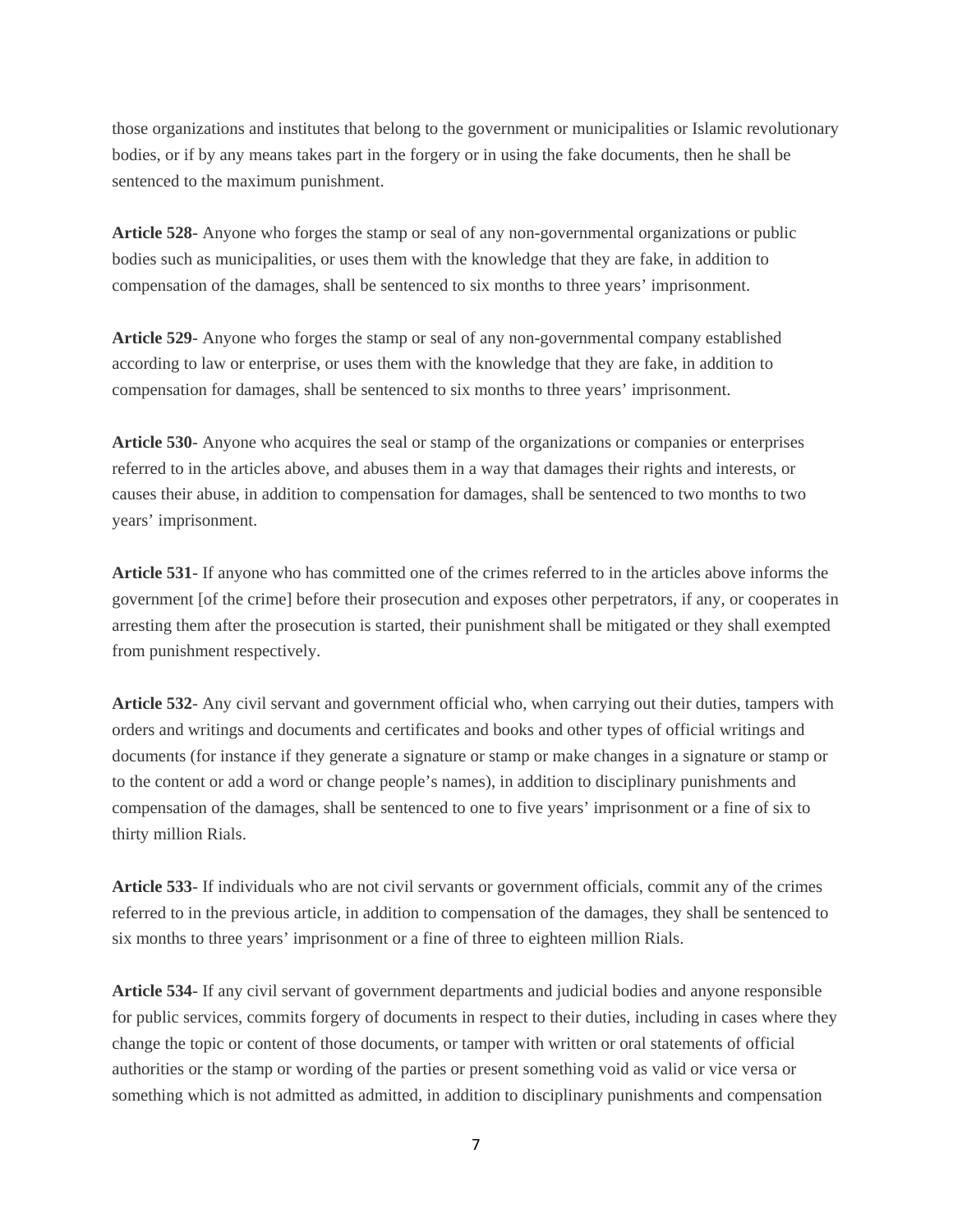of the damages, shall be sentenced to one to five years' imprisonment or a fine of six to thirty million Rials.

**Article 535**- Anyone who uses the forged documents referred to in articles (532) and (533) and (534) with the knowledge that they are fake, in addition to compensation of the damages, shall be sentenced to six months to three years' imprisonment or a fine of three to eighteen million Rials.

**Article 536**- Anyone who forges non-official documents or uses them with the knowledge that they are fake, in addition to compensation of the damages, shall be sentenced to six months to two years' imprisonment or a fine of three to twelve million Rials.

**Article 537**- If taking pictures of ID cards or personal identity documents and governmental and public documents and the like, causes confusion with the originals, they shall be marked with a stamp or mark to show that it is a duplicate copy or picture; otherwise, it shall be considered as a forgery and the producers and users of such documents who knowingly and deliberately use them as originals, in addition to compensation of the damages, shall be sentenced to six months to two years' imprisonment or a fine of three to twelve million Rials.

**Article 538**- Anyone who, whether personally or through someone else, forges a medical certificate with the intent to acquire exemption from public or military service or in order to submit to the court shall be sentenced to six months to one year's imprisonment or a fine of three to six million Rials.

**Article 539**- When a medical doctor issues a false certificate to exempt someone from public or military service or in order to submit to judicial bodies, he shall be sentenced to six months to two years' imprisonment or a fine of three to twelve million Rials. And when such certificate is used to acquire money, in addition to taking the money back and confiscating the money as a fine, he shall be sentenced to the punishment prescribed for being the recipient of a bribe.

**Article 540**- In the cases of other false certificates which cause damage to a third party or the National Treasury, the offender shall be sentenced to up to 74 lashes or a fine of two hundred thousand to two million Rials.

**Article 541**- Anyone other than the main applicant who sits any exams including entrance exams of universities and higher education institutes, teacher's universities and training colleges, exams for sending students abroad to study, or internal or final exams of the aforementioned organizations or exams of high schools, secondary schools, technical schools, etc, the offender and applicant, in addition to disciplinary punishments, shall be sentenced to a fine of two hundred to one million Rials.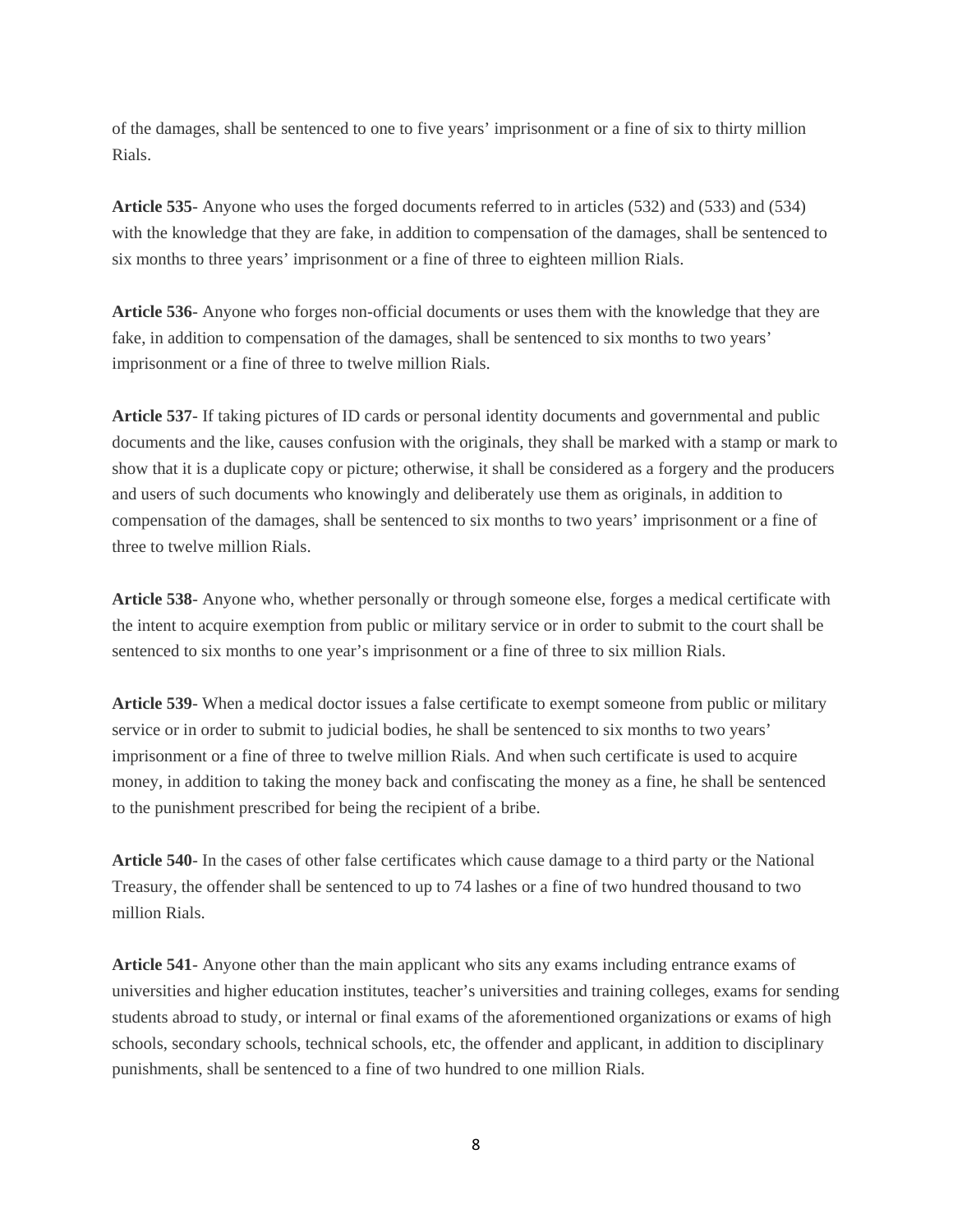**Article 542**- The punishment for attempting to forge and counterfeit referred to in this chapter shall be the minimum punishment prescribed for the same crime.

#### **Chapter Six- Removing or breaking a seal and stealing documents from governmental places**

**Article 543**- When a place, or anything, is sealed in accordance with the order of competent officials, and someone knowingly and deliberately breaks or removes the seal, or commits an act that is considered as removing or breaking the seal, he shall be sentenced to three months to two years' imprisonment. If the keeper commits the [abovementioned] crime, he shall be sentenced to one to two years' imprisonment. In case the crime is committed as a result of the keeper's negligence, he shall be sentenced to one month to six months' imprisonment or up to 74 lashes.

**Article 544**- When the writings or documents or booklets or notes that are recorded in official registers or kept in official places or entrusted to officials responsible for keeping them, are, wholly or in part, stolen or damaged or unlawfully destroyed, the bookkeeper and the clerk responsible for recording and keeping the aforementioned documents, as well as other individuals whose negligence resulted in the commission of the crime, shall be sentenced to six months to two years' imprisonment.

**Article 545**- The offenders of the crimes mentioned in the above article shall be sentenced to three to six months' imprisonment; and if the keeper or trustee commits one of the abovementioned crimes he shall be sentenced to three to ten years' imprisonment.

**Article 546**- When the offender forcibly removes or breaks the seal or commits an act that is considered as removing or breaking the seal, or steals or destroys the writing or documents, he shall be sentenced to the abovementioned punishments accordingly. This punishment does not interfere with the punishment of [other] crimes resulting from the use of force and severity.

#### **Chapter Seven- Escape of prisoners and concealment of offenders**

**Article 547**- Any prisoner who escapes from a prison or detention center shall be sentenced to 74 lashes or three to six months' imprisonment; and if he has broken or damaged the prison's gate, in addition to compensation of the damages, he shall be sentenced to both punishments.

Note- Prisoners who are on furlough in accordance with the regulations of prisons, but, without a reasonable excuse, do not return to the prison at the ordered time, shall be regarded as fugitives and sentenced to the abovementioned punishment.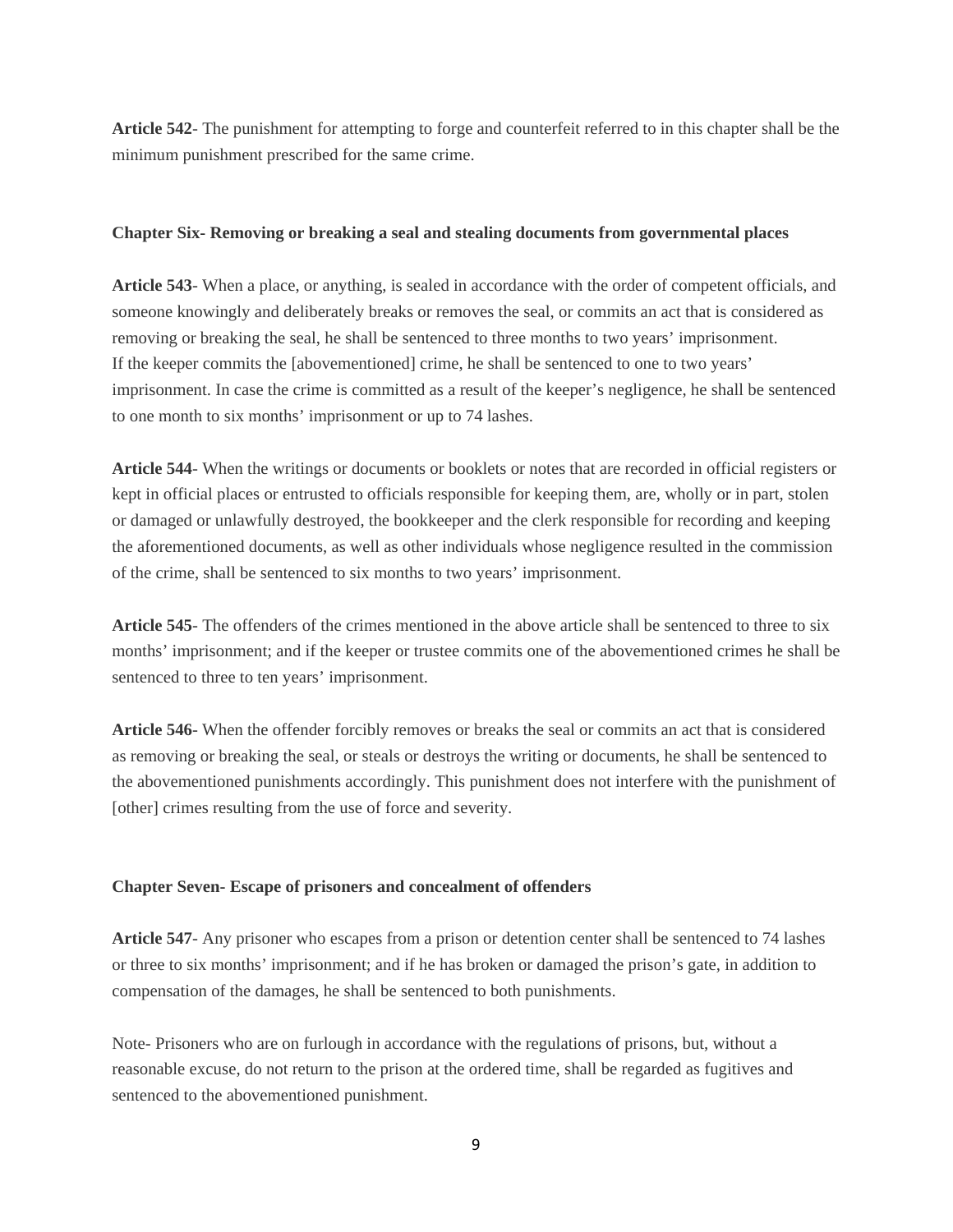**Article 548**- When an accused person or a prisoner escapes as a result of recklessness or negligence of the officer who was responsible for guarding or escorting him, the abovementioned officer shall be sentenced to six months to three years' imprisonment or a fine of three to eighteen million Rials.

**Article 549**- When an officer who is responsible for guarding or escorting a prisoner or detainee aids or facilitates or colludes in the escape [of the prisoner], he shall be sentenced according to the following:

- A- If the detainee is accused of a crime that is punishable by execution, stoning or crucifixion or if he is a prisoner convicted to these punishments, [the offending official] shall be sentenced to three to ten years' imprisonment; and if the prisoner is convicted to ten years' imprisonment or more, or if the detainee is accused of a crime punishable by more than ten years' imprisonment, he shall be sentenced to one to five years' imprisonment; and in cases other than the abovementioned, he shall be sentenced to six months to three years' imprisonment.
- B- If the prisoner is convicted to *qisas* or the detainee is accused of a crime punishable by *qisas* the individual responsible for his escape is obliged to turn him in, otherwise he shall be imprisoned until [the prisoner] is turned in. If the accused person is tried and acquitted in absentia, or if the homicide is determined as quasi-deliberate or accidental, the individual responsible for escape shall be sentenced to the punishment mentioned in paragraph A; and if the fugitive dies, or if it becomes impossible to turn him in, in cases where [the fugitive] is convicted to *qisas*, the individual responsible for his escape shall pay the *diya* to the blood owners of the victim.
- C- If the accused or convict person who is escaped is convicted [or accused] of a financial crime or *diya*, the individual responsible for escape, in addition to the punishment mentioned in paragraph A, shall pay the relevant *diya* or debt.

**Article 550**- Any civil servants or officers who are ordered to arrest an individual and act recklessly and negligently shall be sentenced to a fine of one hundred to five hundred Rials; and if the recklessness and negligence was intended to aid the escape of the prisoner and resulted in his escape, in addition to the aforementioned fine, shall be sentenced to six months to three years' imprisonment.

**Article 551**- If the individual responsible for escape is not one of the officers mentioned in article 549, and deliberately aids the escape of persons imprisoned or detained under law, he shall be sentenced according to the following:

A- If the prisoner is sentenced to execution, stoning or crucifixion, the individual responsible for the escape shall be sentenced to one to three years' imprisonment; and if the prisoner is accused of a crime punishable by execution, stoning or crucifixion, he shall be sentenced to six months to two years' imprisonment; and in cases other than the abovementioned, he shall be sentenced to three months to one year of imprisonment.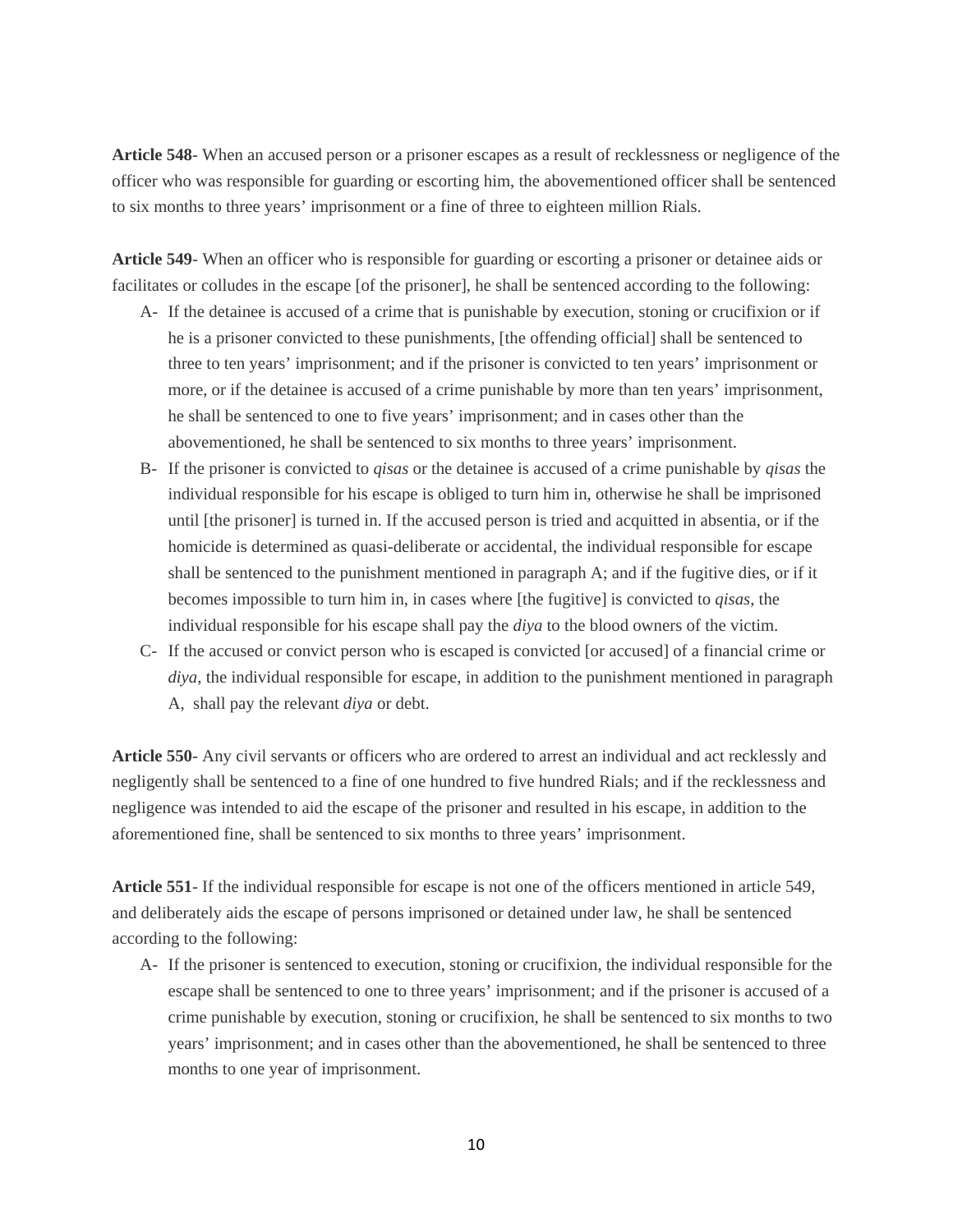B- If the prisoner is sentenced to qisas, the individual responsible for the escape is obliged to turn him in otherwise he shall be imprisoned until [the prisoner] is turned in. If the fugitive dies, or if it becomes impossible to turn him in, the individual responsible for his escape shall pay the *diya* to the blood owners of the victim.

**Article 552**- Anyone who arms a prisoner or detainee with a gun in order to aid [the prisoner's] escape shall be sentenced to two to five years' imprisonment.

**Article 553**- Anyone who hides, or aids the escape of, a fugitive of the law or an accused person whose arrest is ordered shall be sentenced according to the following:

When the fugitive is sentenced to execution, stoning or crucifixion or *qisas* or amputation of limb, the individual responsible for the escape shall be sentenced to one to three years' imprisonment; and if the fugitive is sentenced to life imprisonment or accused of a crime punishable by execution or crucifixion, he shall be sentenced to six months to two years' imprisonment; and in cases other than the abovementioned, he shall be sentenced to one month to one year of imprisonment.

Note- If it is proved in a court of law that the individual responsible for the escape or concealment of the fugitive truly believes in his innocence, he shall be exempted from the punishment.

**Article 554**- Anyone who becomes aware of a crime and aids the offender to escape from trial and conviction, for instance by harboring him in a place, or concealing the evidence of the crime, or presenting fake evidence in order to acquit the offender, shall be sentenced accordingly to one to three years' imprisonment.

Note- In the cases mentioned in article 553 and this article, if the offender is amongst the first-degree relatives of the accused person, the punishment shall not exceed half of the prescribed punishment.

#### **Chapter Eight- Impersonation of officials and offices**

**Article 555**- Anyone who, without an official position or permission from the government, interferes with or introduces himself as holding official governmental, military and police offices, shall be sentenced to six months to two years' imprisonment; and if he has forged a document in order to interfere or introduce himself in the abovementioned offices, he shall additionally be sentenced to the punishment prescribed for forgery.

**Article 556**- Anyone who, publically and without permission, uses official uniforms of the military or police forces of the Islamic Republic of Iran, or badges or medallions or other state grants, without, or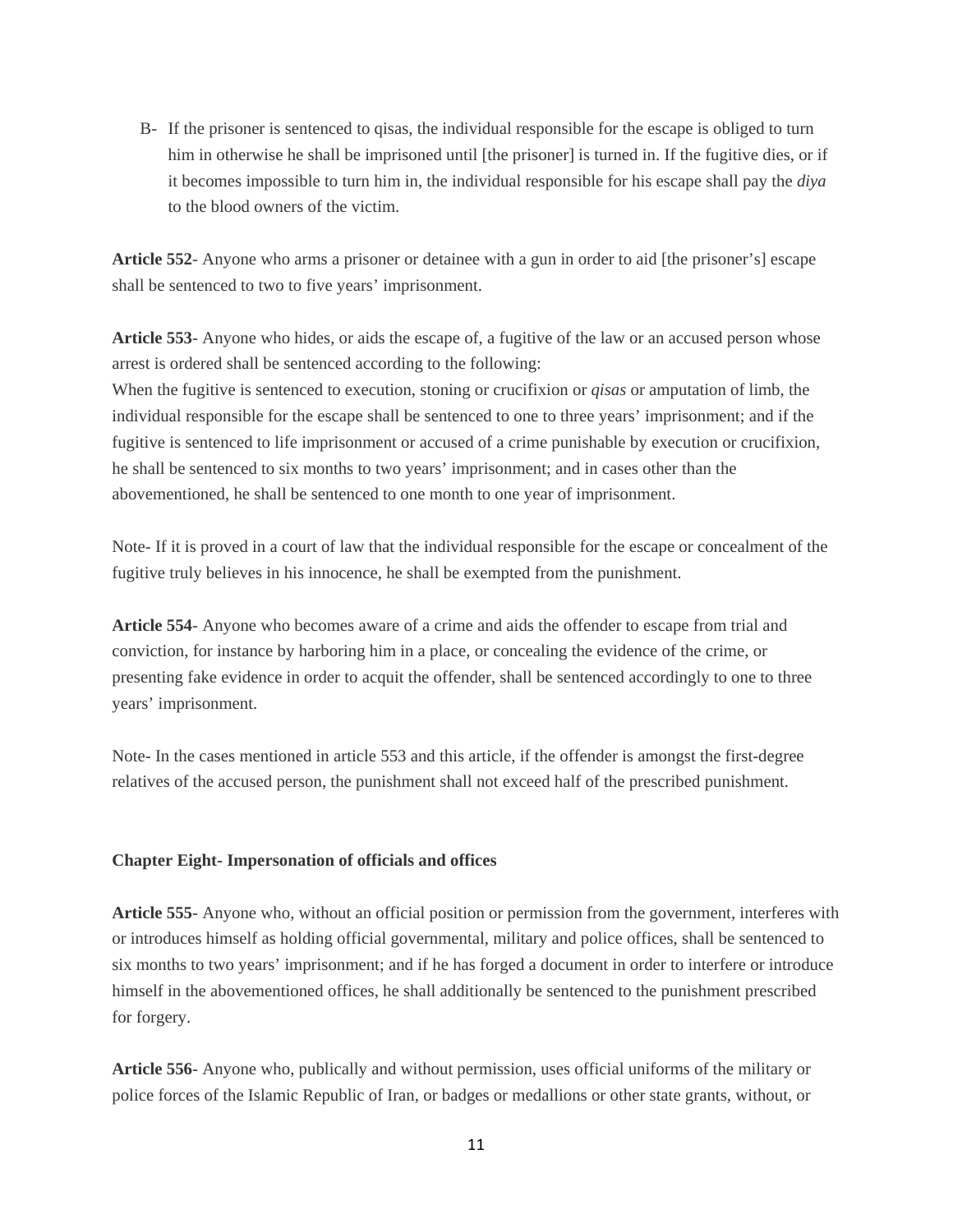with little, changes that cause confusion, if his act is not subject to a harsher punishment under another law, shall be sentenced to three months to one year's imprisonment or a fine of one million and five hundred thousand Rials to six million Rials. And if he has taken advantage of his illegal act, he shall be sentenced to both punishments.

Note- Using the abovementioned uniforms and objects in theatrical arts shall not be subject to this article.

**Article 557**- Anyone who, publically and without permission, uses the official uniforms of foreign officers, or badges or medallions, or other grants of foreign states, in Iran, subject to mutual treatment [by the foreign state], or if the act disrupts the public order, shall be subject to the article above.

# **Chapter Nine- Destruction of historical and cultural assets**

**Article 558**- Anyone who damages whole or part of any cultural, historical or religious buildings, places and sites which are listed as national heritage, or any decorations, attachments, facilities, objects and instruments and drawings and pictures installed or located in these places which independently hold cultural, historical, or religious features, in addition to compensation of damages, shall be sentenced to one to ten years' imprisonment.

**Article 559**- Anyone who steals objects and instruments and also materials and pieces of cultural and historical assets, from museums or galleries, or historical and religious sites and other places protected or supervised by the government, or buys or conceals the aforementioned objects while being aware that they are stolen, if he is not punishable by the *hadd* punishment for stealing, in addition to its restitution, shall be sentenced to one to five years' imprisonment.

**Article 560**- Anyone who, without permission from Iran's Cultural Heritage Organization, or by violating the regulations adopted by this organization, proceeds to any operation in the bounds of cultural and historical assets mentioned in this article that makes their foundations unsteady, or as a result of such operations the said assets and buildings are damaged or destroyed, in addition to elimination of the operation's effects and compensation of the damages, shall be sentenced to one to three years' imprisonment.

**Article 561**- Any effort to take cultural and historical assets out of the country, even if unsuccessful, shall be considered as trafficking and the offender, in addition to restitution of the assets, shall be sentenced to one to three years' imprisonment and a fine that is double the value of the assets.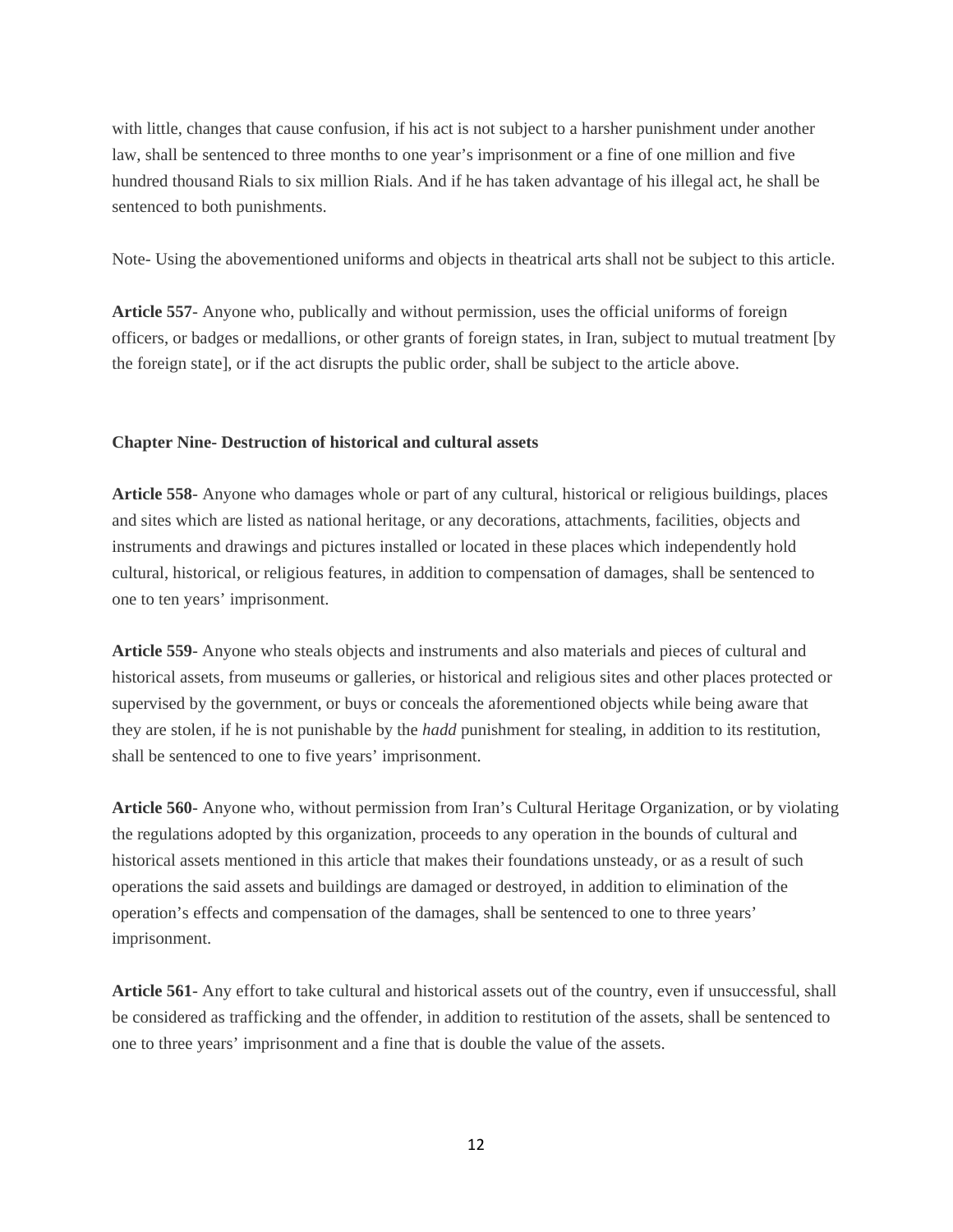Note- It is the responsibility of the Iran's Cultural Heritage Organization to determine the cultural and historical nature [of the assets].

**Article 562**- Any type of excavation and digging with the intent to find historical and cultural assets is prohibited and the offender shall be sentenced to six months to three years' imprisonment and confiscation of the discovered objects in favor of the Cultural Heritage Organization, and the excavation equipments and tools in favor of the government. If the excavation has taken place in historical sites and places that are listed as national heritage, or in holy shrines or religious places, in addition to confiscation of the discovered objects and the excavation equipments and tools, the offender shall be sentenced to the maximum punishment provided.

Note 1- Anyone who puts his hands, by chance, on the historical and cultural assets mentioned in this article, and does not surrender them in accordance with the regulations of Cultural Heritage Organization, shall be sentenced to confiscation of the discovered assets.

Note 2- The purchase and sale of historical and cultural assets that are found during illegal excavations is prohibited, and in addition to confiscation of the aforementioned cultural assets, the buyer and seller shall be sentenced to six months to three years' imprisonment. If the aforementioned assets, under any title, and whether directly or indirectly, are sold to foreign nationals, the offender shall be sentenced to the maximum punishment provided.

**Article 563**- Anyone who transgresses historical and cultural lands and hills and sites that are listed as a national heritage and do not have a private owner, shall be sentenced to six months to two years' imprisonment, provided that the Cultural Heritage Organization had previously indicated and marked the boundaries and limits of these places.

**Article 564**- Anyone who, without permission of the Cultural Heritage Organization and against its adopted regulations, restores or repairs or reconstructs or extends the buildings or decorations of historical and cultural places which are listed as national heritage, shall be sentenced to six months to two years' imprisonment and compensation of the damages.

**Article 565**- Anyone who, in violation of the provisions of the Law of Protection of National Heritage, conveys historical and cultural real-estate that is listed as national heritage, while having knowledge that they are listed, shall be sentenced to three to one year's imprisonment.

**Article 566**- Anyone who, without permission of the Cultural Heritage Organization and contrary to what is appropriate for the property, changes the use of religious, cultural and historical buildings, places and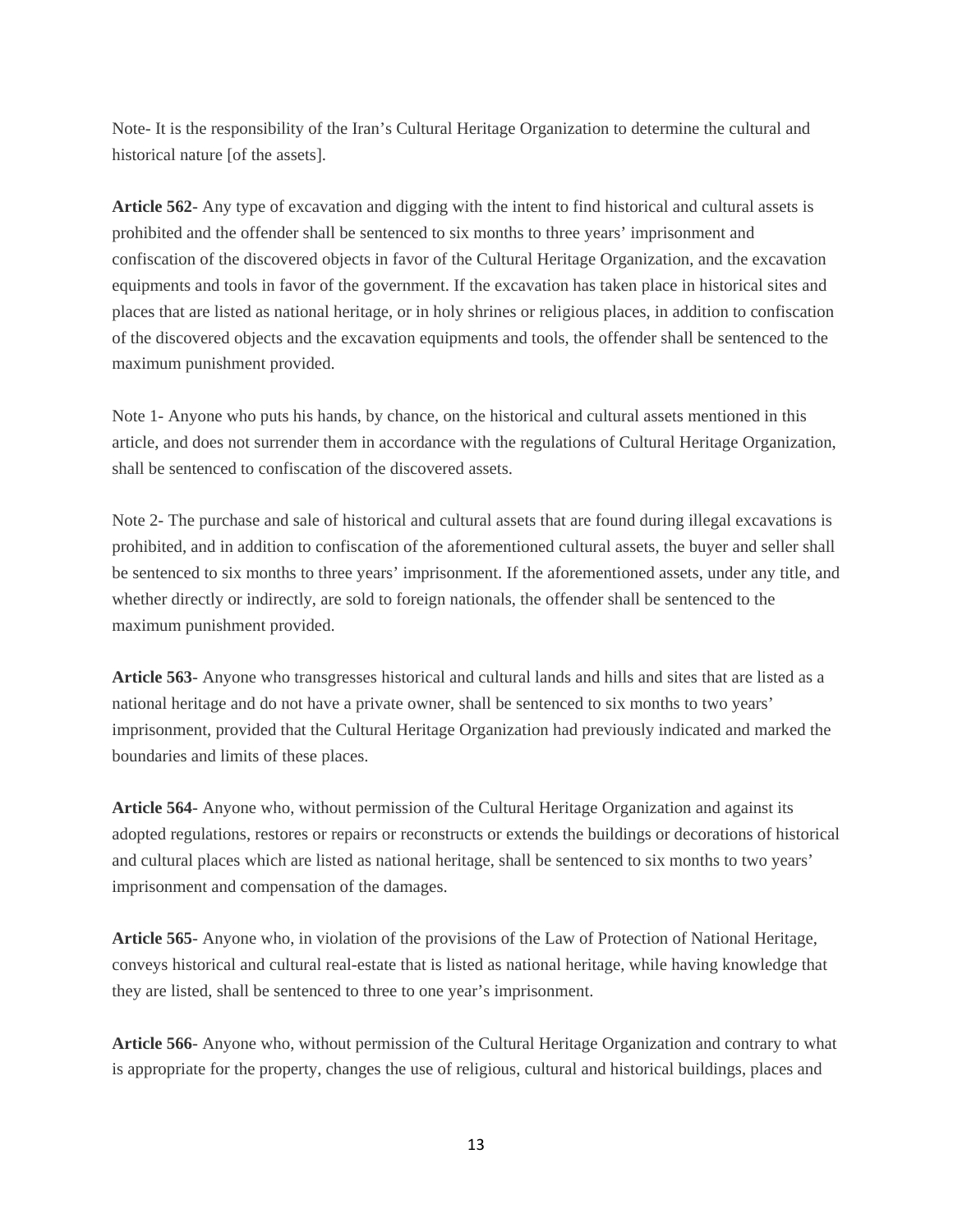sites that are listed as national heritage, in addition to elimination of the offense's effects and compensation of the damages, shall be sentenced to three months to one year's imprisonment.

**Article 566 bis** (added on 16/06/2009)- Anyone who makes counterfeit models of cultural and historical assets, whether Iranian or foreign assets, claiming it as original, or introduces, carries or keeps it, or buys it while being aware that it is fake, with the intent to offer, smuggle or sell the asset, shall be sentenced to ninety one days to six months imprisonment and a fine of equal to half the value of the original asset according to the expert report from Cultural Heritage, Handcrafts, and Tourism Organization.

Note 1- A "counterfeit model" is an object which is made in the contemporary era, and in terms of drawings, pictures, form, texture, size, and weight is similar to original cultural and historical assets, or is claimed to be the original cultural and historical asset when there is no such original and there is no sign on the asset from the creator or the Cultural Heritage, Handcrafts, and Tourism Organization, that distinguishes it from the original.

Note 2- If there is no original for the counterfeit object, its value, if any, shall be assessed by the experts of the Cultural Heritage, Handcrafts, and Tourism Organization.

Note 3- The discovered items referred to in this article shall be confiscated in favor of the Cultural Heritage, Handcrafts, and Tourism Organization. This provision shall be extended to those items that are seized before this law comes to force.

**Article 567**- With regard to the crimes referred to in this chapter, the Cultural Heritage Organization or other governmental departments shall be regarded as a complainant or private plaintiff.

**Article 568**- With regard to the crimes referred to in this chapter that are committed by legal entities, any of the directors or officials who have made the orders, shall be sentenced to the prescribed punishments.

Note- Cultural and historical assets obtained from the crimes referred to in this chapter, shall be confiscated under the supervision of the Cultural Heritage Organization; and in all cases where the assets, tools and equipments are ordered to be seized, it shall be seized in favor of the Cultural Heritage Organization.

**Article 569**- In all the cases in this chapter, if the damaged asset is private property and its owner was unaware that it had been listed as a national heritage, he shall be exempted from the abovementioned punishments.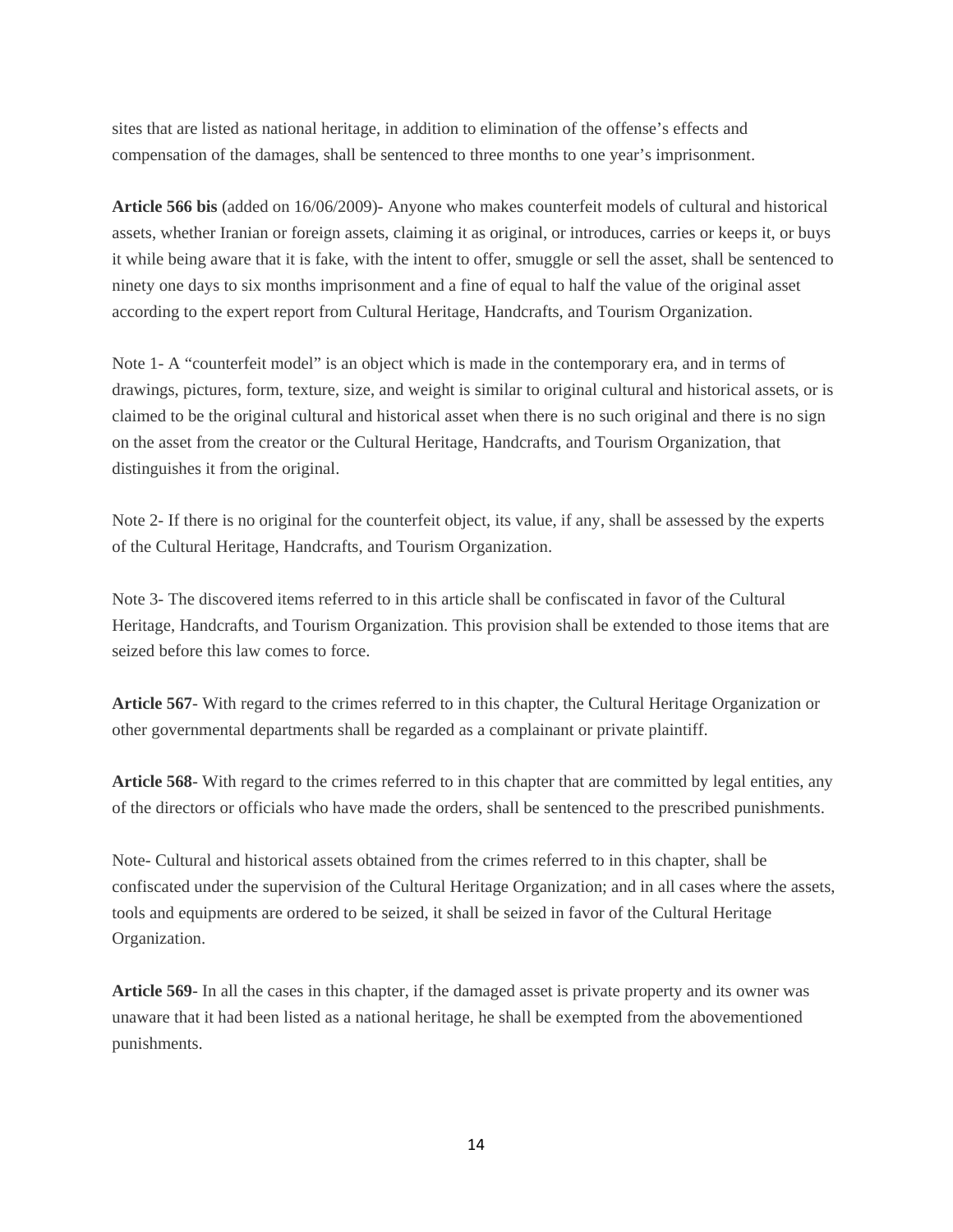# **Chapter Ten- Offenses of government officials and agents**

Article 570 (as amended on  $1/1/2003$ )- Any official and agent associated with State agencies and institutions, who unlawfully strips members of the public of their personal freedom or deprives them from their rights provided in the IRI Constitution, shall be sentenced to two months to three years' imprisonment, in addition to dismissal from the service and prohibition of employment in state offices for one to five years.

**Article 571**- When the acts that violated the IRI Constitution are carried out as a result of a false signature of a Minister or State agent, the offender, and those who applied it knowingly, shall be sentenced to three to ten years' imprisonment.

**Article 572**- When an individual is imprisoned against the law, and he has lodged a complaint against his unlawful imprisonment to the law enforcement or police officers, but they have failed to deal with his complaint and are unable to prove that they have taken the required steps and transferred his complaint to the relevant authorities, they shall be sentenced to permanent dismissal from the same office and shall be prohibited from taking government employment for three to five years.

**Article 573**- If officials and officers responsible for detention centers and prisons receive anyone as a prisoner without the required warrant issued by competent authorities, they shall be sentenced to two months to two years' imprisonment.

**Article 574**- If officials and officers responsible for detention centers and prisons refuse to hand over a prisoner to competent judicial authorities, or refuse to submit their registers to the said authorities, or refuse or prevent the prisoners' complaints from reaching the relevant authorities, they shall be subject to the previous article; unless they prove that they had been ordered to do so by their superior commander, in which case he who has issued the order shall be sentenced to the aforementioned punishment.

**Article 575**- When judicial authorities or other relevant officials unlawfully order the arrest or detention or prosecution of someone, they shall be sentenced to permanent dismissal from judicial offices and shall be prohibited from taking government employment for five years.

**Article 576**- If any official and civil servant and governmental and municipal agent, no matter at which level or office he serves, abuses his authority and refuses to obey written state orders or statutes or decisions or orders of judicial authorities or any other orders issued by lawful officials, he shall be sentenced to dismissal from civil service for one to five years.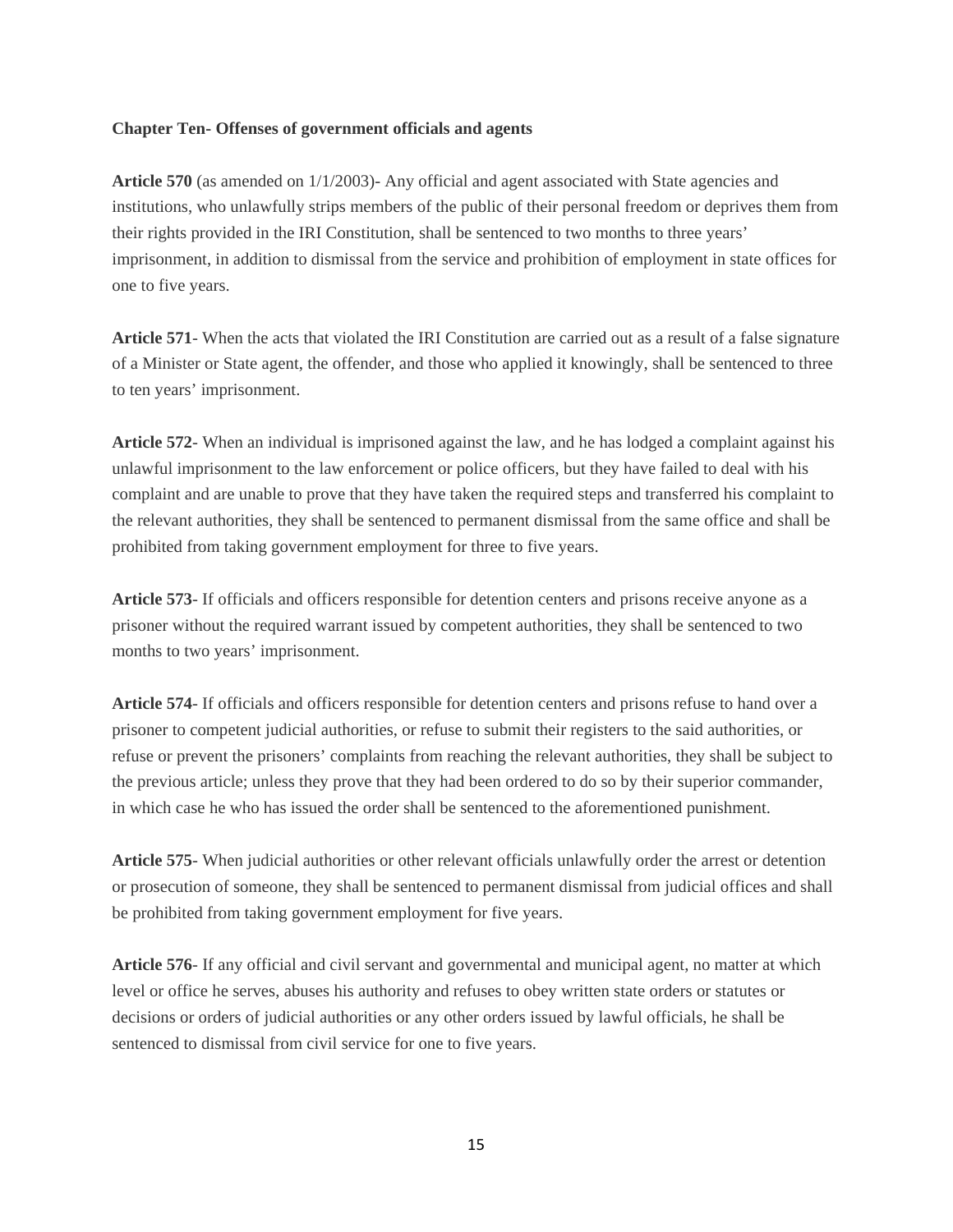**Article 577**- If civil servants and agents including Governors of Provinces, Governors of Divisions, Governors of Sections, or their deputies, and police officers, unless in arbitration cases, interfere with cases that fall under the authority of judicial officials, and refuse to stop the interference despite the objection of party/parties to the case or the objection of judicial authorities, they shall be sentenced to two months to three years' imprisonment.

**Article 578**- Any civil servant or judicial or non-judicial agent who corporally mistreats and abuses an accused person in order to force him to confess, in addition to *qisas* and *diya*, shall be sentenced to six months to three years' imprisonment; and if it is done under someone's order, only the person who has issued the order shall be sentenced to the aforementioned imprisonment; and if the accused person dies as a result of the abuses, the principal to the murder shall be sentenced to the punishment provided for a murderer, and the person who has issued the order shall be sentenced to the punishment provided for the person who has ordered a murder.

**Article 579**- If a civil servant punishes a convicted person harsher than what was ordered in the verdict or punishes him to what is not ordered in the verdict, he shall be sentenced to six months to three years' imprisonment; and if the act is carried out pursuant to someone else's order, only the person who has issued the order shall be sentenced to the prescribed punishment; and if the act is punishable by *qisas* or *diya* the main principal to the crime shall be sentenced accordingly; and if the act consists of other crimes, the principal to the crime and the person who has issued the order shall be sentenced accordingly to the relevant punishment.

**Article 580**- Any civil servant and judicial or non-judicial official or anyone who holds a state duty enters someone's house against the law and without the owner's permission and consent shall be sentenced to one month to one year's imprisonment, unless he proves that he has acted on his superior's order and he has had no choice but to obey his orders, in which case the prescribed punishment shall be given to the person who has issued the order; and if he commits or causes any other crimes he shall also be sentenced to the relevant punishment provided for that crime; and if the offense is committed in the night, the principal to the crime and the person who has issued the order shall be sentenced to the maximum punishment provided.

**Article 581**- Any state official and civil servant who, abusing his authority, uses force to buy someone's property, or unlawfully take possession of someone's right, or force an owner of a property to sell it to a third person, in addition to restitution of the property or right or its monetary value, shall be sentenced to one year to three years' imprisonment or a fine of six to eighteen million Rials.

**Article 582**- If any state official and civil servant, in cases other than those permitted by law, opens or seizes or destroys or inspects or records or intercepts letter or telegraph or telephone communications of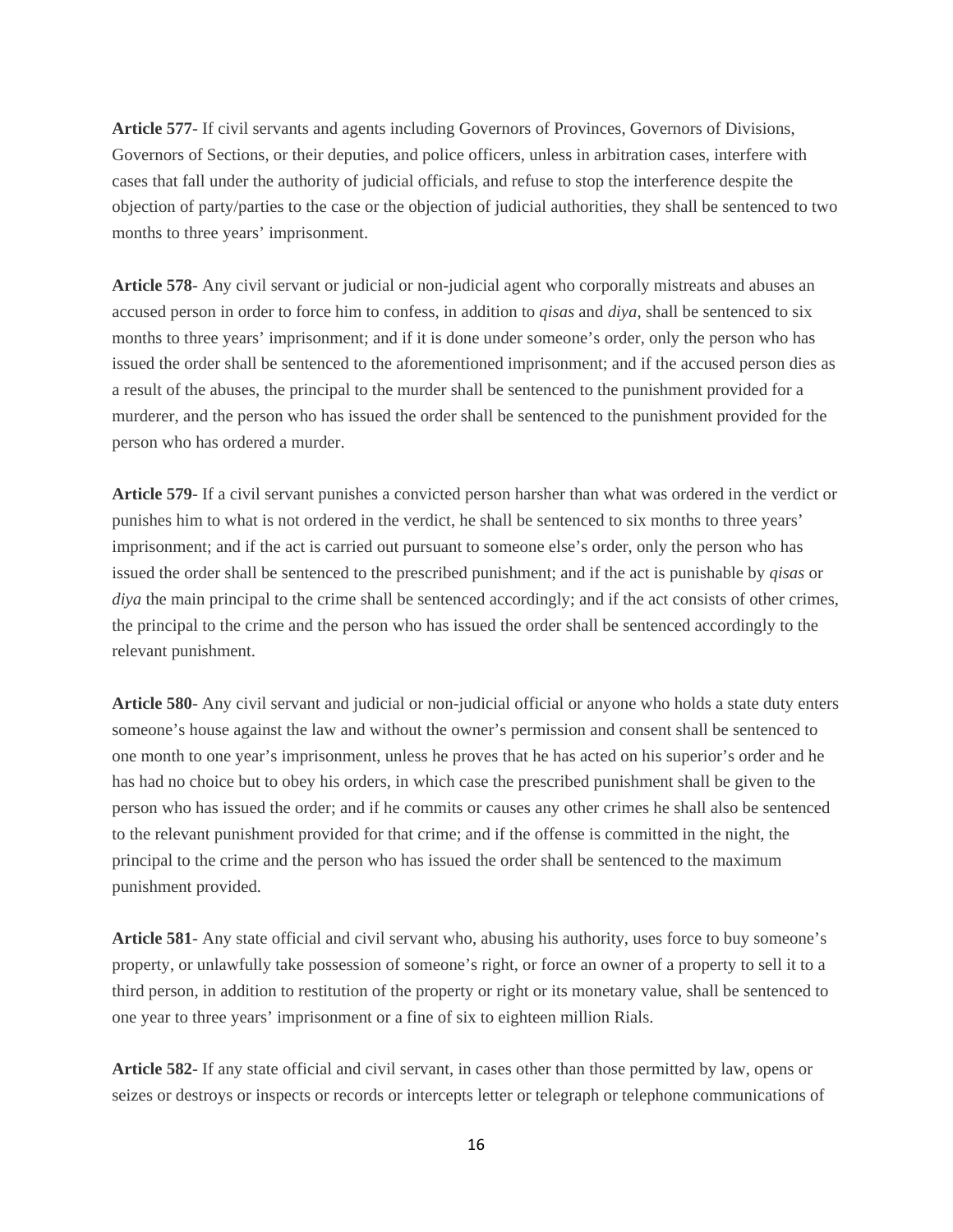people, or discloses their contents without their owners' permission, shall be sentenced to one year to three years' imprisonment or a fine of six to eighteen million Rials.

**Article 583**- If any state official and civil servant or armed forces or the like, without any order from competent authorities [and] in cases other than those in which the law permits arrest or detention of people, arrests or detains an individual and forcibly conceals him in a place, he shall be sentenced to one year to three years' imprisonment or a fine of six to eighteen million Rials.

**Article 584**- Anyone who knowingly prepares a place for committing the crime mentioned in previous article, and therefore aids the principal to the crime, shall be sentenced to three months to one year's imprisonment or a fine of one million and five hundred to six million Rials.

**Article 585**- If the principal, or the accessory, to the crime [mentioned in the previous article], releases the detainee or takes required measures to release him, provided that he has not detained him for more than five days, he shall be sentenced to two to six months' imprisonment instead.

**Article 586**- When the offender, in order to commit the crime mentioned in article 583, uses false names or titles or impersonates state agents or uses their badge or uniform or shows a fake warrant, in addition to the punishment provided in the same article, shall be sentenced to the punishment provided for forgery or deception.

**Article 587**- If the perpetrator of the crimes mentioned in the previous articles threatens the detainee or prisoner to death or physically abuses and torture him, in addition to *qisas* or *diya*, he shall be sentenced to one to five years' imprisonment and will be prohibited from taking public services.

#### **Chapter Eleven- Bribery, Usury and Fraud**

**Article 588**- If any arbitrator and inspector and expert, whether appointed by the court or parties to a legal case, makes a decision or produces a report in favor of either party in return for a bribe, shall be sentenced to six months to two years' imprisonment or a fine of three to twelve million Rials, and as a punishment for the briber, the amount that was paid shall be confiscated in favor of the government.

**Article 589**- If judges of courts, due to receiving a bribe, give a harsher punishment than that provided by law, he shall be sentenced to the same excessive punishment he has given, in addition to the punishment provided for receiving a bribe.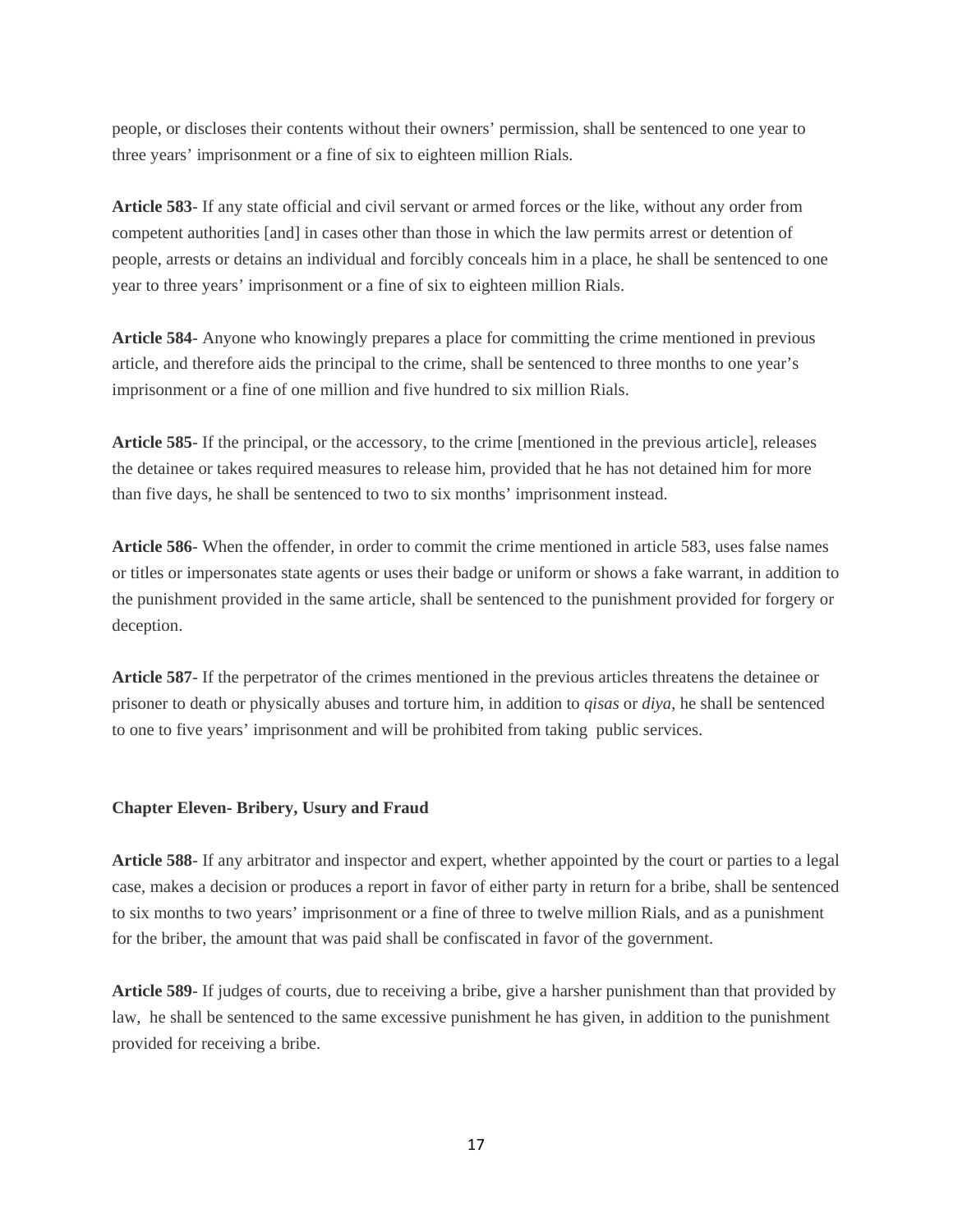**Article 590**- If a bribe is not in the form of cash, but is [in the form of] goods or property conveyed, whether directly or indirectly, to judicial or administrative civil servants, free of charge or quite cheaper than the usual price, or prima facie at its usual price but in fact sold for much cheaper, or if goods or property is bought from civil servants, directly or indirectly, at a quite higher price, the said civil servants shall be considered as bribee and the other party as briber.

**Article 591**- When it is proved that a briber had to pay a bribe to preserve his legal rights, he shall be exempted from criminal prosecution and the money or property he has paid shall be returned to him.

**Article 59٢**- Anyone who, knowingly and deliberately, and whether directly or indirectly, pays money or a property or a bill of payment or delivery of a property, in order to carry out or refrain from carrying out what is a duty of the officials mentioned in article 3 of the law of Aggravating [the punishments of] Bribery, Embezzlement, and Fraud adopted on 6/12/1997 by the Expediency Discernment Council, he shall be considered as a briber, and, in addition to confiscation of the bribed money or property, he shall be sentenced to six months to three years' imprisonment or up to 74 lashes.

Note- If the briber has been *moztar* [i.e. desperate and left with no other option] or reports the bribery or lodges a complaint, he shall be exempted from the imprisonment sentence and the bribed money shall be restituted to him.

**Article 593**- Anyone who, knowingly and deliberately, facilitates the commission of bribery including through negotiation, persuasion, transferring the money or property or bill of payment, shall be sentenced to the punishment provided for the briber.

**Article 594**- The punishment for attempted bribery shall be the minimum punishment provided in each case.

**Article 595**- Any type of agreement between two or more people under any title such as sale, borrow, settlement, etc that conveys a property or goods in return of a property of the same type and amount and with an extra condition, or receives money more than the amount paid, shall be regarded as usury and is a crime. The offenders including usurer, the individual who has paid the usury, and the broker between them, in addition to restitution of the extra money to the owner, shall be sentenced to six months to three years' imprisonment and up to 74 lashes and also a fine equal to the value of the aforementioned money or property.

Note 1- If the owner of the property [subject to usury] is unknown, it shall be regarded as property without a known owner and shall be given to the *vali-ye Faqih* (i.e. Supreme Leader).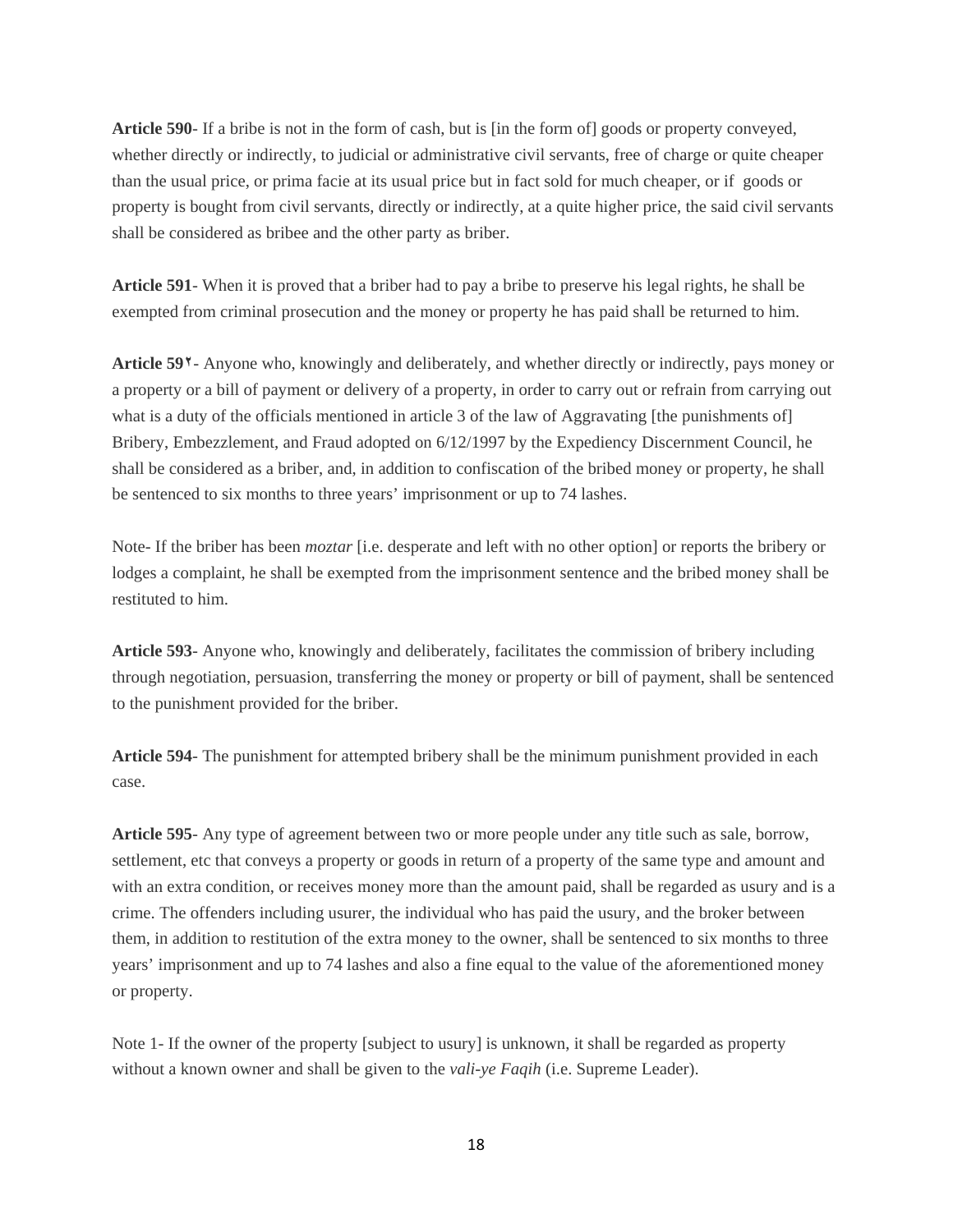Note 2- When it is proved that the person who has paid the usury has been *moztar* [i.e. desperate and left with no other option] to pay the extra money or property, he shall be exempted from the punishment provided in this article.

Note 3- When the abovementioned contract is concluded between a father and his son or a husband and his wife, or if a Muslim receives usury from a *Kafir* [non-believer], it shall not fall under this article.

**Article 596**- Anyone who, abusing the weakness and desires or personal needs of incapacitated persons, obtains a writing or document whether commercial or non-commercial including, a bill of exchange, promissory note, check, draft, receipt, settlement receipt against his benefit, or any documents that binds him or clears the receiver, or someone else, from obligations, in addition to compensation of the damages, shall be sentenced to six month to two years' imprisonment and a fine of one million to ten million Rials; and if the offender is the natural guardian of the [incapacitated] person, or the executor of [his natural guardian's] will, or appointed as his guardian by court, then, in addition to compensation of the damages, he shall be sentenced to three to seven years' imprisonment.

#### **Chapter Twelve- Refusing to carry out legal duties**

**Article 597**- Any judicial authority to whom a complaint or petition is referred according to the law, but, despite the fact that he is legally obliged to deal with the complaint, on the basis of any justification even silence or brevity or contradictory nature of the law, fails to accept or deal with the case, or postpones the issuance of the verdict against the law, or acts contrary to the explicit provision of law, on the first occasion shall be sentenced to six months to one year imprisonment and on the [second] occurrence will be permanently dismissed from judicial office; and in any case shall be also sentenced to compensation of damages.

#### **Chapter Thirteen- Offenses of civil servants against government**

**Article 598**- Any civil servant and employee of a governmental department and organization or council or municipality and company or organization or revolutionary body and also foundation and organization that is supervised by *vali-ye faqih* [i.e. Supreme Leader] and the Supreme Audit Court and organizations that are financed by the government or holders of judicial rank and basically all the members and staff of the three branches of power and also armed forces and public servants, whether official or unofficial, who abuses any fund or credit or drafts or shares or other monetary instruments or other property that belongs to the abovementioned organizations or other persons that are entrusted to them on the basis of their duty, without any intention to transfer their ownership to himself or a third person, shall be regarded as an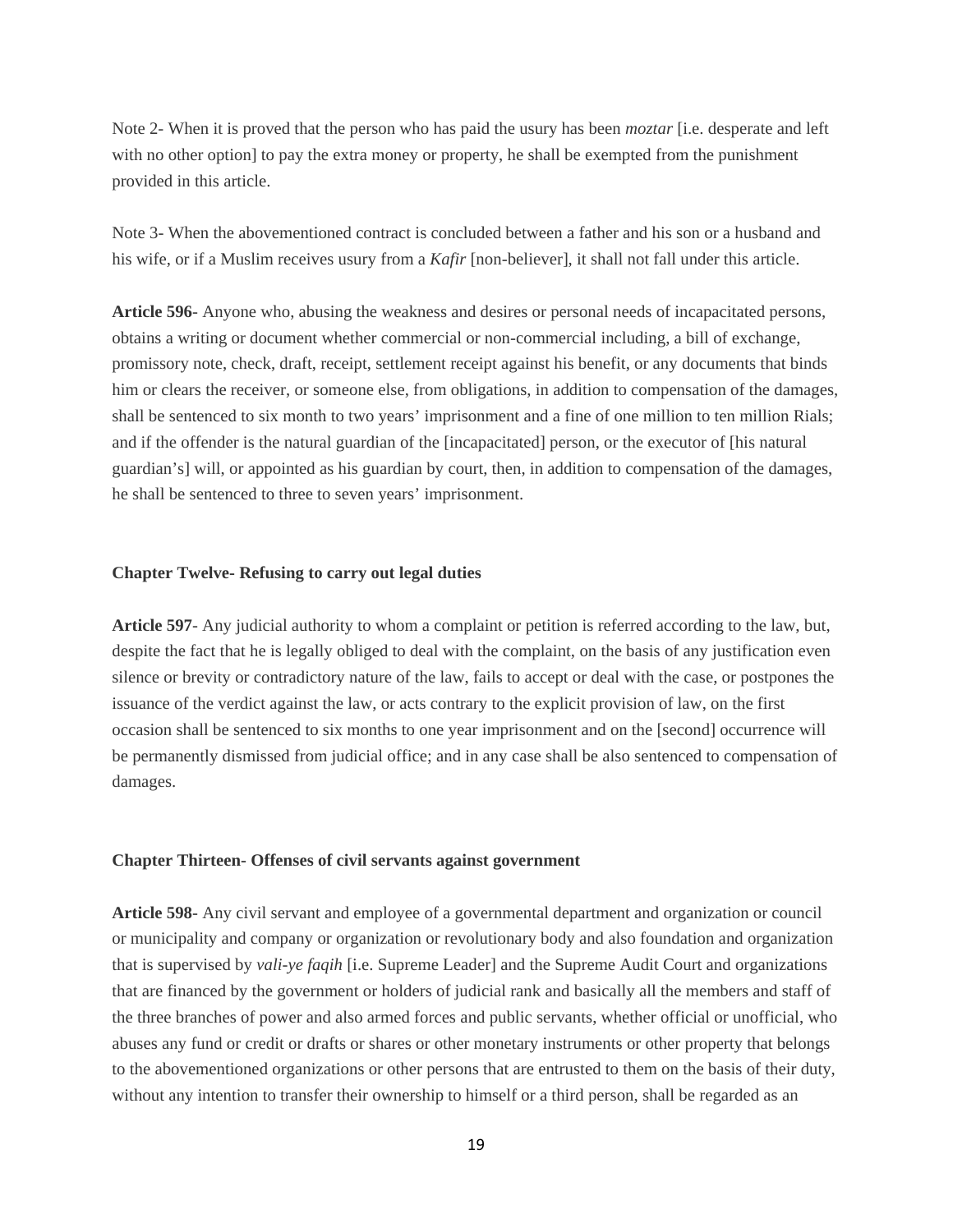unlawful possessor and, in addition to compensation of the damages and payment of the payable rent, shall be sentenced to up to 74 lashes; and if he has benefitted [from the offense], in addition to the aforementioned punishment, he shall be sentenced to a fine equal to the amount of benefit. It is also the same case when [anybody], due to his negligence or failure, causes damage to public funds or consumes it for the purposes that no budget is provided by law, or for a different purpose [other than stipulated by law] or in excess of the allocated budget.

**Article 599**- Anyone who is responsible for the conclusion of contracts or constructing anything or ordering or supervising its construction for any one of the departments and organizations referred to in article 598, and who takes advantage of it for himself or someone else through a deception regarding the amount or features or excessive price or any deception in the construction, in addition to compensation of the damages, shall be sentenced to six months to five years' imprisonment.

**Article 600**- Any civil servant or employee or agent who is responsible for the assessment, determination and collection of any fee in favor of the government, violates the law and collects or orders to collect a fee more than that required by law, shall be sentenced to two months to one year's imprisonment. The punishment provided in this article is also applicable to officials and employees of municipalities; and in any case what is received in contravention of the law shall be returned to the right owner.

**Article 601**- Any civil servant that on the basis of their duty employs or hires people or transports some materials and charges the government's account for whole or part of their salaries or fees, but fails to pay the fees, shall be sentenced to temporary suspension from three months to three years; and the same punishment is applicable in the case of civil servants that employed some people as unpaid labors but charged the government's account and took their salaries for themselves; and in any case the received salary shall be returned to the right owner.

**Article 602**- Any civil servant that on the basis of their duties has been entitled to employ some people and charges the government's account more than the number he has actually employed, or if he includes his personal servants among the civil servants and pays their salary from the government's account, he shall be sentenced to 74 lashes and restitution of the amount he has charged the government's account.

**Article 603**- If any civil servant and employee and individual who is in managerial positions in the Ministries and departments and organizations referred to in article 598, whether directly or indirectly, takes any advantage for himself or someone else through any contract or agreement or any other arrangements with other people or their representatives or branches, under any title such as commission, fee, brokerage or bonus, whether inside or outside the country, or if without any mission from his respective organization buys or constructs anything on its behalf, or takes any benefit for himself or someone else when paying the fees that he is responsible for their payment or when settling an account,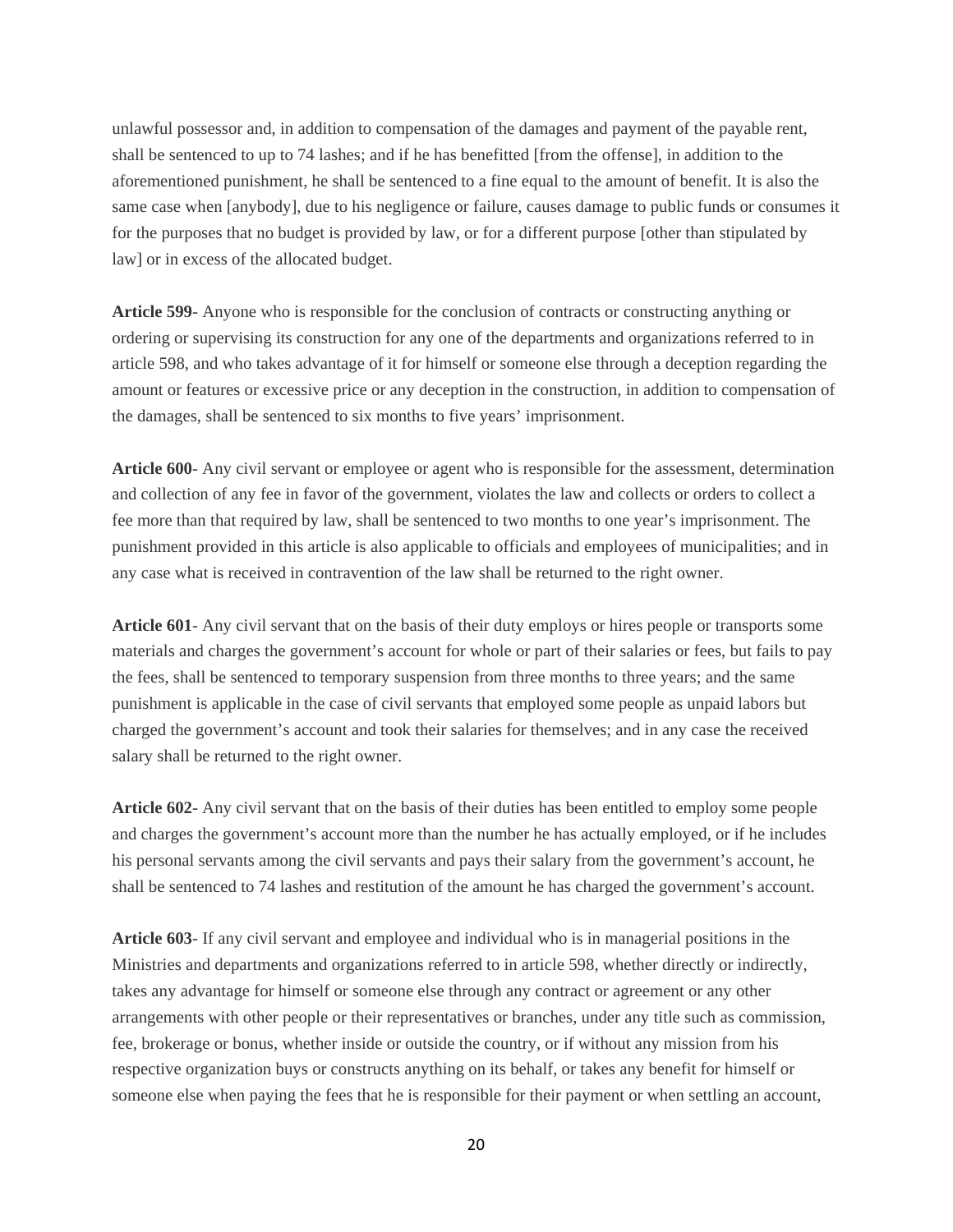shall be sentenced to restitution of twice as much as the benefit gained from this act; and if his act causes any change in the amount or quality of the subject of the contract or any increase in its price, he shall be sentenced to six months to five years' imprisonment or a fine of three to thirty million Rials.

**Article 604**- Any civil servant, whether judicial or administrative, who destroys or conceals documents and papers that are entrusted to them or given to them on the basis of their duties, or hands them over to an unauthorized person, in addition to compensation of the damages, shall be sentenced to three months to one year's imprisonment.

**Article 605**- Any servant of the departments and organizations referred to in article 598, who, intentionally and unlawfully, makes an statement or action against one of the parties shall be sentenced to up to three months' imprisonment or a fine up to one million and five hundred thousand Rials and compensation of the damages.

**Article 606**- Any chairperson or director or authority of the organizations referred to in article 598 who becomes aware of a bribery or embezzlement or illegal possession or fraud or the crimes mentioned in articles 599 and 603, in the organizations under their supervision, and fails to report the offense to competent judicial or administrative bodies, in addition to imprisonment for six months to two years, shall be sentenced to temporary suspension for six months to two years.

#### **Chapter Fourteen- Defying state agents**

**Article 607**- Any form of attack or resistance carried out knowingly against state agents while they are performing their duties shall be regarded as defiance and is punishable according to the following:

- 1- If the defiant shows his gun in order to threaten, six months to two years' imprisonment
- 2- If the defiant touches and holds his gun, one to three years' imprisonment
- 3- In all other cases three months to one year of imprisonment.

Note- If the defiant, while defying, commits any other crime, he shall be sentenced to the punishment provided for both crimes.

#### **Chapter Fifteen- Insulting other individuals**

**Article 609**- Anyone who insults any of the Heads of three powers [of the Executive, Judiciary and Legislature] or Vice-Presidents or Ministers or Members of Parliament or Members of the Council of Experts [for Leadership] or Members of the Guardian Council or judges or Members of the Audit Court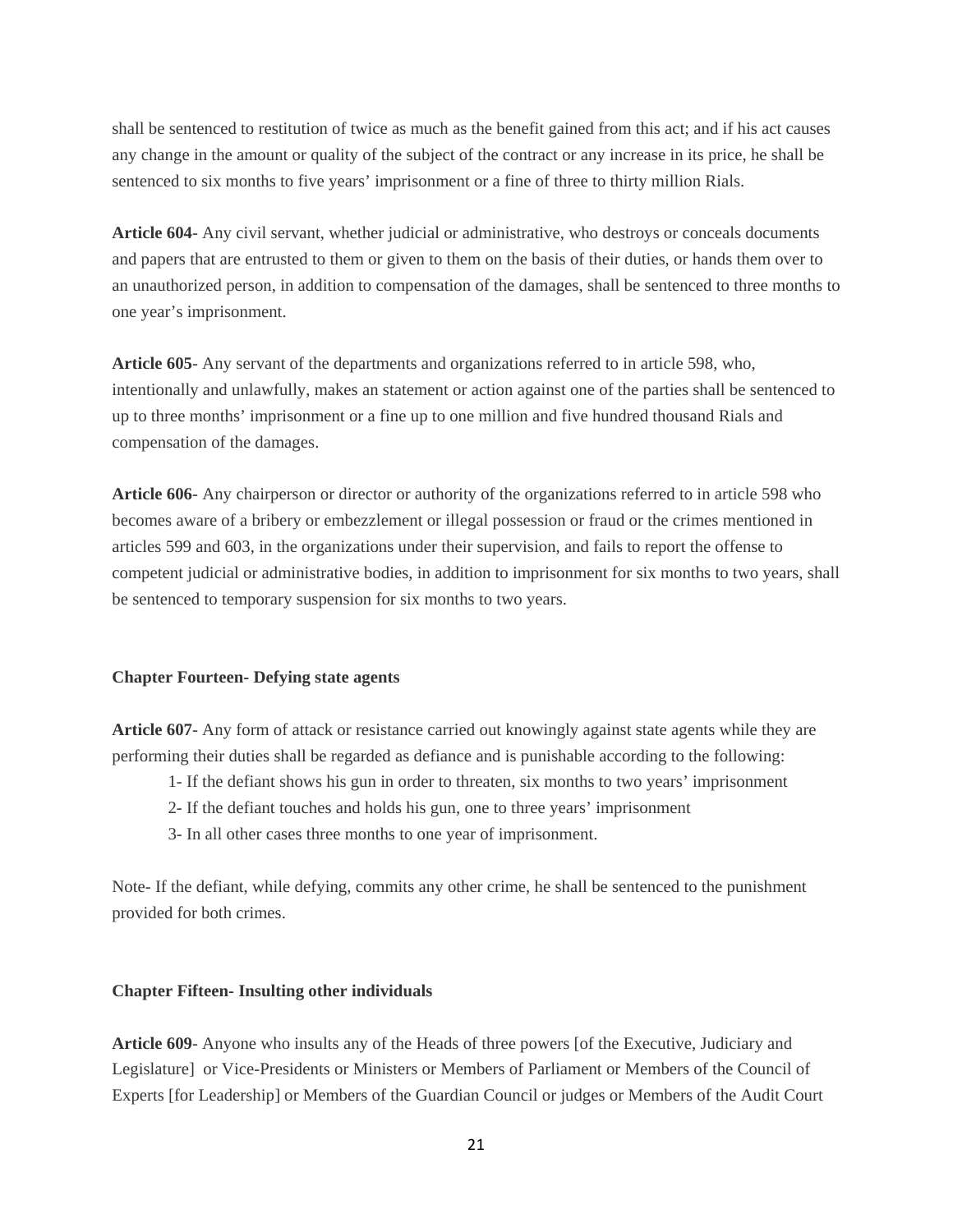or civil servants of Ministries and governmental organizations and companies and municipalities while they are performing their duties, or [if the (offender) insults them] in connection with their duties, shall be sentenced to 74 lashes or a fine of fifty thousand to one million Rials.

#### **Chapter Sixteen- Conspiracy and collusion to commit a crime**

**Article 610**- When two or more individuals collude and conspire to commit crimes against the national or foreign security of the country or prepare the facilities to commit the aforementioned crimes, unless they are regarded as *mohareb*, shall be sentenced to two to five years' imprisonment.

**Article 611**- When two or more individuals collude and conspire to commit crimes against people's honor or lives, and they have prepared the requirements [of the crime] but do not succeed against their will, they shall be sentenced to six months to three years.

#### **Chapter Seventeen- Crimes against people and children**

**Article 612**- Anyone who commits a murder and where there is no complainant, or there is a complainant but he has forgiven and withdrawn his application for *qisas*, or if *qisas* is not executed for any reason, if his act disrupts the public order and safety of the society or it is thought that it emboldens the offender or others [to commit murder again], the court shall sentence the offender to three to ten years' imprisonment.

Note- In this case, an accessory to the crime shall be sentenced to one to five years' imprisonment.

**Article 613**- When anyone attempts a murder but does not succeed against his will, he shall be sentenced to six months to three years' *ta'zir* imprisonment.

**Article 614**- Anyone who commits an assault and battery against someone else that results in damaging or breaking or disabling a victim's limb or causes him a permanent illness or defect or loss of a sense or ability or loss of mind, in cases where *qisas* is not possible, if his act disrupts public order and the safety of the society or it is thought that it emboldens the offender or others [to commit assault again], he shall be sentenced to two to five years' imprisonment; and if the victim applies for it, shall be sentenced to *diya* as well.

Note- If the injury does not result in the abovementioned defects, and the means of committing the assault is a gun or knife or the like, the offender shall be sentenced to three months to one year of imprisonment.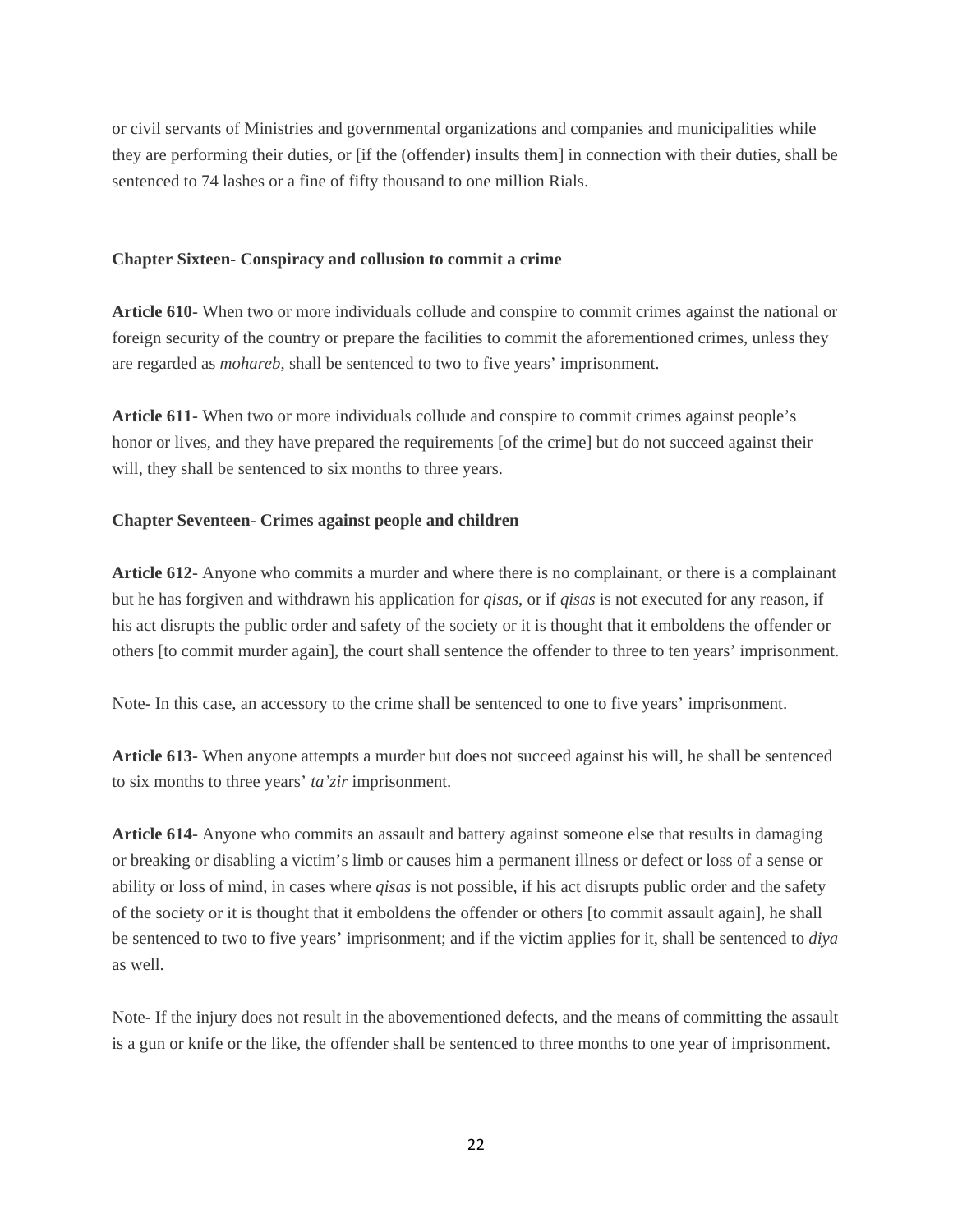**Article 615**- When a group of people fight with each other, each participant in the fight shall be sentenced according to the following:

- 1- If the fight results in murder, one to three years' imprisonment.
- 2- If it results in loss of a limb, six months to three years' imprisonment.
- 3- If it results in assault and battery, three months to one year of imprisonment.

Note 1- If a person's act is considered to be self-defense, then this article shall not be applicable.

Note 2- The abovementioned punishments do not interfere with *qisas* or *diya* provisions.

**Article 616**- If a manslaughter is committed as a result of negligence or recklessness of the offender or caused by an act for which the offender lacks the required skills, or because of disregard for the regulations, the offender shall be sentenced to one to three years' imprisonment and also payment of *diya* in cases in which the *uliya-ye dam* [owners of blood money] apply for, unless it is a case of absolute negligence.

**Article 617**- Anyone who resorts to a knife or any other weapon to flaunt his strength or to disturb or blackmail or threaten people or in scuffles with someone, if not regarded as *mohareb*, shall be sentenced to six months to two years' imprisonment and up to 74 lashes.

**Article 618**- Anyone who disrupts the order and public peace or prevents people from their business by crying out and creating a row and outrageous behavior or by assaulting other people shall be sentenced to three months to one year of imprisonment and up to 74 lashes.

**Article 619**- Anyone who assaults or disturbs children or women in public places or roads, or insults them with outrageous language and behaviors, shall be sentenced to two to six months' imprisonment and up to 74 lashes.

**Article 620**- When the crimes referred to in articles 616 and 617 and 618 are committed by a group of people and as a result of a previous collusion, each one of the offenders shall be sentenced to the maximum punishment provided.

**Article 621**- Anyone who, whether personally or through someone else, forcefully or by resorting to threat or deception or any other means, abducts or conceals someone in order to blackmail or take revenge or for any reason, shall be sentenced to five to fifteen years' imprisonment. If the victim is less than fifteen years old or if the abduction is carried out with a vehicle or if the victim is physically or sexually abused, the offender shall be sentenced to the maximum punishment provided; and if he has committed any other crimes he shall be sentenced to the relevant punishments as well.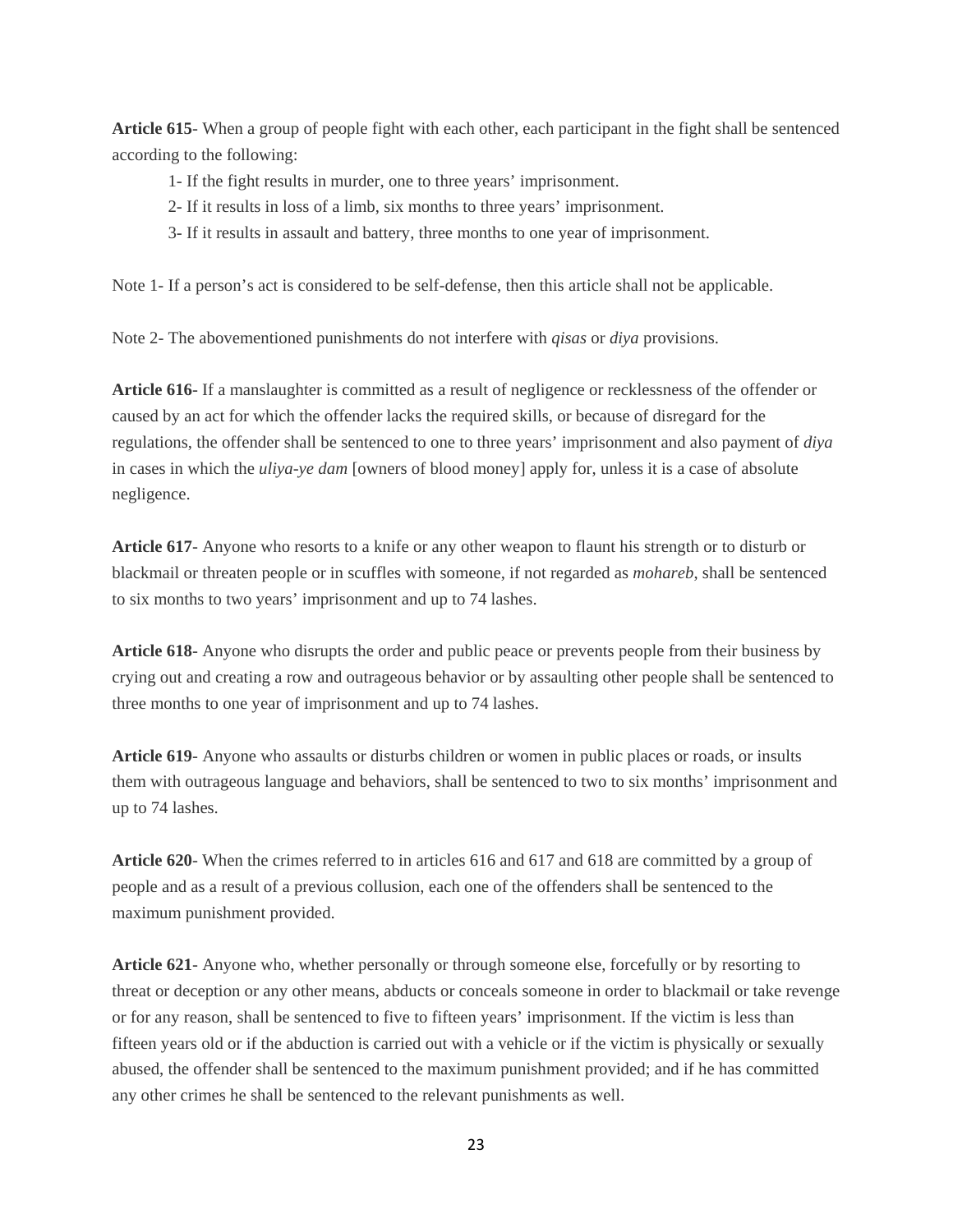Note- Attempted abduction is punishable by three to five years' imprisonment.

**Article 622**- Anyone who, knowingly and deliberately, batters or abuses a pregnant woman and causes her to miscarriage, in addition to payment of *diya* or *qisas*, shall be sentenced to one to three years' imprisonment.

**Article 623**- Anyone who causes the miscarriage of a pregnant woman by giving her drugs or other means shall be sentenced to six months to one year of imprisonment, and if knowingly and deliberately guides a pregnant woman to use drugs or other means to abort her baby shall be sentenced to three to six months' imprisonment, unless it is proved that it was necessary to save the mother's life; in any case the *diya* shall be paid according to the relevant provisions.

**Article 624**- If a doctor or midwife or pharmacist or those who act as doctor or midwife or surgeon or pharmacist provide the tools for abortion or perform the abortion, they shall be sentenced to two to five years' imprisonment, and the *diya* shall be paid according to the relevant provisions.

**Article 625**- Murder and assault and battery, if committed in self-defense and in order to save the perpetrator's or someone else's life or honor or property, then the perpetrator shall not be punished subject to the following conditions and provided that the defense is proportionate to the danger that threatened the perpetrator.

Note- In the case of defending someone else's property, this article is applicable [only] if the defender is responsible to protect the property or if the owner of the property calls for help.

**Article 626**- When an act is considered as a crime against life or honor or property, even though committed by state agents, then any form of defense shall be permitted to save the life or honor or property.

**Article 627**- Defense is [permitted] in the following cases:

- A- The fear for life or dignity or honor or property must be based on reasonable grounds.
- B- The defense is proportionate to the attack.
- C- There is no way to resort to state forces or an easier way to escape.

**Article 628**- Resisting police forces or other law enforcement officers while they are performing their duties shall not be considered as a defense; however, if they go beyond their authority, and according to the circumstances there is a fear that their acts will cause death or injury or assault to [someone's] honor or property, then defending against them is permitted as well.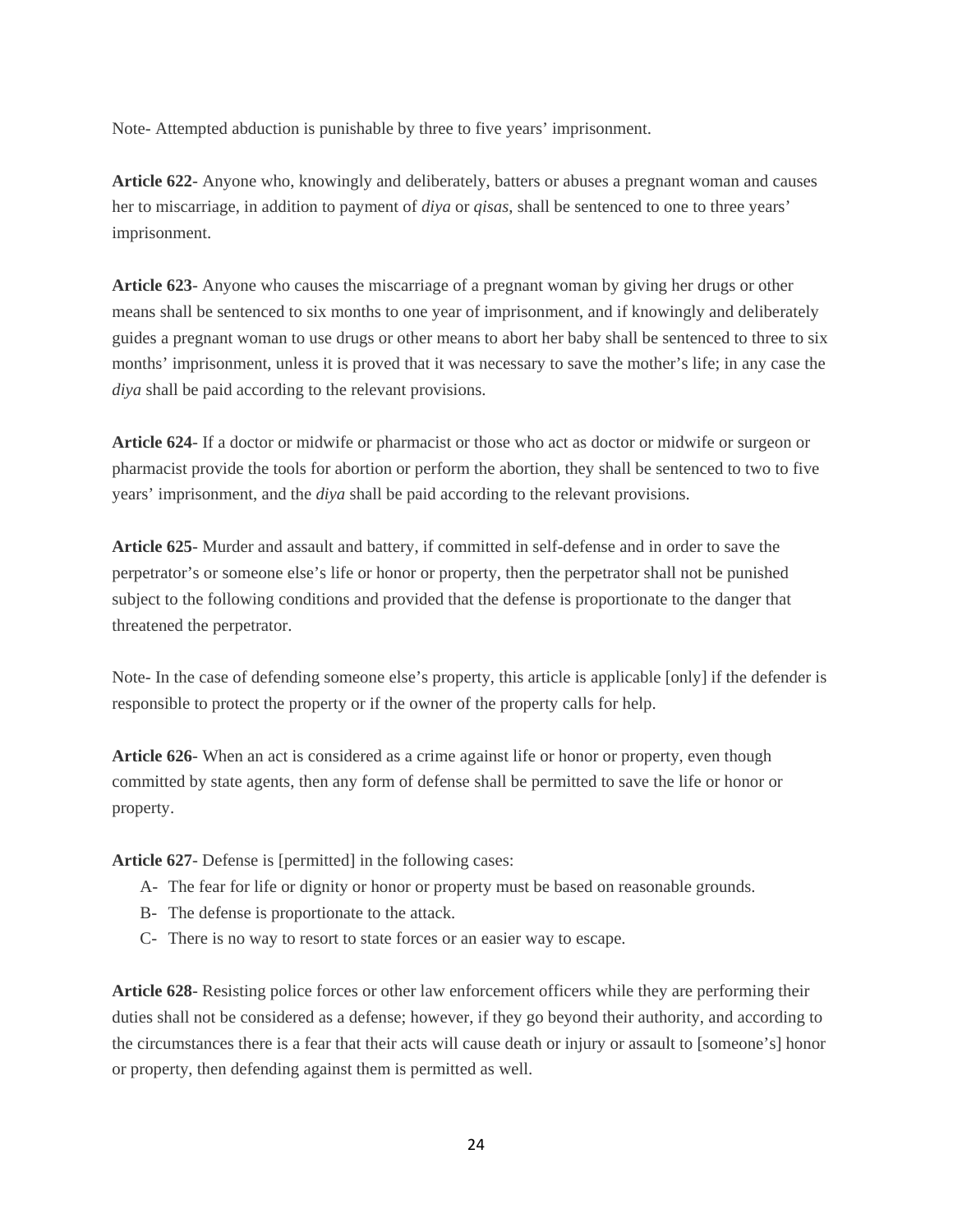**Article 629**- In the following cases, murder is not punishable provided that the defense is possible only by murdering [the attacker]:

A- Defending against a murder or severe assault and battery or severe abuse or defending the defender's and his family members' honor.

B- Defending against someone who wants to rape someone else.

C- Defending against someone who wants to abduct someone or steal his property.

**Article 630**- When a man sees her wife committing *zina* with another man, provided that he is certain that his wife is willing [to have sex], he can kill both of them in the same position; however if he knows that his wife acts under coercion, he may only kill the man [i.e. her rapist]. The same rule applies to assault and battery.

**Article 631**- Anyone who abducts or conceals a newborn baby or replaces him with another baby or declares him to be another woman's baby instead of his real mother, shall be sentenced to six months to three years' imprisonment; and if it is proved that the baby was dead the offender shall be sentenced to a fine of one hundred thousand to five hundred thousand Rials.

**Article 632**- If anyone fails to hand over a baby that had been given to him when he is asked to do so by persons who have the right to demand the baby, he shall be sentenced to three to six months' imprisonment or a fine of one million and five hundred thousand to three million Rials.

**Article 633**- Anyone who, whether personally or at someone else's order, abandons a baby or an individual who is unable to defend himself in a deserted place shall be sentenced to six months to two years' imprisonment or a fine of three million to twelve million Rials; and if he abandons him in a residential area, he shall be sentenced to up to half of the abovementioned punishment; and if the act causes injury or death, the offender, in addition to the abovementioned punishment, shall also be sentenced to *qisas* or *diya*.

**Article 634**- Anyone who, without legal permission, exhumes a grave shall be sentenced to three months and one day to one year of imprisonment and if he commits any other crimes in addition to exhumation, he shall be sentenced to the punishment provided for that crime as well.

**Article 635**- Anyone who, violating the regulations provided for burial of the dead, buries a corpse or facilitates its burial or conceals it, shall be sentenced to a fine of one hundred to one million Rials.

**Article 636**- Anyone who, while being aware of the murder, conceals the corpse of a murdered person, or buries it before reporting it to the officials responsible for the investigation of crimes, shall be sentenced to three months and one day to one year of imprisonment.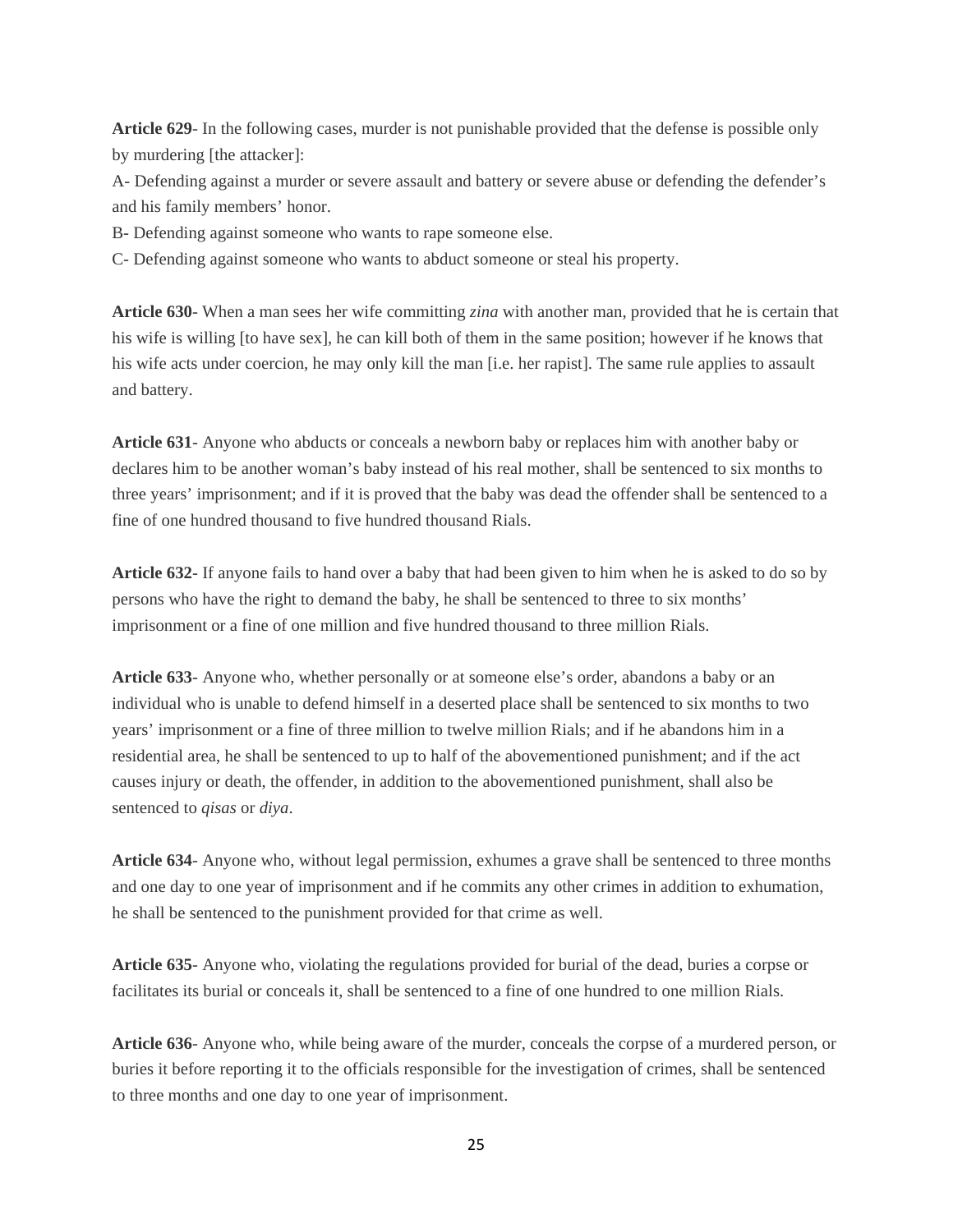#### **Chapter Eighteen- Crimes against public prudency and morality**

**Article 637**- When a man and a woman who are not married to each other, commit indecent acts other than *zina*, such as kissing or sleeping next to one another, they shall be sentenced to up to ninety-nine lashes; and if the act is committed by force only the one who has used force shall be punished as *ta'zir*.

**Article 638**- Anyone in public places and roads who openly commits a *harām* (sinful) act, in addition to the punishment provided for the act, shall be sentenced to two months' imprisonment or up to 74 lashes; and if they commit an act that is not punishable but violates public prudency, they shall only be sentenced to ten days to two months' imprisonment or up to 74 lashes.

Note- Women, who appear in public places and roads without wearing an Islamic *hijab*, shall be sentenced to ten days to two months' imprisonment or a fine of fifty thousand to five hundred Rials.

**Article 639**- The following individuals shall be sentenced to one year to ten years' imprisonment and in respect to paragraph (A), in addition to the punishment provided, the relevant place shall be closed temporarily at the discretion of the court.

A- Anyone who establishes or directs a place of immorality or prostitution.

B- Anyone facilitates or encourages people to immorality or prostitution.

Note- If the abovementioned act is regarded as *qavadi* (procuring), in addition to the punishment provided above, [the offender] shall be sentenced to the *hadd* punishment for *qavadi* (procuring).

**Article 640**- The following individuals shall be sentenced to three months to one year of imprisonment and a fine of one million and five hundred Rials to six million Rials and up to 74 lashes or to one or two of the above punishments.

1- Anyone who, for distribution and business purposes, displays and shows to the public, or produces or keeps any writing or design, gravure, painting, picture, newspapers, advertisements, signs, film, cinema movie, or basically anything, that violates public prudency and morality. 2- Anyone who, whether personally or through someone else, for the abovementioned purposes, imports or exports the aforementioned objects, or by any means deals or acts as a broker to the [abovementioned] business or any other businesses, or benefits from renting the said objects. 3- Anyone who, by any means, advertises to encourage dealing and promoting the abovementioned objects, or introduces people who commit the abovementioned illegal acts, or the place the said objects can be obtained.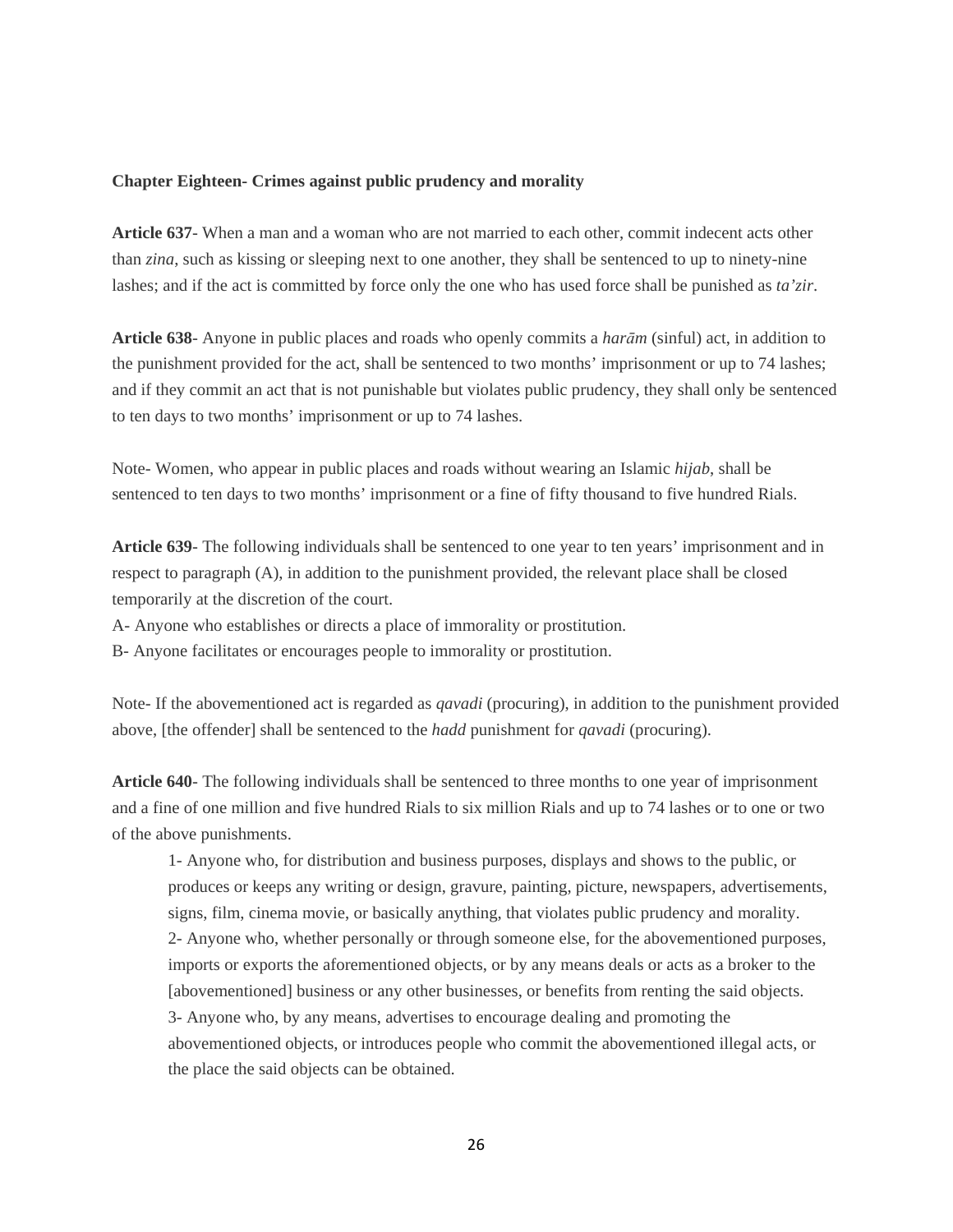Note 1- This article is not applicable in the case of objects that are obtained or bought or sold or used in accordance to the *Shari'a* rules and for scientific or any other permitted reasonable purposes.

Note 2- The object mentioned in this article shall be seized and their contents shall be removed and then shall be submitted to the relevant state organ to be used properly.

**Article 641**- When anyone disturbs other people through the telephone or other telecommunication devices, in addition to enforcement of special regulations of the Telecommunication Company, shall be sentenced to one to six months' imprisonment.

# **Chapter Nineteen- Crimes against family rights and responsibilities**

**Article 642**- Anyone who fails to pay his wife's *nafaqa* (maintenance), while he has the financial ability, subject to the wife's *tamkin* (obedience), or fails to pay other members of his family that he is legally responsible to pay their *nafaqa*, shall be sentenced by court to three months and one day to five months' imprisonment.

**Article 643**- Anyone who knowingly concludes a marriage contract between a man and a married woman, or a woman who is in her *edda* period [a period during which a separated or widowed woman is prohibited from remarrying], shall be sentenced to six months to three years' imprisonment or a fine from three million to eighteen million Rials and up to 74 lashes. And if he is a director of a Marriage and Divorce Register Office or a Notary Public, he shall be permanently prohibited from directing the said offices.

**Article 644**- Those who knowingly commit one of the following acts shall be sentenced to six months to two years' imprisonment or a fine of three to twelve million Rials:

1- Any woman who is married, or during her *edda* period, with a man, and marries another man but no sexual relations happen.

2- Anyone who marries a married woman or a woman who is in her *edda* period, but no sexual relations happen.

**Article 645**- In order to protect the institution of family, the registration of the marriage contract, a divorce, and revocation of the divorce is mandatory. Any man who concludes a permanent marriage, or divorces, or revokes a divorce without registering in a Register Office, shall be sentenced to up to one year of *ta'zir* imprisonment.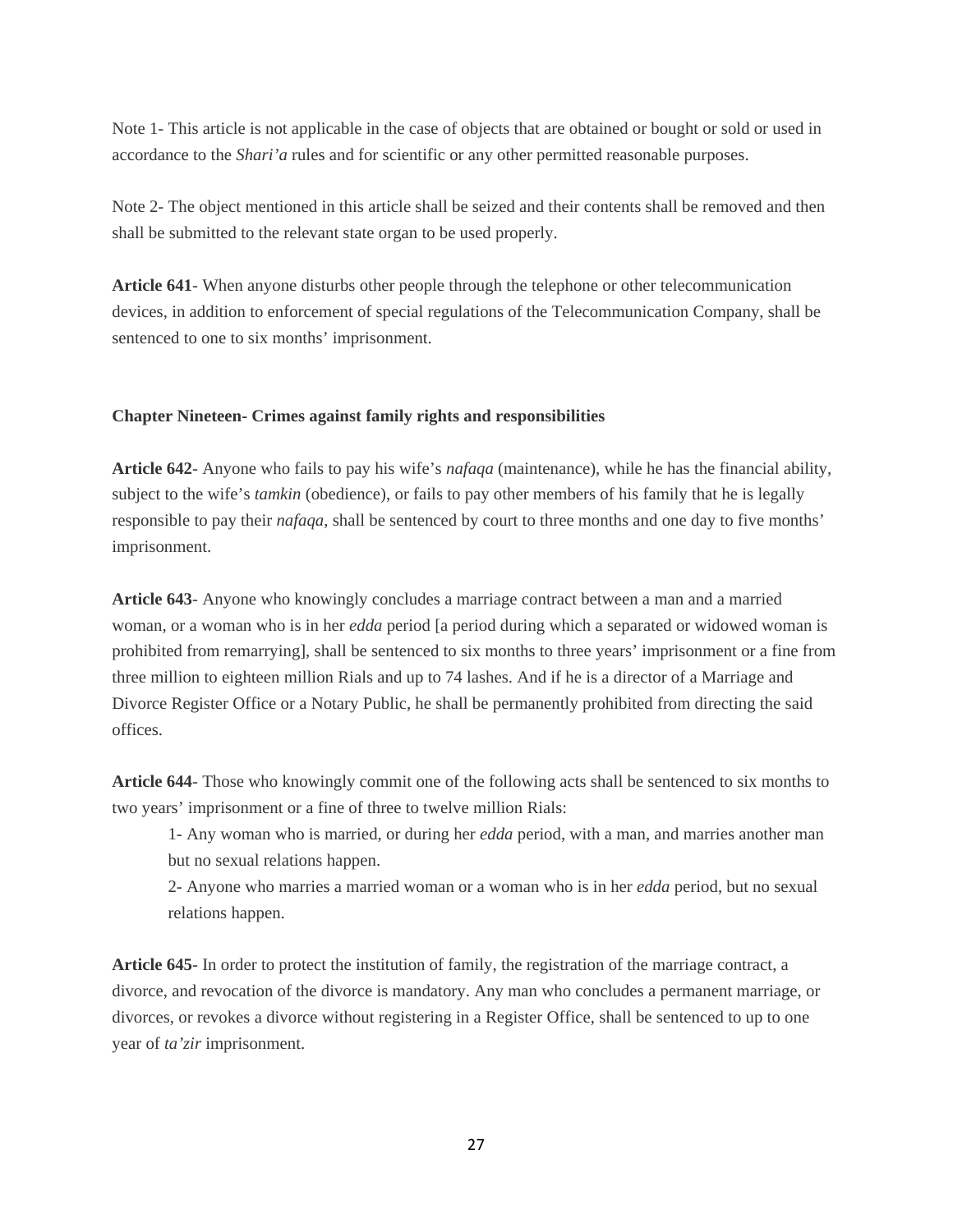**Article 646**- Marriage before puberty without the permission of the guardian is forbidden. If a man violates Article 1041 of the Civil Code, and its note, and marries a girl before she reaches the age of puberty, he shall be sentenced to six months to two years' *ta'zir* imprisonment.

**Article 647**- If before the marriage, any one of the parties to a marriage deceives the other party with unreal claims such as higher education, financial ability, social status, career or special position, being single, etc, and the marriage contract is concluded on the basis of any such claims, the offender shall be sentenced to six months to two years' *ta'zir* imprisonment.

#### **Chapter Twenty- Perjury and revealing secrets**

**Article 648**- Doctors and surgeons and midwives and pharmacists and all persons who, due to their profession or career, are trusted with secrets, if they reveal people's secrets in cases other than those permitted by law, shall be sentenced to three months and one day to one year of imprisonment or a fine of one million and five hundred thousand to six million Rials.

**Article 649**- Anyone who takes an oath but perjures in a civil or criminal case lodged against him shall be sentenced six months to two years' imprisonment.

**Article 650**- Anyone who perjures before the court shall be sentenced to three months and one day to two years' imprisonment or to a fine of one million and five hundred thousand to twelve million Rials.

Note- The punishment provided in this article is in addition to the punishment for perjury under *hudud* and *qisas* and *diya* provisions.

#### **Chapter Twenty One- Theft and stealing other people's property**

**Article 651**- When a theft does not meet the requirements for *hadd* punishment but satisfies all the following five conditions, the offender shall be sentenced to five to twenty years' imprisonment and up to 74 lashes.

- 1- The theft is committed during the night.
- 2- The thieves are two or more individuals.
- 3- One or more of the thieves carry a visible or hidden weapon. Note (added on  $12/11/2008$ )- The weapon referred to in this paragraph includes the following:
	- (1) All sorts of firearms such as guns and grenades.
	- (2) All sorts of cold weapons such as machete, sword, knife, and brass knuckles.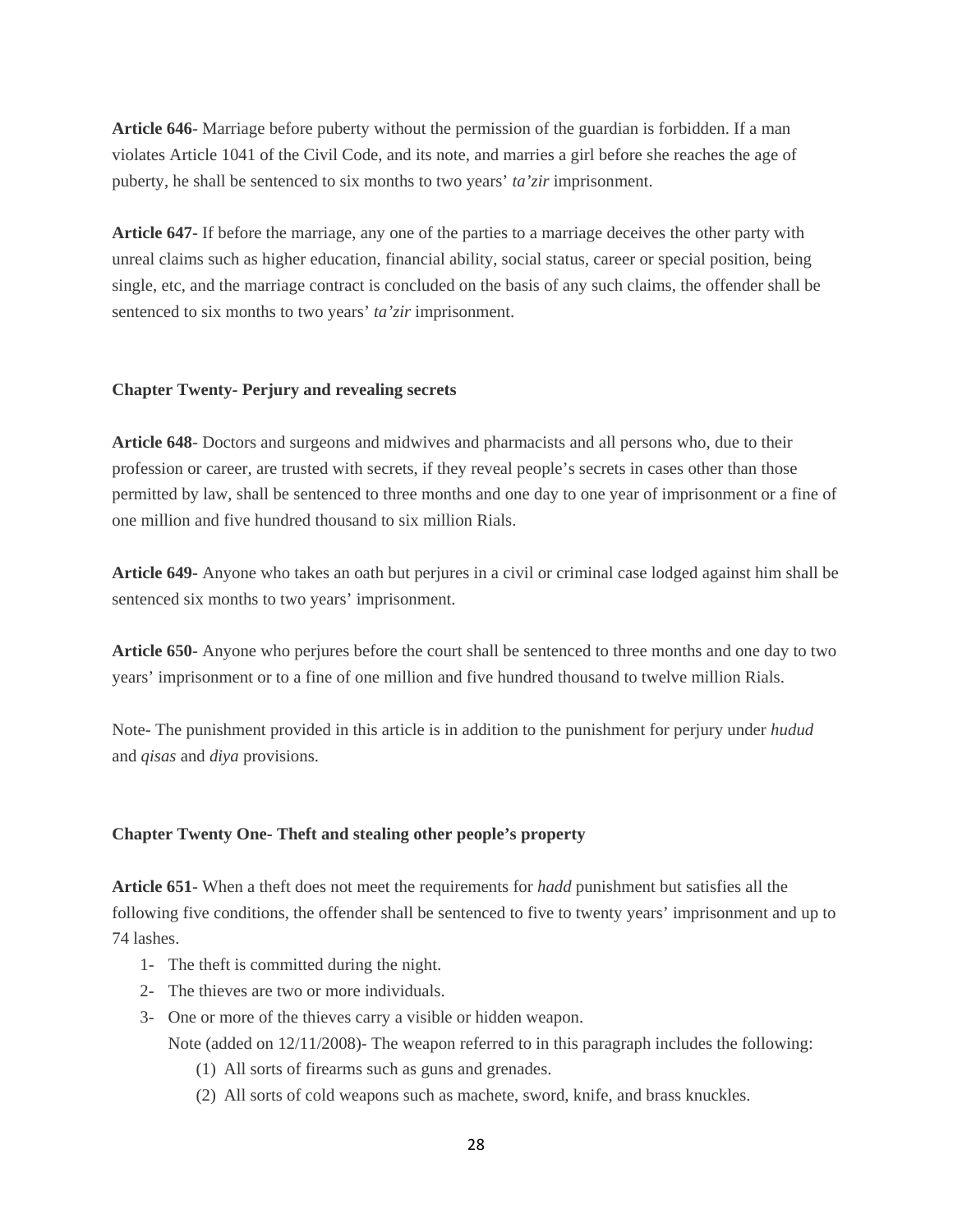- (3) All sorts of military cold weapons including trench knives that are common in the armed forces of the Islamic Republic of Iran or the like and bayonets attachable on the rifle.
- (4) All sorts of hunting guns including popguns, special guns for anesthetizing animals, and special guns for hunting aquatic animals.
- 4- If the thief/thieves have climbed a wall or broken into a protected place or used a master key or impersonated civil servants or used their uniforms or titles, or if they committed the theft in a residential place or its attachments.
- 5- If [the thief/thieves] have threatened or harmed someone during the theft.

**Article 652**- If the theft is committed with harming someone, or if the thief is armed, he shall be sentenced to three months to ten years' imprisonment and up to 74 lashes; and if someone is injured, in addition to the punishment for injury, he shall be sentenced to the maximum punishment provided in this article.

**Article 653**- Anyone who, by any means, commits banditry in the roads and ways, unless he is regarded as *mohareb*, shall be sentenced to three to fifteen years' imprisonment and up to 74 lashes.

**Article 654**-When a theft is committed during the night and the thieves are two or more persons and at least one of them carries a visible or hidden weapon, unless the one who carries the weapon is regarded as *mohareb*, the offender(s) shall be sentenced to five to fifteen years' imprisonment and up to 74 lashes.

**Article 655**- An attempted theft in the cases mentioned in the previous articles is punishable by up to five years' imprisonment and up to 74 lashes.

**Article 656**- If a theft does not meet the requirements for the *hadd* punishment and satisfies the following conditions, the offender shall be sentenced to six months to three years' imprisonment and up to 74 lashes:

- 1- The theft is committed in a residential place or its attachments or in public places such as a mosque or public baths etc.
- 2- The theft is committed in a place that is protected by trees and bushes or hedges or fences and the thief breaks into the protected place.
- 3- The theft is committed during the night.
- 4- The thieves are two or more persons.
- 5- The thief is an employee and has stolen his employer's property, or stolen someone else's property in his employer's house or someone's house that he had gone there together with the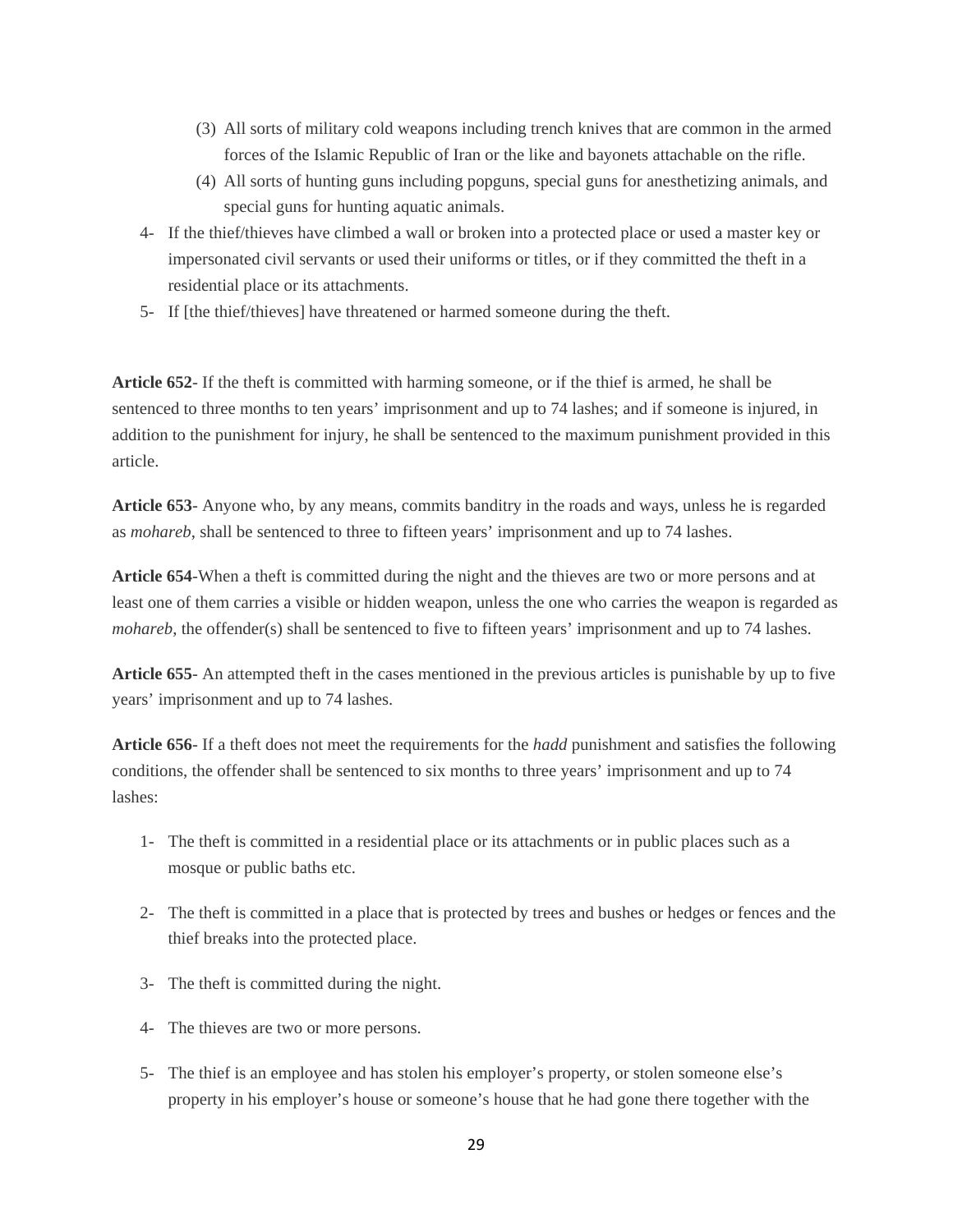employer or he is an apprentice or worker, or in his usual place of work such as home, shop, workshop, factory, and warehouse.

6- When directors of a hotel and guesthouse and caravansary and basically all persons who due to their job have access to some properties, steal whole or part of that property.

**Article 657**- Anyone who steals someone's property through pick-pocketing or purse-snatching and the like shall be sentenced to one to five years' imprisonment and up to 74 lashes.

**Article 658**- If the theft is committed in areas stricken by flood or earthquake or war or fire or in a place of a car-crash, provided that it is not punishable by *hadd*, the offender shall be sentenced to one to five years' imprisonment and up to 74 lashes.

**Article 659**- Anyone who steals tools and parts of facilities that are being used by the public and are built or installed at the government's cost or a joint funding by the government and private sector or by nongovernmental or charity organizations, such as water and electricity and gas facilities, shall be sentenced to one to five years' imprisonment; and if the offender is among the employees of the relevant organizations he shall be sentenced to the maximum punishment provided.

**Article 660** (amended on 12/11/2008)- Anyone who, without paying the subscription fee for water and sewage and electricity and gas and telephone, illegally uses water and electricity and telephone and gas and sewage systems, in addition to compensation of the damages, shall be sentenced to a fine equal or twice as much as the damages. If the offender is among the employees of the said organizations he shall be sentenced to the maximum punishment provided.

**Article 661**- In other cases where the theft does not meet the requirements mentioned in the above articles, the offender can be punished from three months and one day to two years' imprisonment and up to 74 lashes.

**Article 662**- Anyone who, knowingly and in spite of reliable circumstantial evidence that implies a property is stolen, obtains or conceals or accepts or deals the property, shall be sentenced to six months to three years' imprisonment and up to 74 lashes. If the offender deals stolen properties as his career, he shall be sentenced to the maximum punishment provided in this article.

**Article 663**- Anyone who, knowingly and without permission, takes possession or uses objects and properties seized by competent authorities, and whose act breaches the seizure, even though he is the owner of the property, shall be sentenced to three months to one year of imprisonment.

**Article 664**- Anyone who, knowingly and deliberately, in order to commit a crime, makes or changes a key or makes or obtains any tools to commit a crime, shall be sentenced to three months to one year of imprisonment and up to 74 lashes.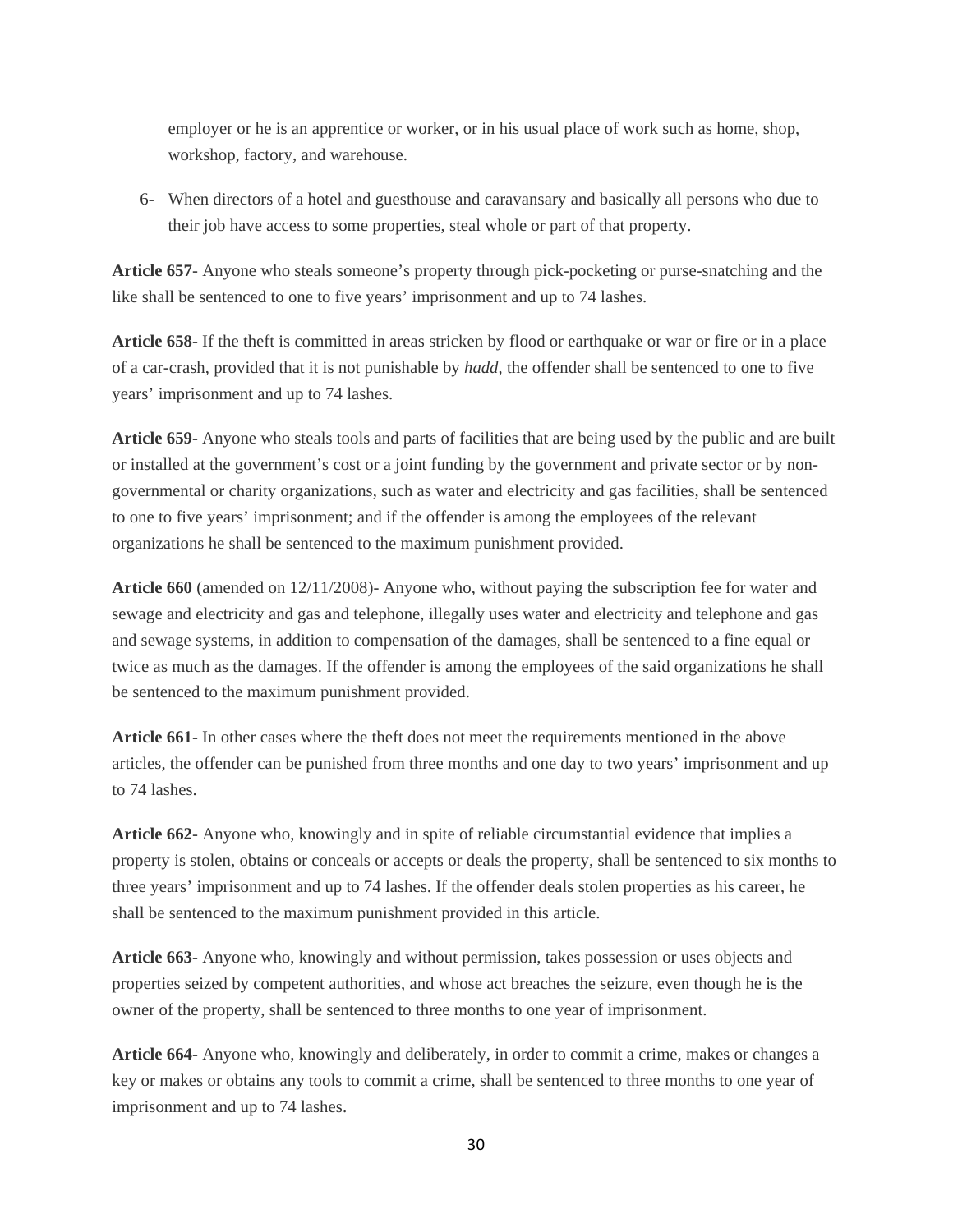**Article 665**- Anyone who steals someone else's property but his act is not regarded as theft, shall be sentenced to six months to one year of imprisonment; and if his act causes any harm to the victim shall be sentenced to the relevant punishment as well.

**Article 666**- If an offender repeats the commission of theft, his punishment shall be the maximum punishment provided by law.

Note- If an offender repeats the commission of theft, and if he has three previous final convictions, the court cannot mitigate his punishment under the provisions of mitigating circumstances.

**Article 667**- In all cases of theft and stealing properties referred to in this chapter, the court, in addition to imposing the punishment provided, shall sentence the offender or thief to restore the stolen property, and if the property is not available to provide its equivalent or pay its value and also to compensate the damages.

#### **Chapter Twenty Two- Threatening and coercing**

**Article 668**- Anyone uses force or coerces or threatens someone else to make him provide a writing or document or signature or stamp, or takes from him a document or writing which, is entrusted, or belongs, to him, shall be sentenced to three months to two years' imprisonment and up to 74 lashes.

**Article 669**- Anyone who by any means threatens someone else to death or damage to his body or honor or property or to reveal a secret against him or his relatives, whether or not he demands money or any action, shall be sentenced up to 74 lashes or to two months to two years' imprisonment.

#### **Chapter Twenty Three- Bankruptcy**

**Article 670**- Those who are convicted of fraudulent bankruptcy shall be sentenced to one to five years' imprisonment.

**Article 671**- Culpable bankruptcy is punishable by six to two years' imprisonment.

**Article 672**- When a liquidator, while dealing with a case of bankruptcy, colludes between the creditors and bankrupt tradesman, whether directly or indirectly and whether through a contract or any other means, he shall be sentenced to six months to three years' imprisonment or a fine of three to eighteen million Rials.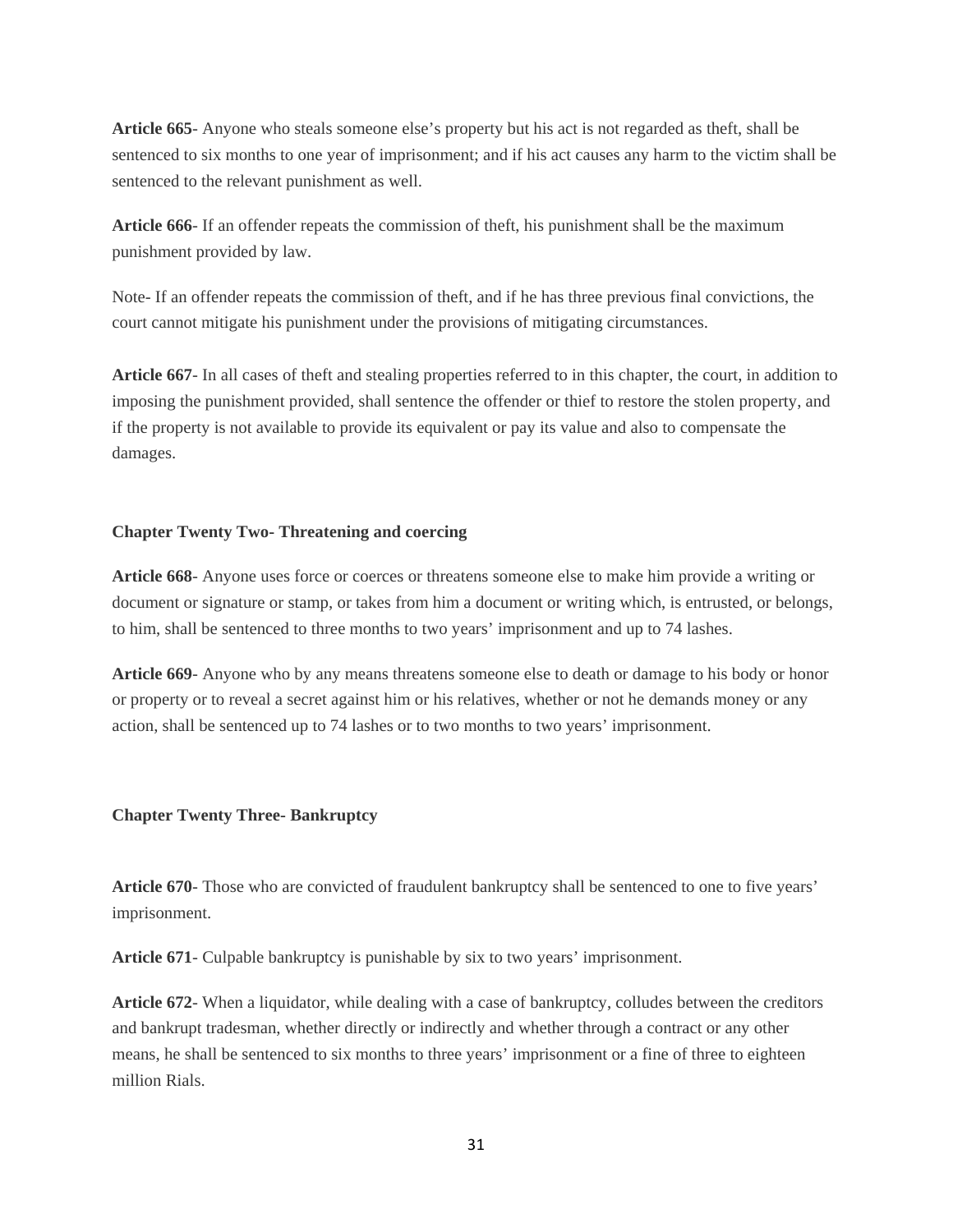#### **Chapter Twenty Four- Breach of trust**

**Article 673**- Anyone who abuses a blank document which is previously signed or stamped and entrusted to him or that he has obtained by any means, shall be sentenced to one to three years' imprisonment.

**Article 674**- When goods or real-estate or documents such as a bill of exchange, check, receipt, etc are entrusted to someone under a rent contract or deposit or mortgage or proxy or any paid or unpaid work, and the said items were supposed to be returned, or used for a specific purpose, and the person entrusted with those items uses or destroys or loses them to the detriment of their owners or possessors, he shall be sentenced to six months to three years' imprisonment.

#### **Chapter Twenty Five- Arson and destruction of property and animals**

**Article 675**- Anyone who deliberately sets fire to a building or house or ship or airplane or factory or warehouse and basically any residential place, or jungle or heap or any type of farming products or trees or farms or gardens belong to someone else, shall be sentenced to two to five years' imprisonment.

Note 1- If the abovementioned acts are committed with the intent to oppose the Islamic State, it is punishable by the punishment provided for *mohareb*.

Note 2- Attempted crimes mentioned above are punishable by six months to two years' imprisonment.

**Article 676**- Anyone who sets fire to someone else's movable belongings shall be sentenced to six months to three years' imprisonment.

**Article 677**- Anyone who destroys or damages or ruins someone else's movable belongings or real estate shall be sentenced to six months to three years' imprisonment.

**Article 678**- When the crimes mentioned in articles 676 and 677 are committed by using explosives, the offender shall be sentenced to two to five years' imprisonment.

**Article 679**- Anyone who deliberately and unnecessarily kills or poisons or wastes or impairs someone else's *halal*-meat animal [animals whose meat is permitted to be consumed under Islamic Shari'a], or other [protected] animals that are illegal to hunt, shall be sentenced to ninety one days to six months' imprisonment or a fine of one million and five hundred thousand to three million Rials.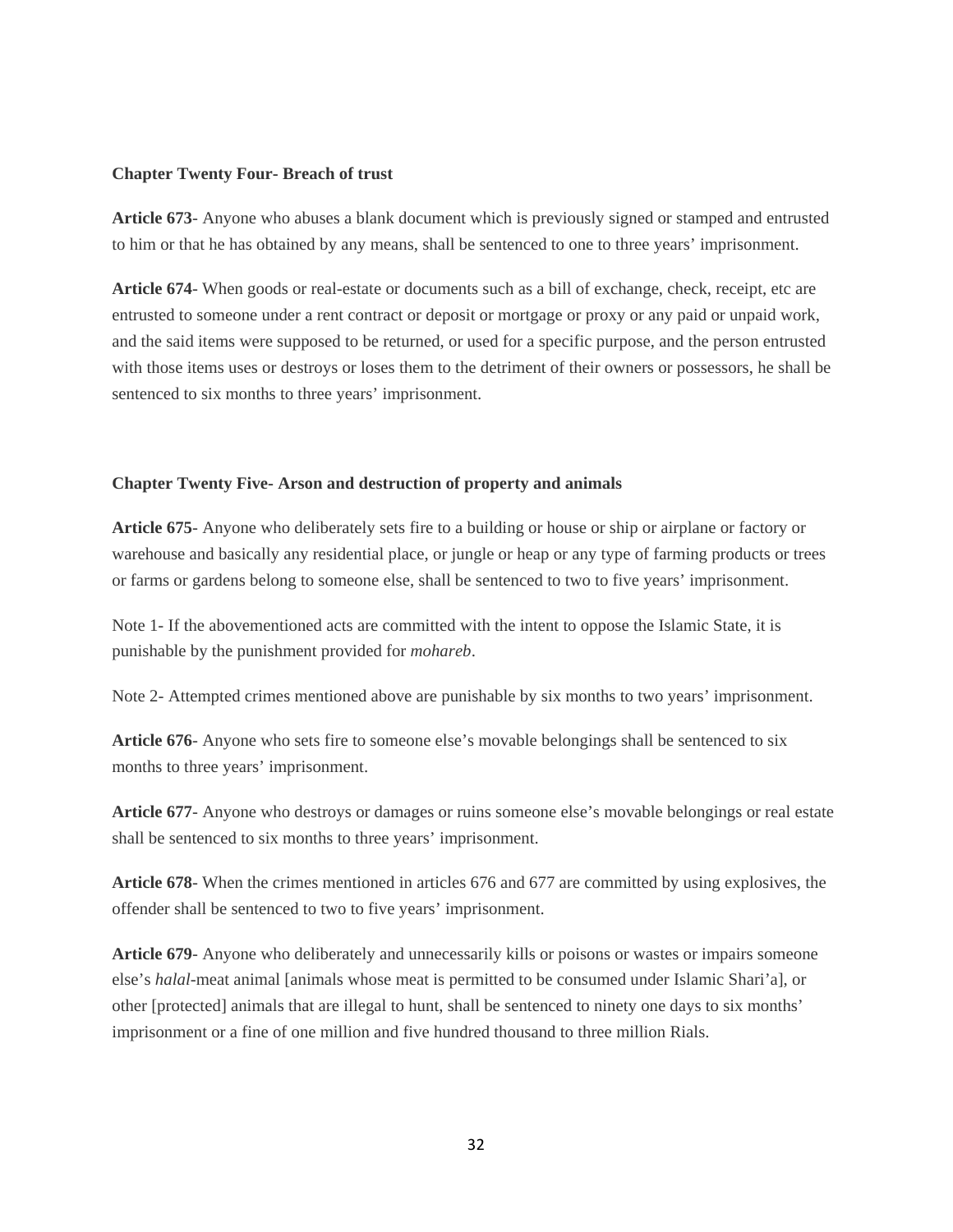**Article 680**- Anyone who without permission and against the law hunts or traps protected wild animals and species shall be sentenced to three months to three years' imprisonment or a fine of one and a half million to eighteen million Rials.

**Article 681**- Anyone who, knowingly, burns or destroys any governmental books and deeds and documents shall be sentenced to two to ten years' imprisonment.

**Article 682**- Anyone who, knowingly, burns or destroys any non-governmental or commercial documents or bills which causes damage to a third party, shall be sentenced to three months to two years' imprisonment.

**Article 683**- Any kind of looting or destruction of goods and properties or crops that is committed by using force by a group of more than three individuals, if the offenders are not considered as *mohareb*, shall be punishable by two to five years' imprisonment.

**Article 684**- Anyone who pastures [his animals] in someone else's crops, or destroys someone's vineyard or orchard or palm garden, or cuts or harvests someone else's crops, or steals or stops the allocated water and causes its waste, or breaks down someone else's mill, shall be sentenced to six months to three years' imprisonment and up to 74 lashes.

**Article 685**- Anyone who, without permission and by any means, destroys or cuts a palm tree shall be sentenced to three to six months' imprisonment or a fine of one million and five hundred thousand to three million Rials, or both the punishments.

**Article 686**- Anyone who, knowingly and deliberately and against the Development of Green Spaces Act, cuts or destroys any type of trees mentioned in article one of the said Act, in addition to compensation of the damages, shall be sentenced to six months to three years' imprisonment or a fine of three million to eighteen million Rials.

**Article 687**- Anyone who destroys or sets fire to or breaks down or damages tools and facilities used by the public such as water and sewage, electricity, oil, gas, post, telegraph, and telephone networks, and frequency and microwave (telecommunication), and radio and TV centers, and also their related facilities such as dams, channels, pipes, power stations and power and communication lines (air or underground or fiber-optic cables) and the generators and distribution machines which are built by public funding or joint governmental and private funding or by private sector for public use, and also traffic signs and other signs installed to save people's lives or to ensure safety of the abovementioned facilities or roads, provided that he does not have any intent to disrupt public order and security, shall be sentenced to three months to ten years' imprisonment.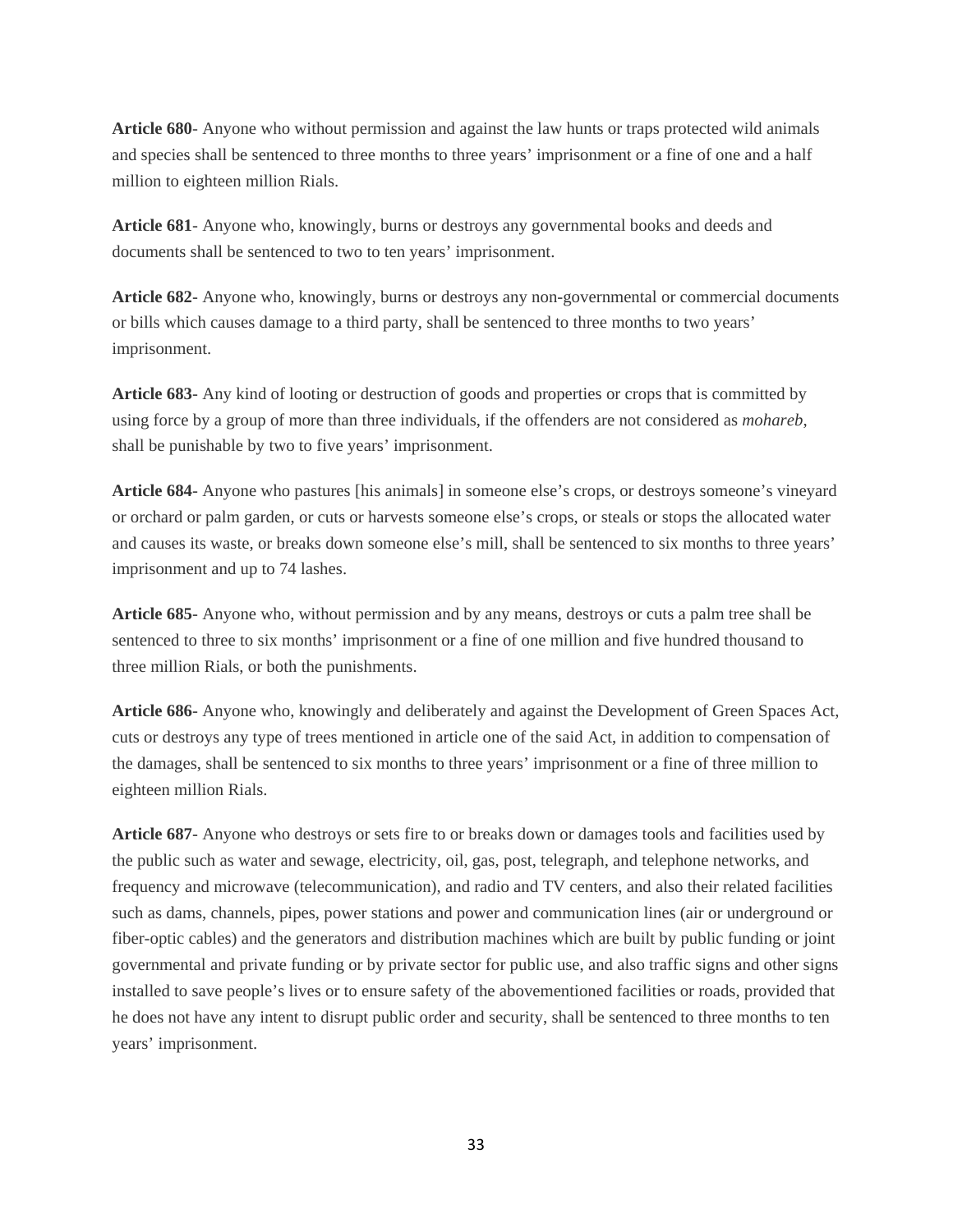Note 1- If the abovementioned acts are committed with the intent to disrupt public order and security and to oppose the Islamic State, the offender shall be sentenced to the punishment provided for *mohareb*.

Note 2- Attempting to commit the abovementioned crimes shall be punishable by one to three years' imprisonment.

**Article 688**- Any act that is regarded as a threat to public health, such as polluting drinking waters or distributing polluted drinking waters, insanitary removal of human and animal wastes, throwing poisonous materials into rivers, [throwing] garbage in the streets, the illegal slaughter of animals, the illegal use of raw sewage or drained water of sewage refineries for agricultural purposes, is forbidden and the offenders, unless punishable by more severe punishments under special laws, shall be sentenced to up to one year of imprisonment.

Note 1- It is the responsibility of the 'Ministry of Health, Treatment and Medical Education', 'Department of Environment Protection', and the 'Department of Veterinary Medicine', whichever is concerned, to determine whether or not an act is a threat to public health, or is environmental pollution or the illegal slaughter of animals and removal of animal waste, and further to file a suit.

Note 2- Environmental pollution is defined as distributing or mixing external materials into water or air or soil or land to the extent that changes its physical, chemical, or biological quality and damages the lives of people or other animals and plants.

**Article 689**- In all the cases mentioned in this chapter, when arson or destruction and other acts result in death or loss of limb or wound or injury to a person, the offender, in addition to the punishments provided, shall be sentenced accordingly to *qisas* or *diya*, and in all the cases, to provide compensation for the damages.

#### **Chapter Twenty Six- Violating and trespassing other people's houses and estates**

**Article 690**- Anyone who, in order to possess or claim to be the right holder, creates scenes and resorts to deceptive measures such as digging the foundations, building walls, changing or removing the borders between land, terracing, digging a canal, drilling a well, planting trees, etc to create evidence for his possession in farming lands (whether already planted or in rotation cultivation), jungles and nationalized meadows, mountains, gardens, tree nurseries, water supplies, springs, natural streams, national parks, agricultural and stockbreeding facilities and farms, wastelands and uncultivated lands and other lands and estates which belong to the government or the companies which belong to the government or municipalities or [Department of] Endowments, and also lands and estates which are endowed for public or private use, or if, without permission of the Department of Environmental Protection or other relevant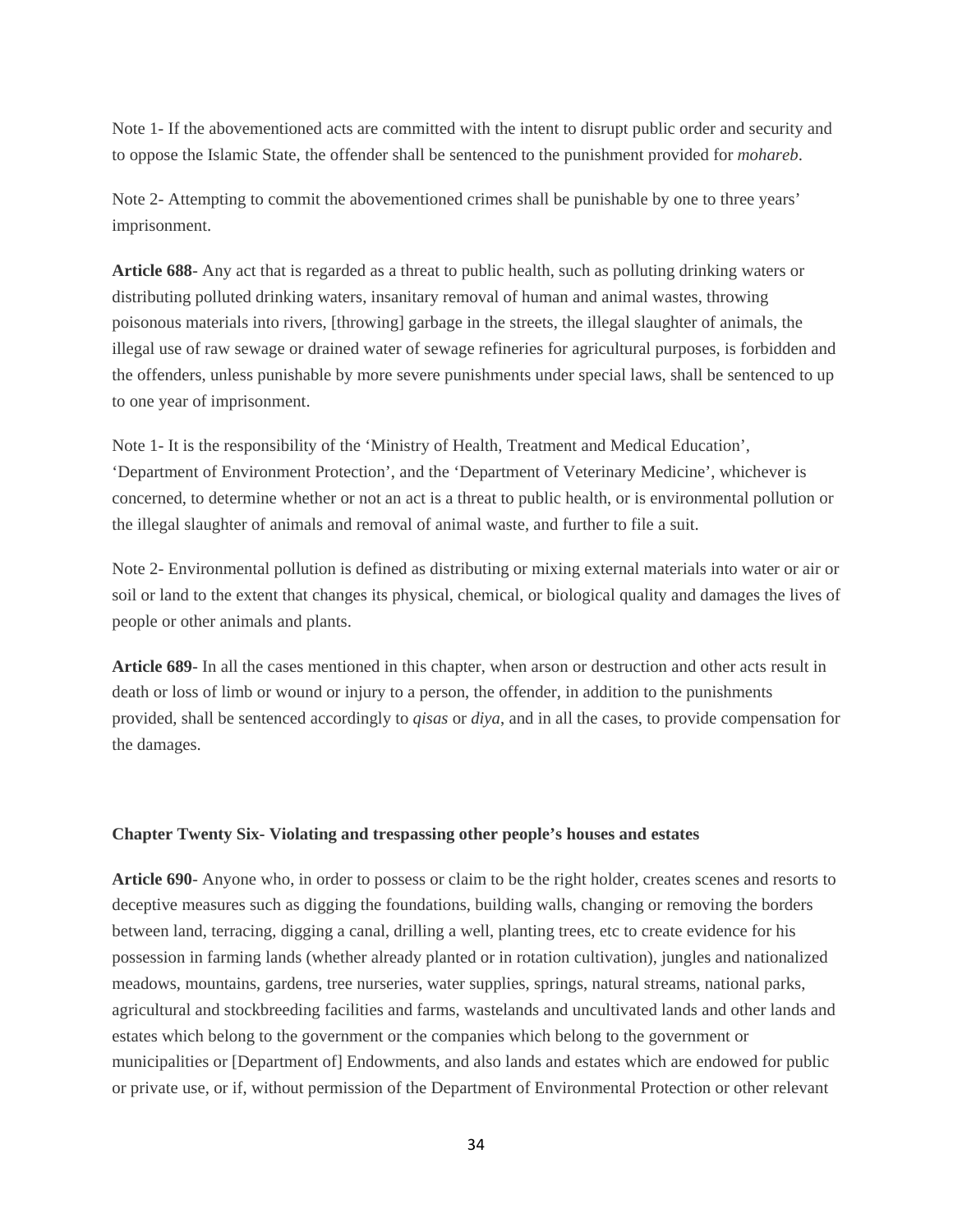bodies, resorts to an operation that destroys the environment and natural resources, or commits any violation or unlawful possession or disruption of rights in the abovementioned cases, shall be sentenced to one month to one year of imprisonment. The court is obliged to order the elimination of the unlawful possession or disruption, or restoration of the previous status.

Note 1- The abovementioned crimes shall be heard out of set order and the judicial authority shall prepare minutes and order the suspension of the offender's operation until the final decision is made.

Note 2- When the accused persons are three or more individuals and there is strong circumstantial evidence that proves their commission of the crime, an arrest order shall be issued; the claimant can apply for dispossession [of the offender(s)] and demolition of the building and trees and removal of the traces of the violation.

**Article 691**- Anyone who forcibly enters an estate which is possessed by someone else, whether or not it is walled or fenced, or even if it was not forcible at the beginning but despite the possessor's warning [the offender] has stayed by using force, in addition to elimination of his violation, shall be sentenced to one to six months' imprisonment. When the offenders are two or more individuals and at least one of them carries a weapon, they shall be sentenced to one to three years' imprisonment.

**Article 692**- Anyone who forcibly possesses someone else's estate, in addition to removal of the violation, shall be sentenced to three months to one year of imprisonment.

**Article 693**- If anyone, according to a final judgment, is convicted to eviction or removal of disturbance from a real estate, but after the judgment is enforced, repossesses, or makes disturbance for, the same property again, in addition to removal of the violation, shall be sentenced to six months to two years' imprisonment.

**Article 694**- Anyone who forcibly or by resorting to threat enters someone else's house shall be sentenced to six months to three years' imprisonment and if the offenders are two or more individuals and at least one of them carries a weapon they shall be sentenced to one to six years' imprisonment.

**Article 695**- If the crimes mentioned in articles 692 and 693 are committed during the night the offender shall be sentenced to the maximum punishment provided.

**Article 696**- In all cases where the offender, in addition to the criminal punishment, is convicted to restoration of the same property or its value or paying the *diya* and damages caused by the crime, but fails to execute the judgment, at the request of the applicant, the court shall enforce the judgment against the convict through selling his belongings except for exempted items set by law, or to detain the convicted person until he pays the debts.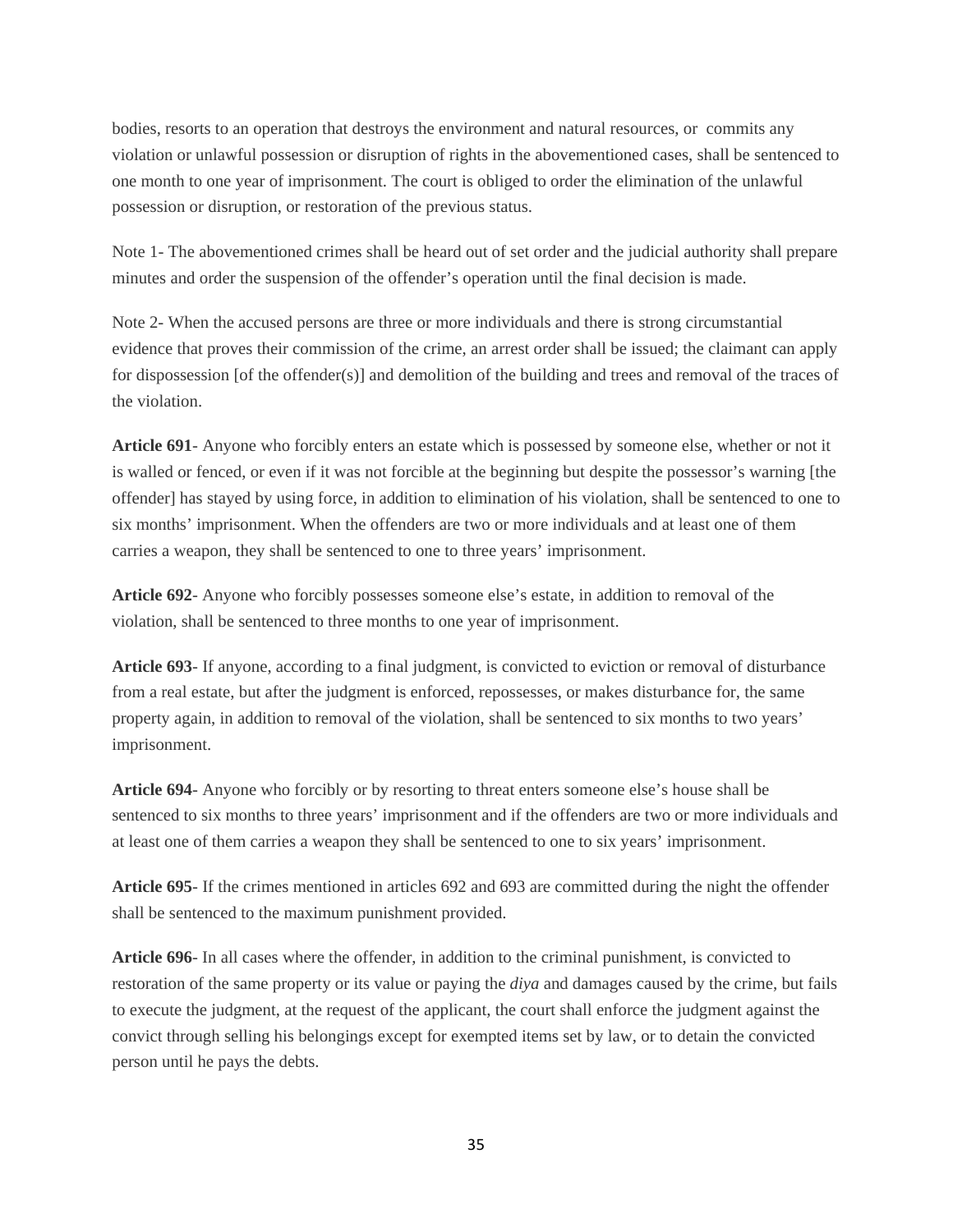Note- If the convicted person claims destitution, he shall remain in detention until the confirming decision on his destitution or payment by installments is made.

#### **Chapter Twenty Seven- Libel and Insult and Dishonoring**

**Article 697**- Anyone who, through printed or written papers or by publishing in a newspaper or by giving a speech in events or by any other means, attributes something to a person which is a crime under law and fails to prove that those documents are true, in cases other than those punishable by *hadd*, shall be sentenced to one month to one year of imprisonment and up to 74 lashes or one of them.

**Article 698**- Anyone who, with the intent to cause damage to someone or to disrupt the opinion of the authorities or the public by [sending] a letter or complaint or correspondence or petitions or reports or distribution of printed or written papers, whether signed or without a signature, lies or falsely attributes some acts to an individual or a legal person or officials, whether explicitly or implicitly or whether directly or indirectly, and whether or not it causes material or spiritual damages, in addition to restitution of the prestige [of the victim] if possible, shall be sentenced to two months to two years' imprisonment or up to 74 lashes.

**Article 699**- Anyone who, knowingly and deliberately, with the intent to accuse an individual, without his knowledge, manipulates or conceals the tools and means of a crime or any object for which its possession can be prosecuted, in his home or workplace or pocket or belongings, or claims that such items belong to him, and as a result of this the said individual is prosecuted, after the prosecution is terminated or he is declared innocent, the offender shall be sentenced to six months to three years or up to 74 lashes.

**Article 700**- Anyone who satirizes an individual, whether in poetry or prose and whether verbal or written, or publishes a satire, shall be sentenced to one to six months' imprisonment.

#### **Chapter Twenty Eight- Public consumption of alcoholic beverages and gambling and tramping**

**Article 701**- Anyone who, publically and without acting secretly, consumes alcoholic beverages in public places and roads and events, in addition to the *hadd* punishment for consumption of alcoholic beverages, shall be sentenced to two to six months' *ta'zir* imprisonment.

**Article 702**- Anyone who produces or buys or sells or proposes to sell or carries or keeps alcoholic beverages or provides to a third person, shall be sentenced to six months to one year of imprisonment and up to 74 lashes and a fine five times as much as the usual (commercial) value of the aforementioned object.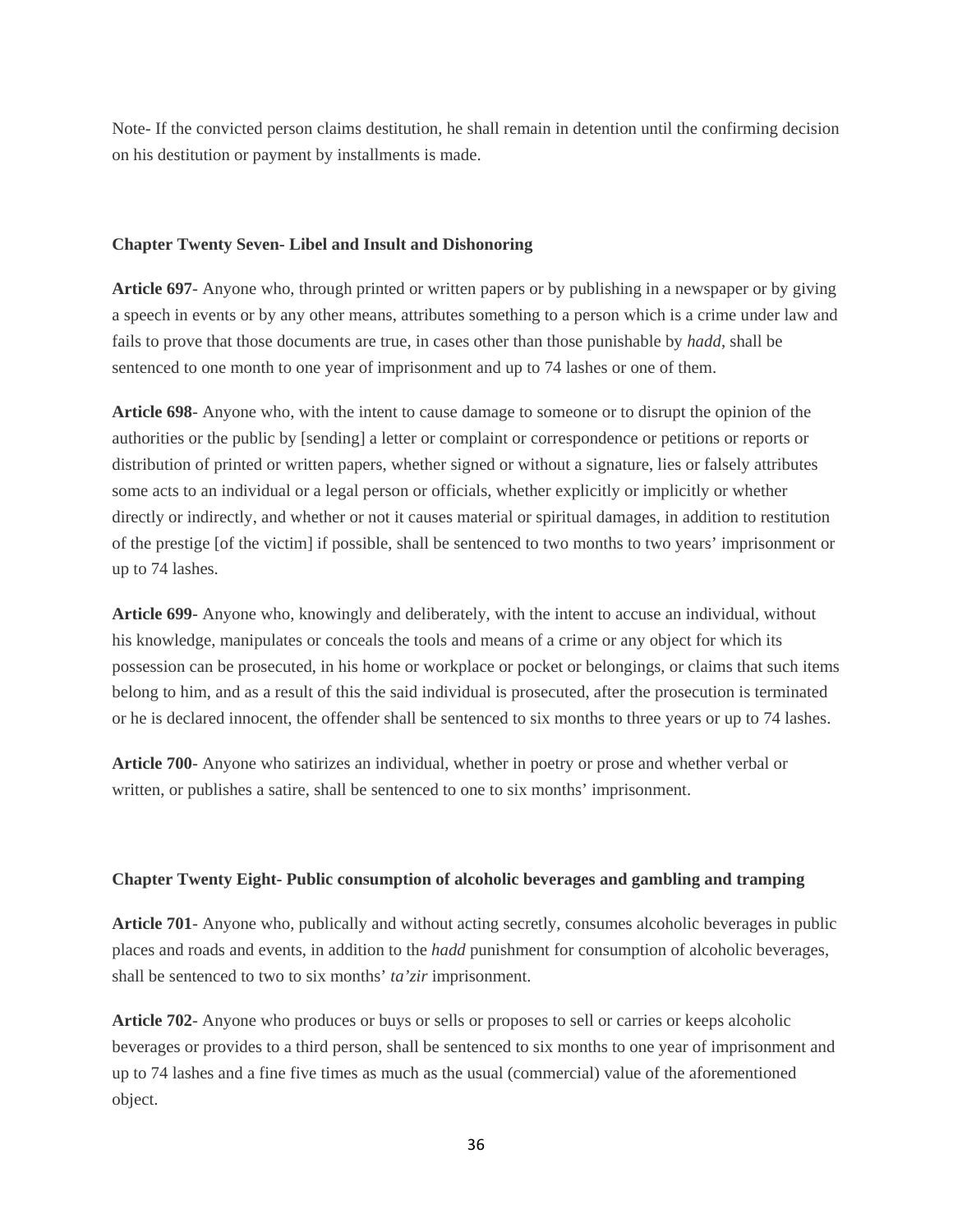**Article 703**- Importing alcoholic beverages into the country shall be considered as smuggling and the importer, regardless of the amount [of the beverages], shall be sentenced to six months to five years' imprisonment and up to 74 lashes and a fine ten times as much as the usual (commercial) value of the aforementioned object. This crime can be tried in the General Courts.

Note 1- In respect to articles 702 and 703, when the discovered alcoholic beverages are more than twenty liters, the vehicle used for its transport, if its owner is aware of the matter, shall be confiscated in favor of the government; otherwise the offender shall be sentenced [to a fine] equal to the value of the vehicle. Tools and equipments used for producing or facilitating the crimes mentioned in the said articles, as well as the money gained through the transactions, shall be confiscated in favor of the government.

Note 2- When civil servants or employees of governmental companies or companies or institutes dependant to government, councils, municipalities or Islamic revolutionary bodies, and basically all the three powers and also members of armed forces and public service officials, commit, or participate, or aid and abet in the crimes mentioned in articles 702 and 703, in addition to the punishments provided, they shall be sentenced to one to five years' temporary suspension from civil service.

Note 3- The court, under no circumstances, shall suspend the execution of the punishment provided in articles 702 and 703.

**Article 704**- Anyone who has set up a place for the consumption of alcoholic beverages or invites people to that place shall be sentenced to three months to two years' imprisonment and 74 lashes or a fine of one million and five hundred thousand to twelve million Rials or both the punishments; and if they commit both of the abovementioned crimes they shall be sentenced to the maximum punishment provided.

**Article 705**- Gambling by any means is forbidden and the offenders shall be sentenced to one to six months' imprisonment or up to 74 lashes; and if they commit gambling publically, they shall be sentenced to both the punishments.

**Article 706**- Anyone who buys or carries or keeps gambling tools shall be sentenced to one to three months' imprisonment or a fine of five hundred thousand to one million and five hundred thousand Rials.

**Article 707**- Anyone who makes or sells or offers to sell or imports or provides to someone else shall be sentenced to three months to one year of imprisonment and one million and a fine of five hundred thousand to six million Rials.

**Article 708**- Anyone who sets up a gambling house or invites people to that place shall be sentenced to six months to two years' imprisonment or a fine of three million to twelve million Rials.

**Article 709**- All the tools and cash that belong to gambling shall be, respectively, destroyed or confiscated as a fine.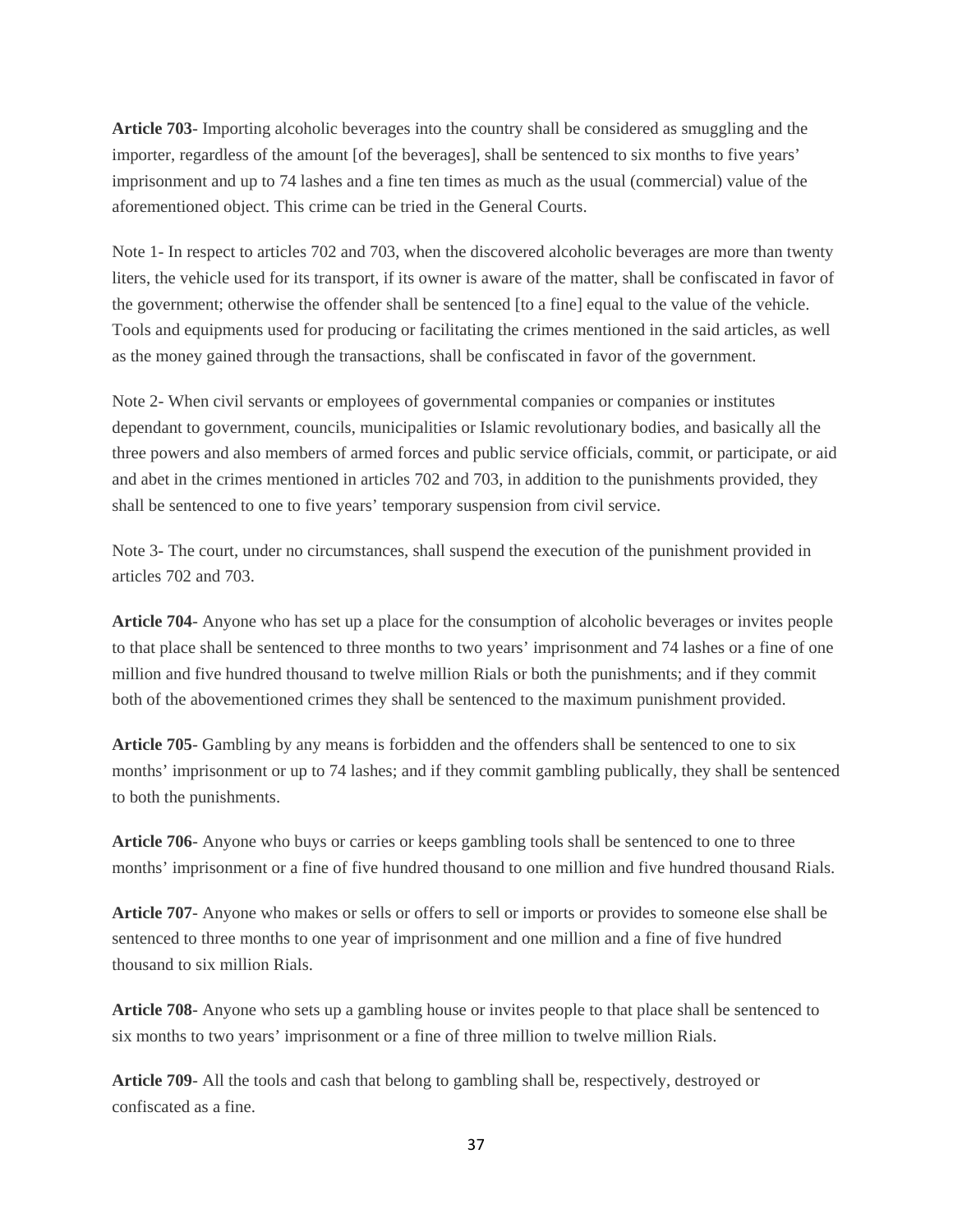**Article 710**- Individuals who accept to serve in the gambling houses or places prepared for the consumption of alcoholic beverages mentioned in articles 701 and 705, or by any means assists the directors of such places, shall be considered as an accessory to the crime and their punishment is [equal to] the punishment provided for the principal to the crime; however, the court, considering the circumstances and the extent of his acts, may mitigate his punishment.

**Article 711**- When a law enforcement officers and other competent officials are aware of the places mentioned in articles 704 and 705 and 708 or persons mentioned in article 710 but fail to report the issue to relevant authorities or they produce false reports, if they are not subject to a harsher punishment under another law, they shall be sentenced to three to six months of imprisonment or up to 74 lashes.

**Article 712**- Anyone who has chosen beggary or swindling as his occupation and earns his living out of it shall be sentenced to one to three months' imprisonment; and if he commits the abovementioned acts while he has no financial need, in addition to the punishments provided, all the properties gained though beggary and swindling shall be confiscated.

**Article 713**- Anyone who uses a child or an incompetent person for a beggaring purpose or appoints some people for this purpose, shall be sentenced to two years and restitution of all properties gained through this way.

#### **Chapter Twenty Nine- Traffic Crimes**

**Article 714**- When negligence or recklessness or violation of state regulations or the lack of driving skills of a driver of land or marine or air vehicles or operator of a motorized vehicle causes a manslaughter, the offender shall be sentenced to six months to three years' imprisonment, and also payment of *diya*, if requested by blood owners.

**Article 715**- When any one of the grounds mentioned in article 714 causes untreatable physical or mental illness or loss of a sense or disability of a limb that is crucial in human life, or the permanent disfiguration of a limb or face, or miscarriage, the offender shall be sentenced to two months to one year of imprisonment, and the payment of *diya*, if requested by blood owners.

**Article 716**- When any one of the grounds mentioned in article 714 causes a bodily injury that permanently impairs a sense or makes a limb defective, or if it destroys a part of the affected limb without causing disability of that limb, or causes a premature delivery by a pregnant woman, the offender shall be sentenced to two months to six months' imprisonment, and payment of *diya*, if requested by the victim.

**Article 717**- When any one of the grounds mentioned in article 714 causes bodily injury, the offender shall be sentenced to one to five months' imprisonment, and payment of *diya*, if requested by the victim.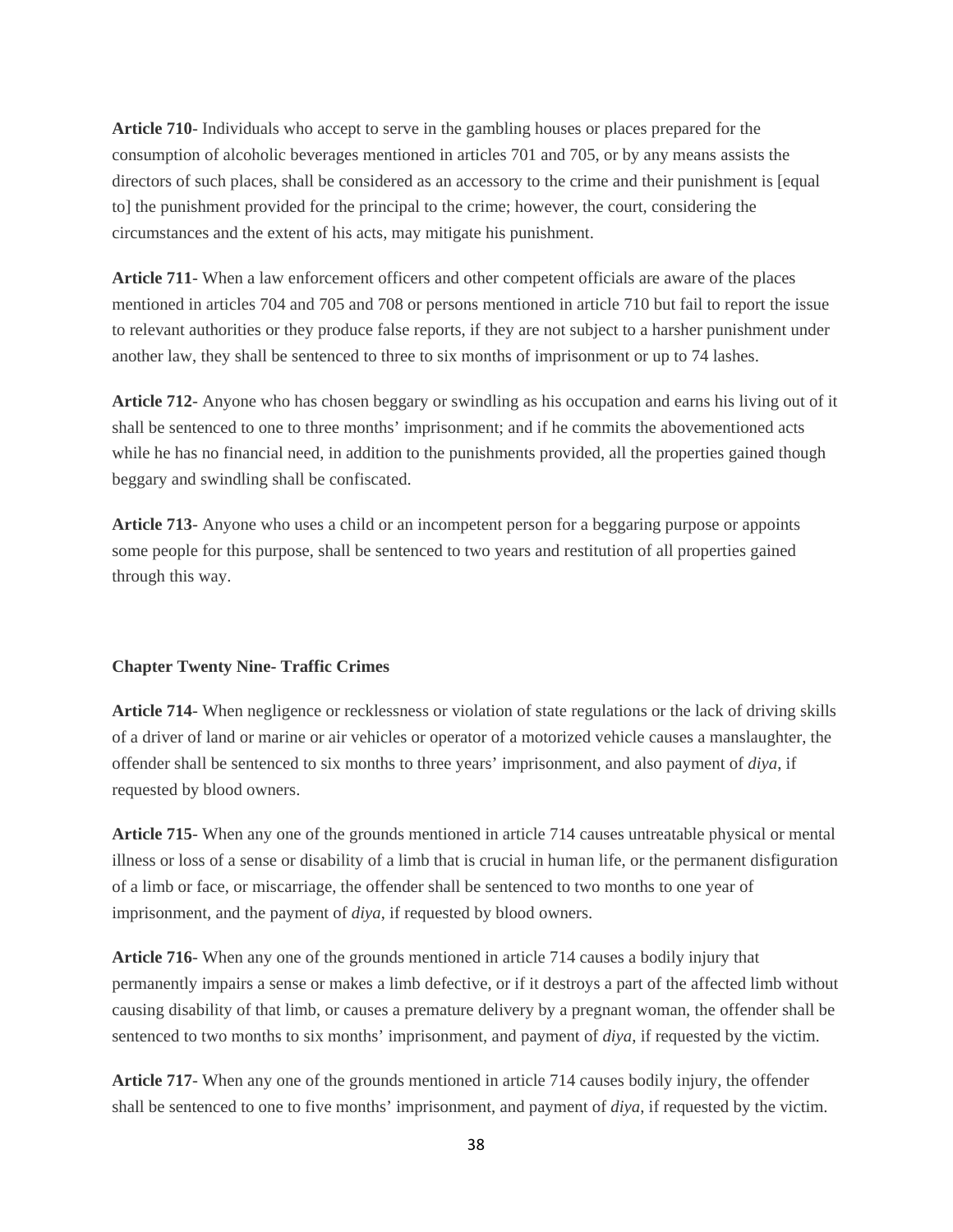**Article 718**- In the abovementioned articles, when a driver or operator of a motorized vehicle, at the time of commission of the crime, was drunk or lacked the [required driving] license or exceeded the speed limit, or used the motorized vehicle despite mechanical defects and malfunction which is effective in causing the accident, or ignores the special lines allocated for pedestrians, or drives through forbidden pathways, shall be sentenced to more than two-thirds of the maximum punishment provided in the above article. The court, in addition to the abovementioned punishment, may ban the offender from driving or operating motorized vehicles for one to five years.

Note- In execution of the punishments provided in articles 714 and 718 of this Code, paragraph 1 of article 3 of the Law of Clearance of some of the Government's Incomes and its Spending in Specific Cases adopted by the IRI Parliament on 19/03/1995 is not applicable.

**Article 719**- When an injured person [in a car crash] needs urgent help and the driver, while being capable of taking the injured person to a medical center or calling for help from police forces, or in order to escape from prosecution leaves the scene and abandons the injured person, he shall be sentenced to more than two-thirds of the punishment provided in articles 714 and 715 and 716. The court is not allowed to mitigate the punishment under this article.

Note 1- The driver is allowed to move the vehicle from the accident scene to perform the duties mentioned in this article, [only] if there is no other way to help the injured person.

Note 2- In all the above mentioned cases, when the driver takes the injured person to a place for treatment and rest, or informs the relevant officials about the incident, or if by any means facilitates the injured person's treatment and rest and relief, the court shall consider mitigating his punishment.

**Article 720**- Anyone who manipulates the numbers and specifications of plates of land or marine or farming motorized vehicles, or attaches another motorized vehicle's plate to it, or attaches a false plate, or uses such vehicles while being aware of the false or manipulated plate, and also anybody who, without permission from the traffic police, changes the chassis or motor or plate numbers of motorized vehicles or motor or chassis plates which are carved or installed by the manufacturer company, or changes its original form, shall be sentenced to six months to one year of imprisonment.

**Article 721**- Anyone who wants to junk a motorized vehicle must first report the issue and the place the car is parked to the local traffic police office. The traffic police must issue the permission within one week and if for some reason they disagree with junking [the vehicle], inform the applicant about its decision within the same period. If the traffic police do not declare their decision in the said period, junking the vehicle is permitted after the deadline is expired. Violation of this article shall be punishable by two months to one year of imprisonment.